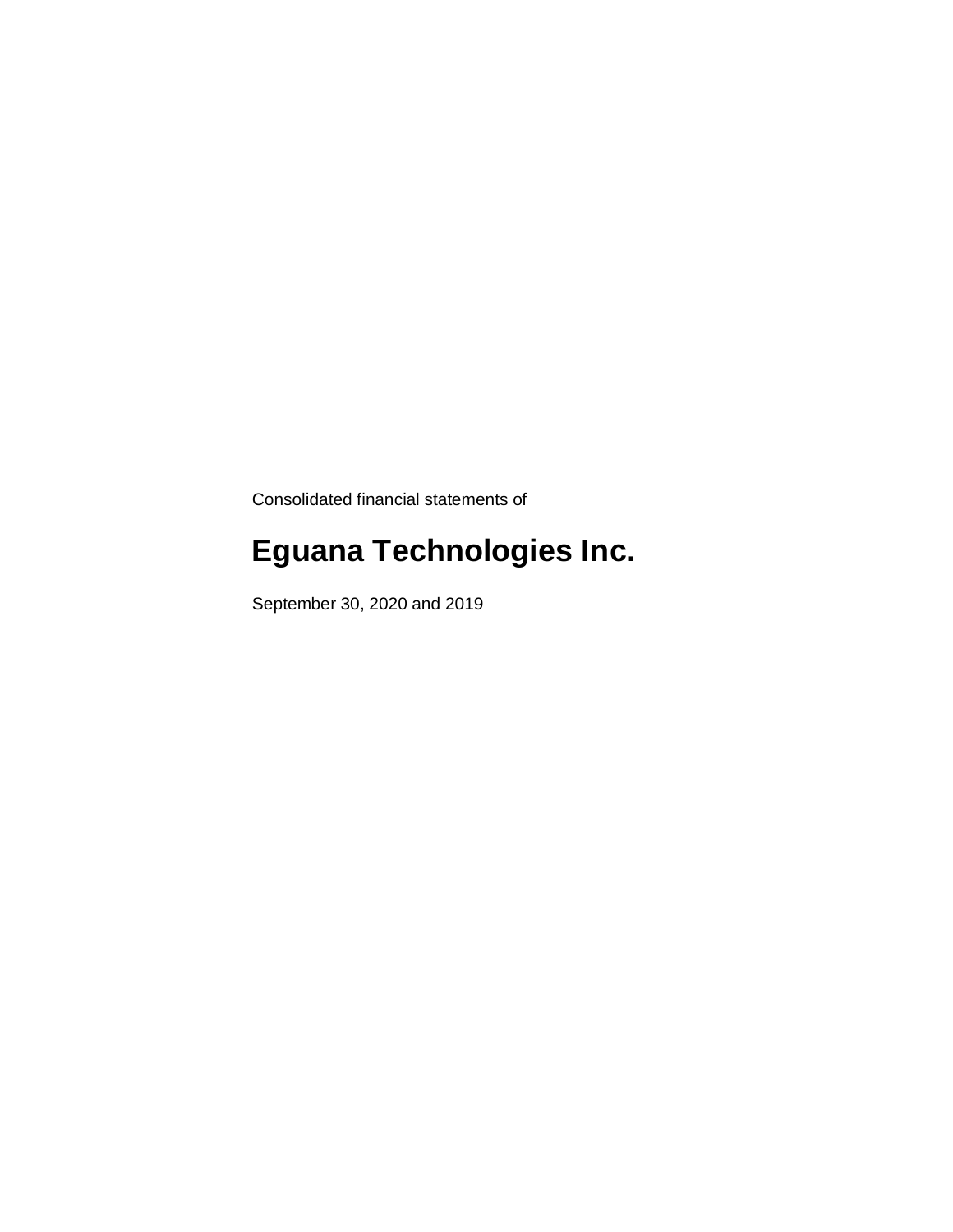September 30, 2020

### Table of contents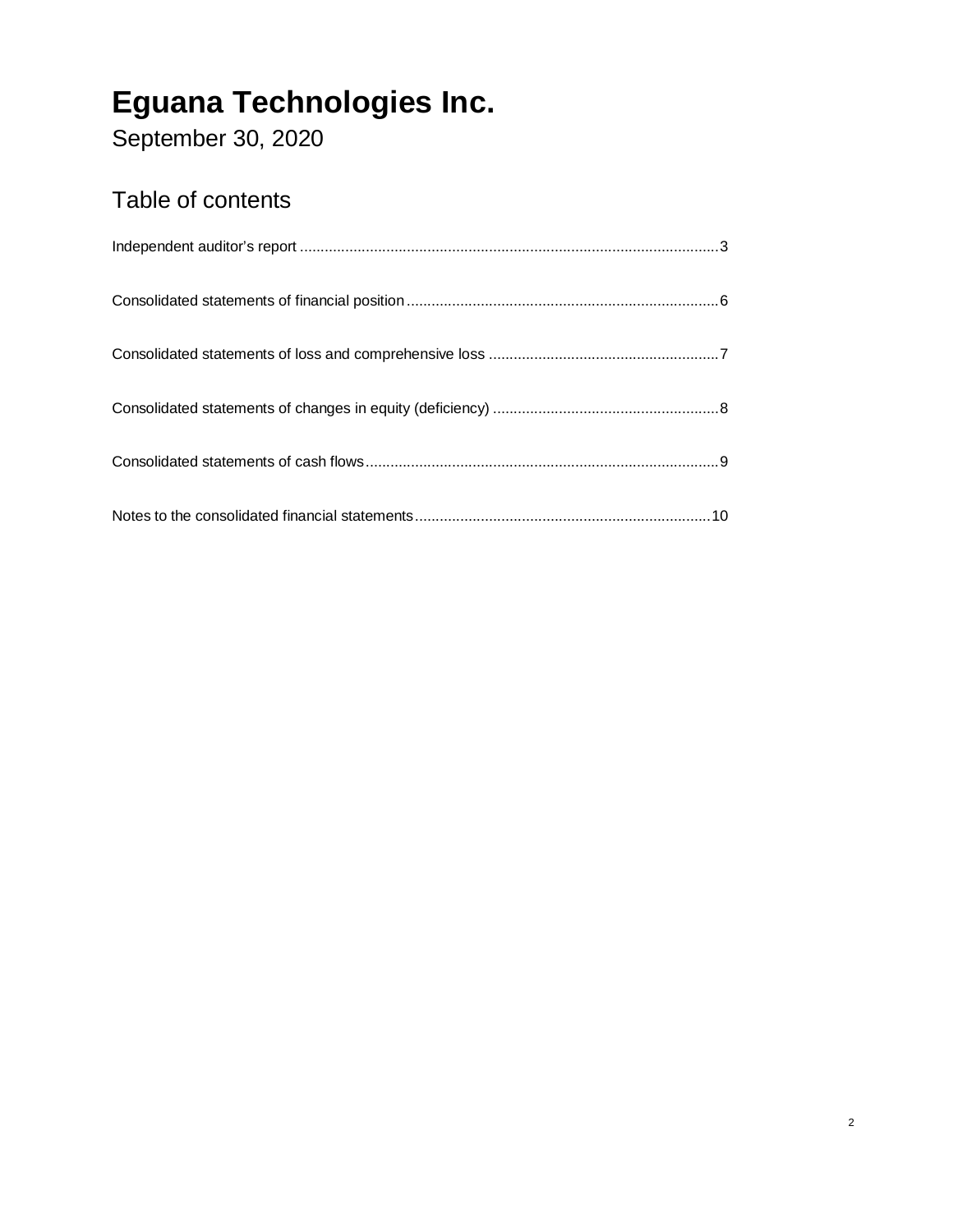

Tel: 604 688 5421 Fax: 604 688 5132 vancouver@bdo.ca **www.bdo.ca**

### **Independent Auditor's Report**

To the Shareholders of Eguana Technologies Inc.

#### **Opinion**

We have audited the consolidated financial statements of Eguana Technologies Inc. and its subsidiaries (the Group), which comprise the consolidated statement of financial position as at September 30, 2020 and September 30, 2019, and the consolidated statements of loss and comprehensive loss, consolidated statement of change in equity (deficiency), and consolidated statements of cash flows for the years then ended, and notes to the consolidated financial statements, including a summary of significant accounting policies.

In our opinion, the accompanying consolidated financial statements present fairly, in all material respects, the consolidated financial position of the Group as at September 30, 2020 and 2019, and its consolidated financial performance and its consolidated cash flows for the years then ended in accordance with International Financial Reporting Standards (IFRS).

#### **Basis for Opinion**

We conducted our audit in accordance with Canadian generally accepted auditing standards. Our responsibilities under those standards are further described in the *Auditor's Responsibilities for the Audit of the Consolidated Financial Statements* section of our report. We are independent of the Group in accordance with the ethical requirements that are relevant to our audit of the consolidated financial statements in Canada, and we have fulfilled our other ethical responsibilities in accordance with these requirements. We believe that the audit evidence we have obtained is sufficient and appropriate to provide a basis for our opinion.

#### **Material Uncertainty Related to Going Concern**

We draw attention to Note 3 in the consolidated financial statements, which indicates that the Group has not achieved profitable operations since its inception, has an accumulated deficit of \$76,907,180 as at September 30, 2020 and incurred a net loss for the year ended September 30, 2020 of \$8,238,652. These conditions, along with other matters detailed in Note 3 indicate that a material uncertainty exists that may cast significant doubt on the Group's ability to continue as a going concern. Our opinion is not modified in respect of this matter.

#### **Other Information**

Management is responsible for the other information. The other information comprises the information included in the Management's Discussion and Analysis.

Our opinion on the consolidated financial statements does not cover the other information and we do not express any form of assurance conclusion thereon.

In connection with our audit of the consolidated financial statements, our responsibility is to read the other information identified above and, in doing so, consider whether the other information is materially inconsistent with the consolidated financial statements or our knowledge obtained in the audit, or otherwise appears to be materially misstated.

We obtained the Management's Discussion and Analysis prior to the date of this auditor's report. If, based on the work we have performed on this other information, we conclude that there is a material misstatement of this other information, we are required to report that fact in this auditor's report. We have nothing to report in this regard.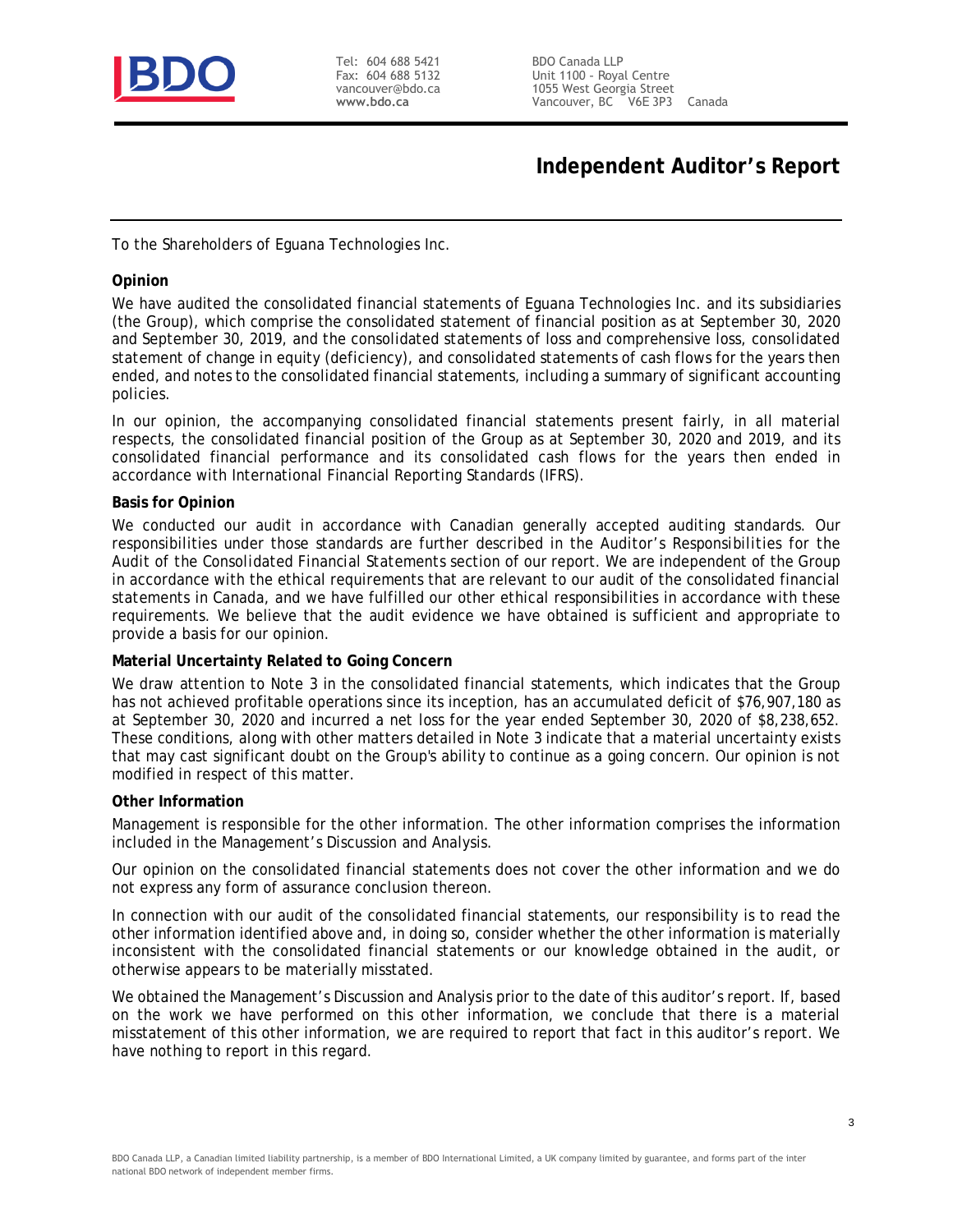

**Responsibilities of Management and Those Charged with Governance for the Consolidated Financial Statements**

Management is responsible for the preparation and fair presentation of the consolidated financial statements in accordance with IFRS and for such internal control as management determines is necessary to enable the preparation of consolidated financial statements that are free from material misstatement, whether due to fraud or error.

In preparing the consolidated financial statements, management is responsible for assessing the Group's ability to continue as a going concern, disclosing, as applicable, matters related to going concern and using the going concern basis of accounting unless management either intends to liquidate the Group or to cease operations, or has no realistic alternative but to do so.

Those charged with governance are responsible for overseeing the Group's financial reporting process.

**Auditor's Responsibilities for the Audit of the Consolidated Financial Statements**

Our objectives are to obtain reasonable assurance about whether the consolidated financial statements as a whole are free from material misstatement, whether due to fraud or error, and to issue an auditor's report that includes our opinion. Reasonable assurance is a high level of assurance, but is not a guarantee that an audit conducted in accordance with Canadian generally accepted auditing standards will always detect a material misstatement when it exists. Misstatements can arise from fraud or error and are considered material if, individually or in the aggregate, they could reasonably be expected to influence the economic decisions of users taken on the basis of these consolidated financial statements.

As part of an audit in accordance with Canadian generally accepted auditing standards, we exercise professional judgment and maintain professional skepticism throughout the audit. We also:

- · Identify and assess the risks of material misstatement of the consolidated financial statements, whether due to fraud or error, design and perform audit procedures responsive to those risks, and obtain audit evidence that is sufficient and appropriate to provide a basis for our opinion. The risk of not detecting a material misstatement resulting from fraud is higher than for one resulting from error, as fraud may involve collusion, forgery, intentional omissions, misrepresentations, or the override of internal control.
- · Obtain an understanding of internal control relevant to the audit in order to design audit procedures that are appropriate in the circumstances, but not for the purpose of expressing an opinion on the effectiveness of the Group's internal control.
- Evaluate the appropriateness of accounting policies used and the reasonableness of accounting estimates and related disclosures made by management.
- · Conclude on the appropriateness of management's use of the going concern basis of accounting and, based on the audit evidence obtained, whether a material uncertainty exists related to events or conditions that may cast significant doubt on the Group's ability to continue as a going concern. If we conclude that a material uncertainty exists, we are required to draw attention in our auditor's report to the related disclosures in the consolidated financial statements or, if such disclosures are inadequate, to modify our opinion. Our conclusions are based on the audit evidence obtained up to the date of our auditor's report. However, future events or conditions may cause the Group to cease to continue as a going concern.
- Evaluate the overall presentation, structure and content of the consolidated financial statements, including the disclosures, and whether the consolidated financial statements represent the underlying transactions and events in a manner that achieves fair presentation.
- · Obtain sufficient appropriate audit evidence regarding the financial information of the entities or business activities within the Group to express an opinion on the consolidated financial statements. We are responsible for the direction, supervision and performance of the group audit. We remain solely responsible for our audit opinion.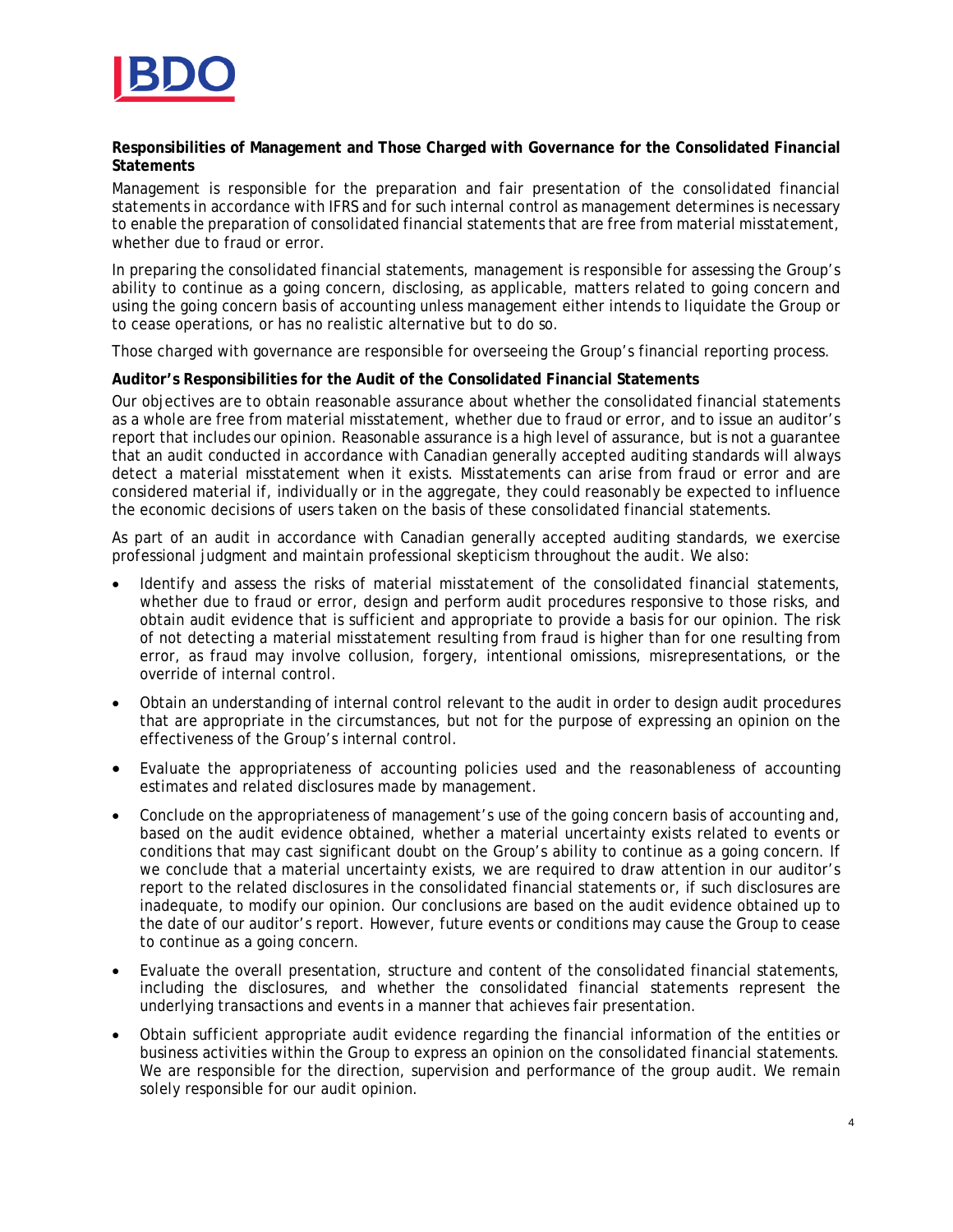

We communicate with those charged with governance regarding, among other matters, the planned scope and timing of the audit and significant audit findings, including any significant deficiencies in internal control that we identify during our audit.

We also provide those charged with governance with a statement that we have complied with relevant ethical requirements regarding independence, and to communicate with them all relationships and other matters that may reasonably be thought to bear on our independence, and where applicable, related safeguards.

The engagement partner on the audit resulting in this independent auditor's report is Mark Zastre.

### BDO Canada LLP

Chartered Professional Accountants

Vancouver, British Columbia January 21, 2021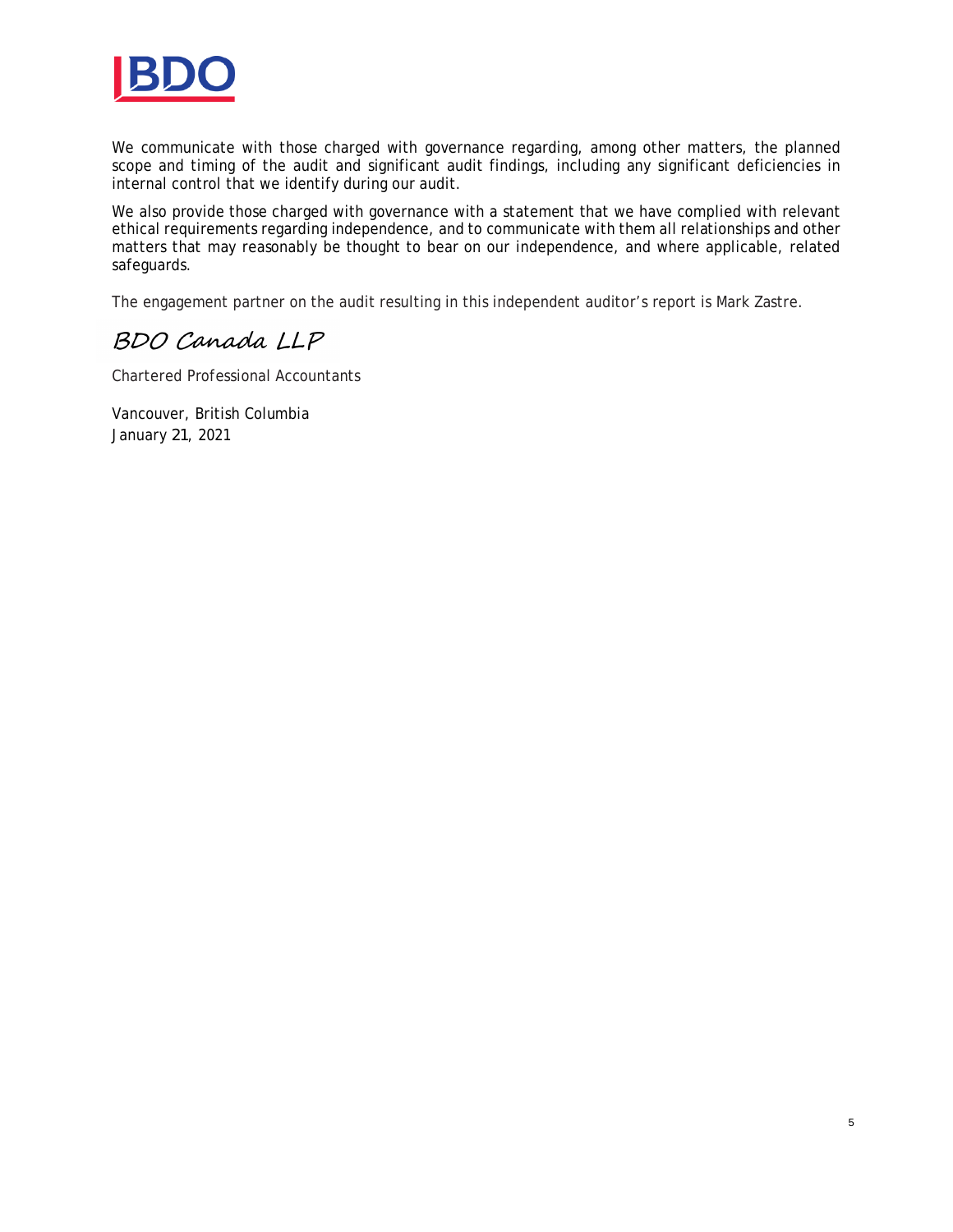Consolidated statements of financial position as at September 30,

Stated in Canadian dollars

|                                          | <b>Note</b> | 2020           | 2019           |
|------------------------------------------|-------------|----------------|----------------|
| <b>Assets</b>                            |             |                |                |
| Current:                                 |             |                |                |
| Cash                                     |             | 527,702        | 480,170        |
| Accounts receivable                      | 20          | 684,307        | 809,943        |
| Inventory                                | 6           | 1,544,105      | 2,365,991      |
| Prepaid expenses and deposits            |             | 253,363        | 491,022        |
|                                          |             | 3,009,477      | 4,147,126      |
| Non-current:                             |             |                |                |
| Development costs                        |             | 3              | 3              |
| Property and equipment                   | 7           | 435,209        | 405,099        |
| Right-of-use assets                      | 27          | 347,315        |                |
|                                          |             | 3,792,004      | 4,552,228      |
| <b>Liabilities</b>                       |             |                |                |
| Current:                                 |             |                |                |
| Accounts payable and accrued liabilities | 21          | 4,051,734      | 3,970,740      |
| Warranty provision                       | 8           | 507,929        | 348,914        |
| Deferred revenue                         |             | 610,913        | 796,587        |
| Current portion of long-term debt        | 10          | 1,314,756      | 1,099,361      |
| Derivative liability                     | 10          | 1,152,000      | 874,627        |
| Current portion of lease liability       | 27          | 154,199        |                |
| Current portion of other liabilities     | 13          | 450,376        | 105,450        |
| Non-current:                             |             | 8,241,907      | 7,195,679      |
| Long-term debt                           | 10          | 298,066        | 1,396,254      |
| <b>Debentures</b>                        | 11          | 7,288,750      | 3,018,560      |
| Preferred shares                         | 12          | 4,322,486      | 3,621,769      |
| Lease liability                          | 27          | 255,359        |                |
| Other liabilities                        | 13          | 842,270        | 340,946        |
|                                          |             | 21,248,838     | 15,573,208     |
|                                          |             |                |                |
| Shareholders' equity (deficiency)        |             |                |                |
| Common shares                            | 14          | 45,634,694     | 45,366,483     |
| Preferred shares                         | 15          | 567,155        | 567,155        |
| Warrants                                 | 17          | 2,488,365      | 1,187,433      |
| Contributed surplus                      | 18          | 10,989,832     | 10,679,365     |
| Foreign currency translation reserve     |             | (229, 700)     | (152, 888)     |
| Deficit                                  |             | (76, 907, 180) | (68, 668, 528) |
|                                          |             | (17, 456, 834) | (11,020,980)   |
|                                          |             | 3,792,004      | 4,552,228      |

*Going concern (Note 3) and Subsequent events (Note 30)*

*The accompanying notes are an integral part of these consolidated financial statements.*

On behalf of the Board:  ${Signed}$ 

George Powlick, Director **Robert Penner**, Director Robert Penner, Director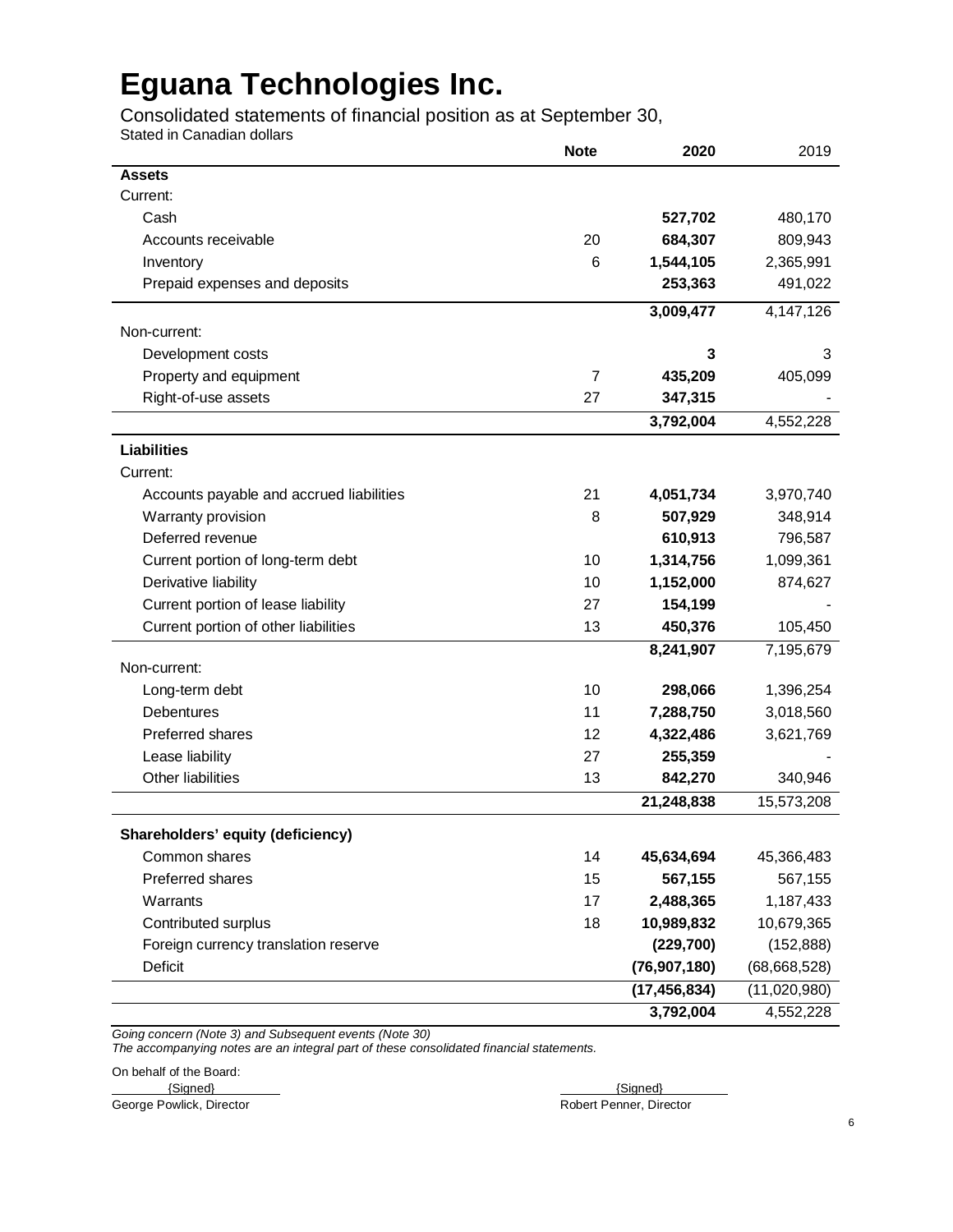### Consolidated statements of loss and comprehensive loss

For the years ended September 30,

Stated in Canadian dollars

|                                             | 2020<br>Note |               | 2019          |  |
|---------------------------------------------|--------------|---------------|---------------|--|
| Sales and engineering services              | 28           | 7,951,678     | 3,427,949     |  |
| Cost of goods sold                          |              | 7,051,335     | 3,353,432     |  |
| Gross margin                                |              | 900,343       | 74,517        |  |
|                                             |              |               |               |  |
| Expenses                                    |              |               |               |  |
| General and administrative                  | 21           | 2,195,702     | 2,633,414     |  |
| Selling and marketing                       | 21           | 1,975,680     | 2,975,168     |  |
| Product research and development            | 21           | 887,817       | 1,149,588     |  |
| Operations                                  |              | 986,210       | 779,642       |  |
|                                             |              | 6,045,409     | 7,537,812     |  |
| Loss before undernoted items                |              | (5, 145, 066) | (7,463,295)   |  |
| Financing costs                             | 22           | (2,787,260)   | (1,617,011)   |  |
| Loss on debt extinguishment                 | 10           | (491, 692)    |               |  |
| Unrealized foreign exchange loss            |              | (87, 644)     | (64, 726)     |  |
| Gain on legal settlement                    | 13           | 270,686       |               |  |
| Other income                                |              | 2,324         | 4,392         |  |
| <b>Net loss</b>                             |              | (8, 238, 652) | (9, 140, 640) |  |
| Foreign currency adjustment to equity       |              | (76, 812)     | (26, 839)     |  |
| <b>Total comprehensive loss</b>             |              | (8,315,464)   | (9, 167, 479) |  |
| Loss per common share                       |              |               |               |  |
| Basic and diluted                           |              | (0.04)        | (0.04)        |  |
| Weighted average number of common<br>shares |              |               |               |  |
| Basic and diluted                           | 13           | 227,645,024   | 223,092,494   |  |

*The accompanying notes are an integral part of these consolidated financial statements.*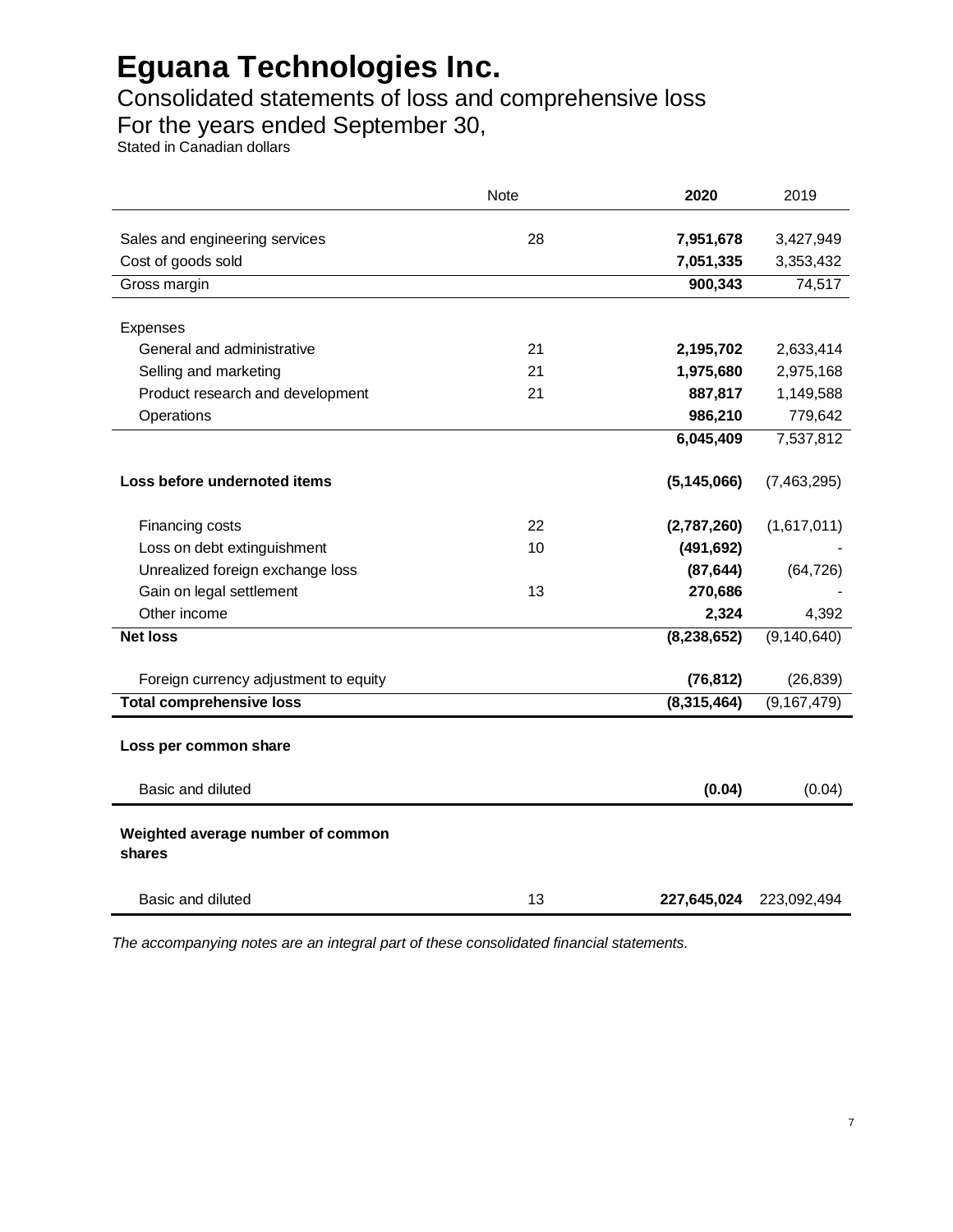Consolidated statements of change in equity (deficiency)

### For the years ended September 30,

Stated in Canadian dollars

|                                      | Common<br>shares | Preferred<br>shares | Warrants   | Contributed<br>surplus | Foreign<br>currency<br>translation<br>reserve | Deficit                  | Total          |
|--------------------------------------|------------------|---------------------|------------|------------------------|-----------------------------------------------|--------------------------|----------------|
| Balance October 1, 2019              | 45,366,483       | 567,155             | 1,187,433  | 10,679,365             | (152, 888)                                    | (68, 668, 528)           | (11,020,980)   |
| Loss for the period                  |                  |                     |            |                        |                                               | (8, 238, 652)            | (8, 238, 652)  |
| Other comprehensive loss             |                  |                     |            |                        | (76, 812)                                     |                          | (76, 812)      |
| Issue of share capital               | 116,011          |                     |            |                        |                                               |                          | 116,011        |
| Warrants issued                      |                  |                     | 1,390,310  |                        |                                               | $\blacksquare$           | 1,390,310      |
| Warrants exercised                   | 1,565            |                     | (744)      |                        |                                               |                          | 821            |
| Warrants expired                     |                  |                     | (88, 634)  | 88,634                 |                                               |                          |                |
| Convertible debentures exercised     | 150,635          |                     |            |                        |                                               | $\blacksquare$           | 150,635        |
| Share-based payments                 |                  |                     |            | 221,833                |                                               |                          | 221,833        |
| Balance September 30, 2020           | 45,634,694       | 567,155             | 2,488,365  | 10,989,832             | (229,700)                                     | (76, 907, 180)           | (17, 456, 834) |
|                                      |                  |                     |            |                        |                                               |                          |                |
| Balance October 1, 2018              | 44,522,984       | 1.                  | 484,663    | 10,217,458             | (126, 049)                                    | (59, 527, 888)           | (4,428,831)    |
| Loss for the period                  |                  |                     |            |                        |                                               | (9, 140, 640)            | (9, 140, 640)  |
| Other comprehensive loss             |                  |                     |            |                        | (26, 839)                                     |                          | (26, 839)      |
| Issue of share capital               | 698,645          |                     |            |                        |                                               |                          | 698,645        |
| Warrants issued                      |                  |                     | 895,184    |                        |                                               |                          | 895,184        |
| Warrants exercised                   | 144,854          |                     | (65, 951)  |                        |                                               |                          | 78,903         |
| Warrants expired                     |                  |                     | (126, 463) | 126,463                |                                               |                          |                |
| Equity component of preferred shares |                  | 567,154             |            |                        |                                               | $\overline{\phantom{0}}$ | 567,154        |
| Share-based payments                 |                  |                     |            | 335,444                |                                               |                          | 335,444        |
| Balance September 30, 2019           | 45,366,483       | 567,155             | 1,187,433  | 10,679,365             | (152, 888)                                    | (68, 668, 528)           | (11,020,980)   |

*The accompany notes are an integral part of these consolidated financial statements.*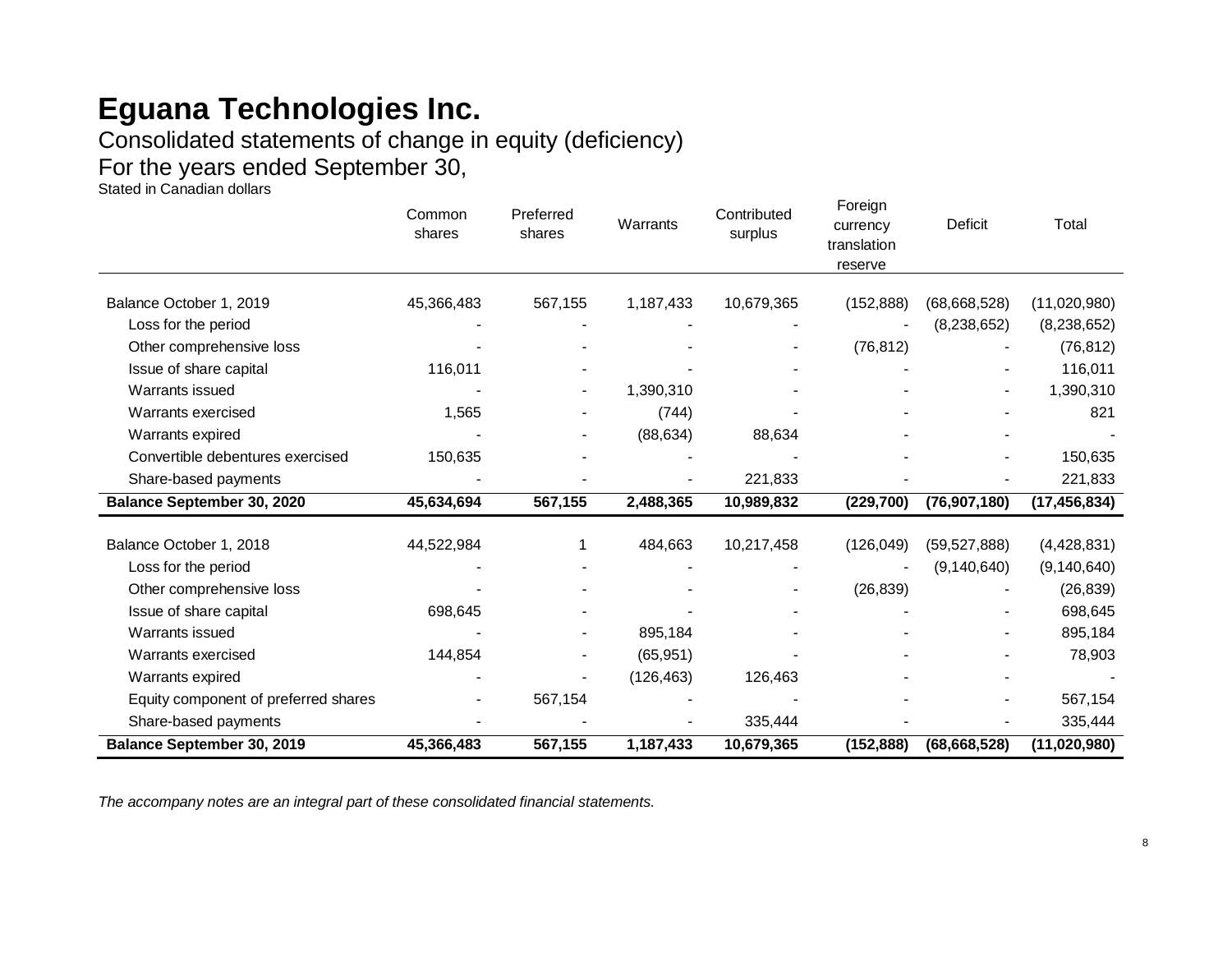Consolidated statements of cash flows For the years ended September 30

Stated in Canadian dollars

|                                            | Note           | 2020          | 2019          |
|--------------------------------------------|----------------|---------------|---------------|
| <b>Operating activities</b>                |                |               |               |
| Net loss                                   |                | (8, 238, 652) | (9, 140, 640) |
| Share-based payments                       | 18             | 221,833       | 335,444       |
| Financing costs                            | 22             | 2,787,260     | 1,617,011     |
| Loss on debt extinguishment                | 10             | 491,692       |               |
| Amortization of property and equipment     | $\overline{7}$ | 165,363       | 173,113       |
| Amortization of lease assets               | 27             | 185,420       |               |
| Warranty provision                         | 8              | 159,015       | 102,313       |
| Unrealized foreign exchange loss (gain)    |                | 87,644        | 25,135        |
| Write down (up) of inventory               |                | (150,000)     | (65,000)      |
| Gain on legal settlement                   | 13             | (270, 686)    |               |
| Bad debt expense                           |                |               | 397           |
|                                            |                | (4, 451, 111) | (6,952,227)   |
| Net change in non-cash working capital     | 26             | 1,774,493     | (455, 894)    |
| Cash flow used in operating activities     |                | (2,786,618)   | (7,408,121)   |
|                                            |                |               |               |
| <b>Financing activities</b>                |                |               |               |
| Proceeds from issuance of long-term debt   | 10             |               | 975,040       |
| Proceeds from issuance of bridge loan      | 9              | 280,000       |               |
| Cost of issuing bridge loan                | 9              | (3,745)       |               |
| Proceeds from issuance of debentures       | 11             | 5,000,000     | 4,227,000     |
| Cost of issuing debentures                 | 11             | (104, 331)    | (387, 652)    |
| Proceeds from issuance of LP units         | 16             |               | 715,000       |
| Cost of issuing limited partnership units  | 16             |               | (16, 355)     |
| Proceeds from issuance of preferred shares | 12             |               | 3,000,000     |
| Cost of issuing preferred shares           | 12             |               | (113, 223)    |
| Proceeds on exercise of warrants           |                | 1,100         | 78,903        |
| Repayment of bridge-loan                   | 9              | (323, 741)    |               |
| Repayment of long-term debt                | 10             | (1,371,871)   | (1,490,910)   |
| Repayment of leases                        | 27             | (240, 205)    |               |
| Repayment of other liabilities             | 13             | (197, 373)    | (195, 911)    |
| Cash flow from financing activities        |                | 3,039,834     | 6,791,892     |
| <b>Investing activities</b>                |                |               |               |
| Property and equipment additions           | 7              | (195, 473)    | (189, 601)    |
| Lease asset additions, net                 | 27             | (10, 211)     |               |
| Cash flow used in investing activities     |                | (205, 684)    | (189, 601)    |
| Net change in cash                         |                | 47,532        | (805, 830)    |
| Cash, beginning of period                  |                | 480,170       | 1,286,000     |
| Cash, end of period                        |                | 527,702       | 480,170       |

*The accompanying notes are an integral part of these consolidated financial statements.*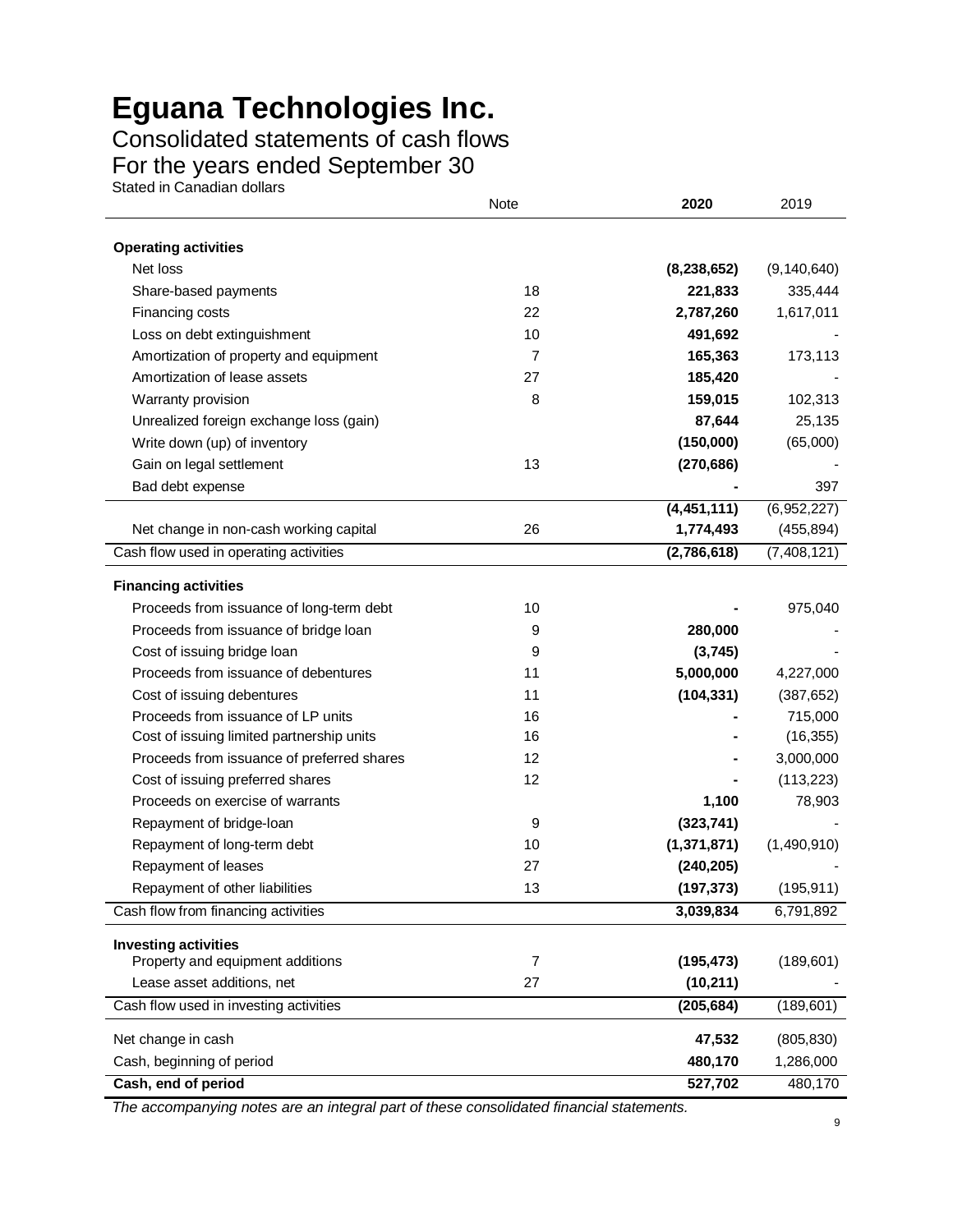### Notes to the consolidated financial statements

September 30, 2020

Stated in Canadian dollars

#### **1. Description of the business**

Eguana Technologies Inc. ("the Company"), incorporated under the *Alberta Business Corporations Act*, designs and manufactures high performance residential and commercial energy storage systems. Eguana has two decades of experience delivering grid edge power electronics for fuel cell, photovoltaic and battery applications. The Company is a publicly traded company headquartered at Unit 3, 6143 –  $4<sup>th</sup>$  Street SE, Calgary, Alberta, Canada and its shares trade on the TSX Venture Exchange (the "TSX-V") under the symbol "EGT".

#### **2. Basis of preparation**

#### **(a) Statement of compliance**

These consolidated financial statements ("the financial statements") were prepared in accordance with International Financial Reporting Standards ("IFRS"), as issued by the International Accounting Standards Board ("IASB").

The consolidated financial statements are presented on a historical cost basis except for certain financial instruments which are measured at fair value.

These financial statements were approved and authorized for issuance by the Board of Directors of the Company on January 21, 2021.

#### **(b) Basis of consolidation**

The consolidated financial statements of Eguana Technologies Inc. include the accounts of the Company and its wholly owned subsidiaries: Sustainable Energy Systems Inc., Eguana GmbH, Eguana Pty Ltd., SET Overseas Ltd. Sustainable Energy Europa S.L., and EGT Markets Limited Partnership.

Subsidiaries that are directly controlled by the parent company or indirectly controlled by other consolidated subsidiaries are fully consolidated. All intercompany balances, transactions and income are eliminated.

#### **(c) Critical accounting estimates**

The preparation of these consolidated financial statements requires management to make estimates, judgements and assumptions that affect the reported amounts of assets, liabilities, sales and expenses, and related disclosure of contingent assets and liabilities and litigation. On an ongoing basis, management bases its estimates on historical experience and other assumptions that it believes are reasonable in the circumstances. Actual results may differ from the estimates. There have been no changes made to the methodology to determine critical accounting estimates.

The following reflect the most significant estimates and assumptions used in the preparation of the Company's consolidated financial statements.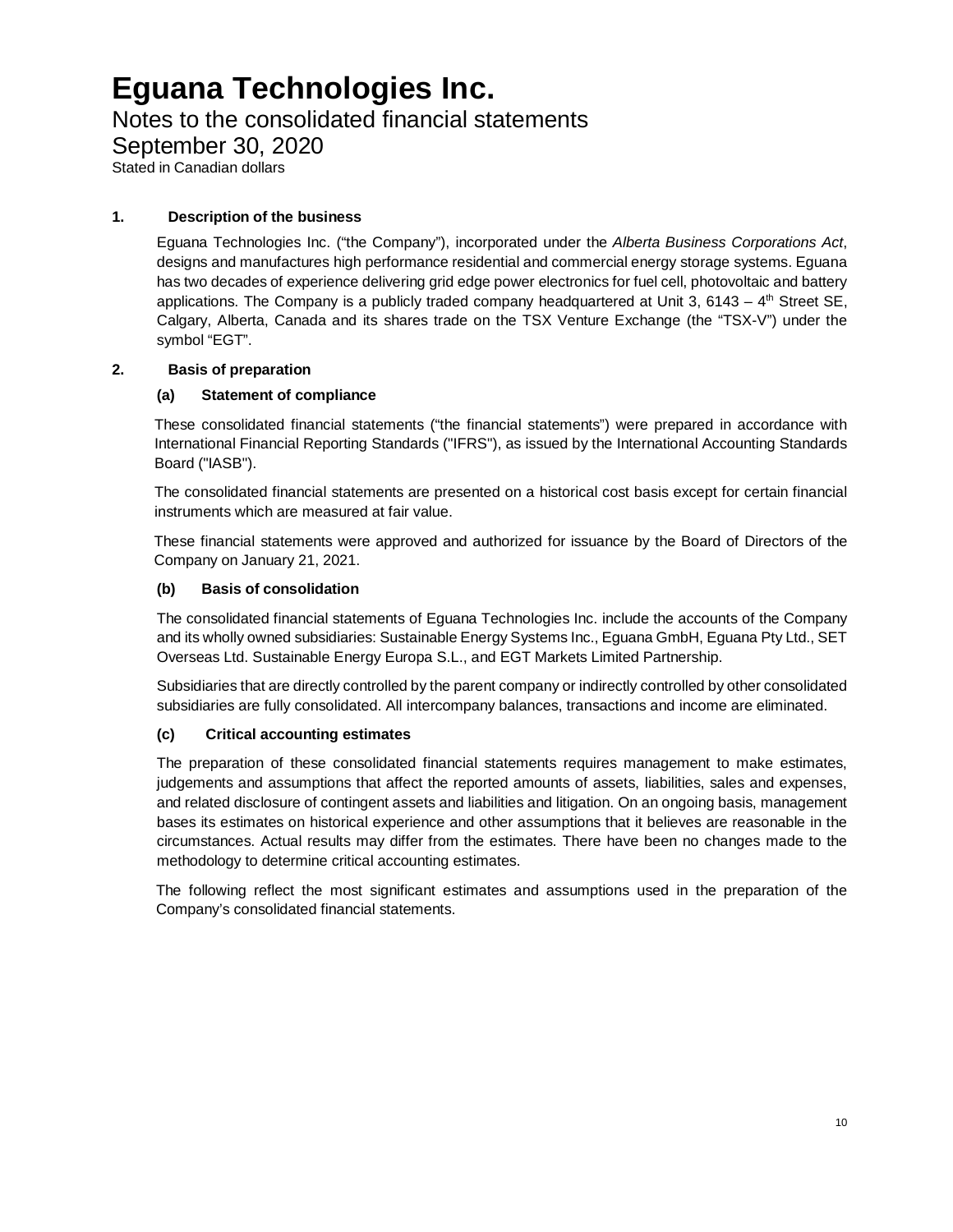Notes to the consolidated financial statements

September 30, 2020

Stated in Canadian dollars

#### *i. Valuation adjustments for inventory*

Valuation adjustments for inventory are comprised of the impairments or recoveries recorded against inventories. The Company records valuation adjustments for inventory by comparing the inventory cost to its net realizable value. This process requires the use of estimates and assumptions related to future market demand, costs and prices. Such assumptions are reviewed quarterly and may have a significant impact on the valuation adjustments for inventory. Net realizable value is assessed on an item by item basis except when they cannot be practically evaluated separately from other items.

#### *ii. Accounts receivable valuation*

The Company's trade and other receivables are typically short-term in nature. The Company recognizes an amount equal to the lifetime ECL based on a probability-weighted matrix. The Company measures loss allowances based customer-specific factors historical default rates and forecasted economic conditions. The amount of ECLs is sensitive to changes in circumstances of forecast economic conditions.

#### *iii. Share-based payment transactions*

Share-based payments comprise compensation expense related to the granting of stock options and warrants. The Company values stock option expense and warrants using a fair value method of accounting. The fair value of stock options and warrants is estimated at the grant or issue date using the Black-Scholes option pricing model (the "model") or the fair value of services received in the case of warrants. The model requires the input of a number of assumptions, including expected dividend yield, expected stock price volatility, life of the options, forfeiture rate, and risk-free interest rates.

These assumptions are determined using management's best estimates and involve inherent uncertainties relating to market conditions, forfeitures and exercise which are outside of the control of the Company. Such assumptions are reviewed quarterly and have a significant impact on the estimates of fair value produced by the model.

#### *iv. Long-term debt, debentures and preferred shares*

The Company issues long-term debt, debentures and preferred shares which may be comprised of embedded derivatives, debt and equity components. In determining the fair value of the Company's longterm debt, debentures and preferred shares on the date of issuance, and at the date of the consolidated statement of financial position, management uses internally developed models. This method requires the input of a number of assumptions including estimated market rate of interest. These assumptions are determined using management's best estimates and involve inherent uncertainties. They are reviewed quarterly and may have a significant impact on the estimates of fair value of the embedded derivatives, certain warrants and debt components.

#### *v. Warranty provision*

A provision for warranties is recognized when underlying products are sold. The Company determines the provision based on historical experience of failure rate and cost per failure over the life of the warranty. The initial estimate of warranty-related costs is revised annually.

#### *vi. Income taxes*

The Company carries on business in several countries and as a result, is subject to income taxes in a number of jurisdictions. The determination of income tax is inherently complex and the Company is required to interpret continually changing regulations and make certain estimates and assumptions about future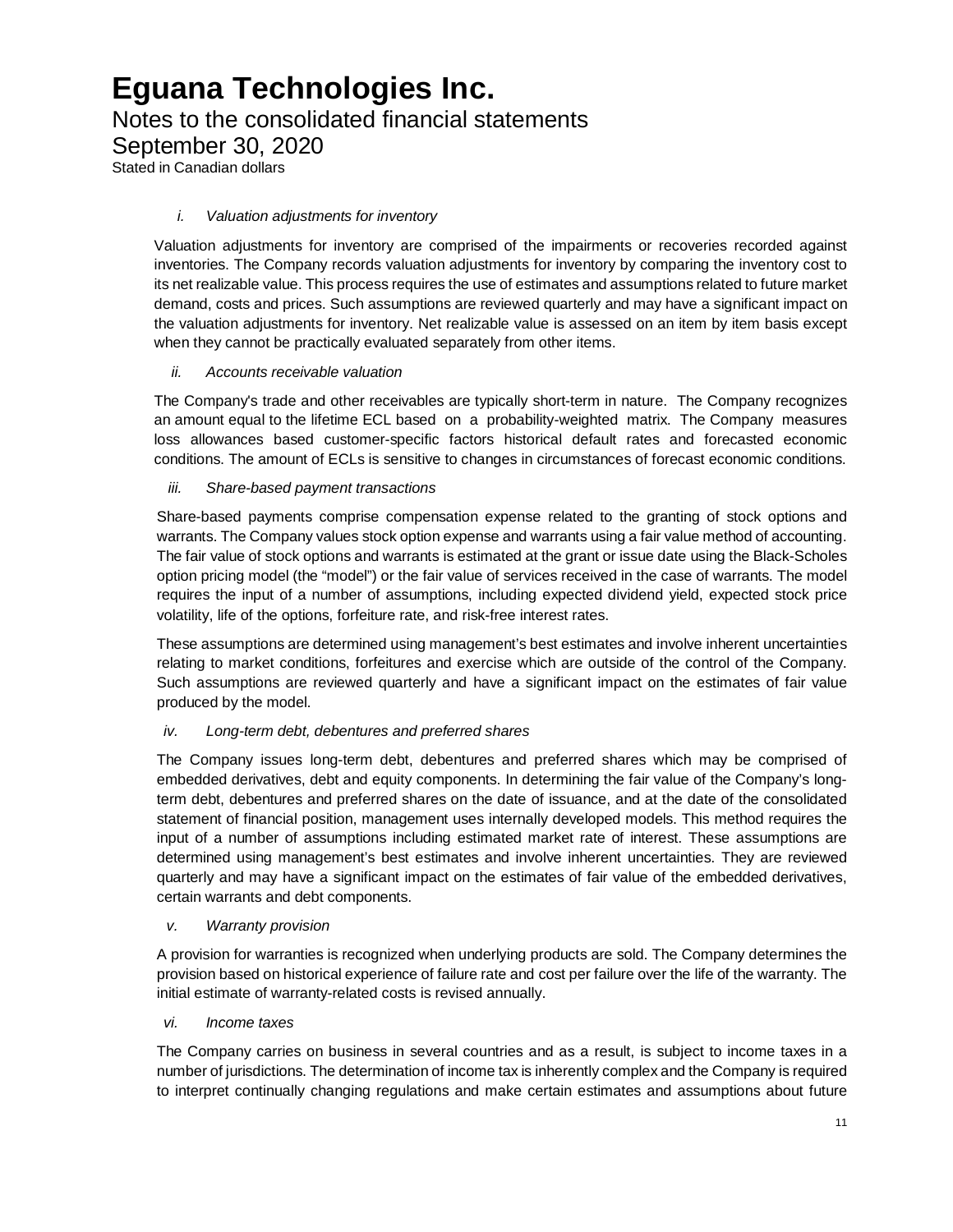### Notes to the consolidated financial statements

September 30, 2020

Stated in Canadian dollars

events. While income tax filings are subject to audits and reassessments, the Company believes it has adequately provided for all income tax obligations. However, changes in facts and circumstances as a result of income tax audits, reassessments, jurisprudence and any new legislation may result in an increase or decrease in the provision for income taxes.

#### **(d) Critical accounting judgements**

In applying the Company's accounting policies, management has made certain judgements that may have a significant effect on the amounts recognized in the consolidated financial statements. Such judgements include:

#### *i. Commitments and Contingencies*

By their nature, contingencies will only be resolved when one or more future events transpire. The assessment of contingencies inherently involves estimating the outcome of future events.

The Company has disclosed its disputes and was required to exercise judgement in assessing the recorded amounts.

#### *ii. Determination of functional currency*

In determining the Company's functional currency, it periodically reviews its primary and secondary indicators as stipulated under IAS 21 "The Effects of Changes in Foreign Exchange Rates" to assess each subsidiary's primary economic environment in which the entity operates. The Company analyzes the currency that mainly influences revenues, labor, material and other costs of providing goods or services which is often the currency in which such costs are denominated and settled. The Company also analyzes secondary indicators such as the currency in which funds from financing activities such as equity issuances are generated and the funding dependency of the parent company whose predominant transactional currency is the Canadian dollar for both parent and subsidiaries. Determining the Company's predominant economic environment requires significant judgement.

#### *iii. Inventory*

Judgement is required in determining whether net realizable value should be evaluated on an item by item basis or if they cannot be evaluated separately from other items in inventory and should be grouped with similar items.

#### **3. Going concern**

These consolidated financial statements were prepared on a going concern basis. The going concern basis of accounting assumes that the Company will continue its operations for the foreseeable future and will be able to realize its assets and discharge its liabilities and commitments in the normal course of business.

At September 30, 2020, the Company had not achieved profitable operations since its inception and had accumulated a deficit of \$76,907,180 (September 30, 2019 - \$68,668,528) and incurred a net loss for the year ended September 30, 2020 of \$8,238,652 (2019 - \$9,140,640). Whether and when the Company can attain profitability from operations is uncertain. At September 30, 2020 the Company has a working capital deficiency of \$5,232,430 (2019 – \$3,048,553). The lack of profitable operations and current liabilities being in excess of current assets results in material uncertainties that may cast significant doubt on the Company's ability to continue as a going concern.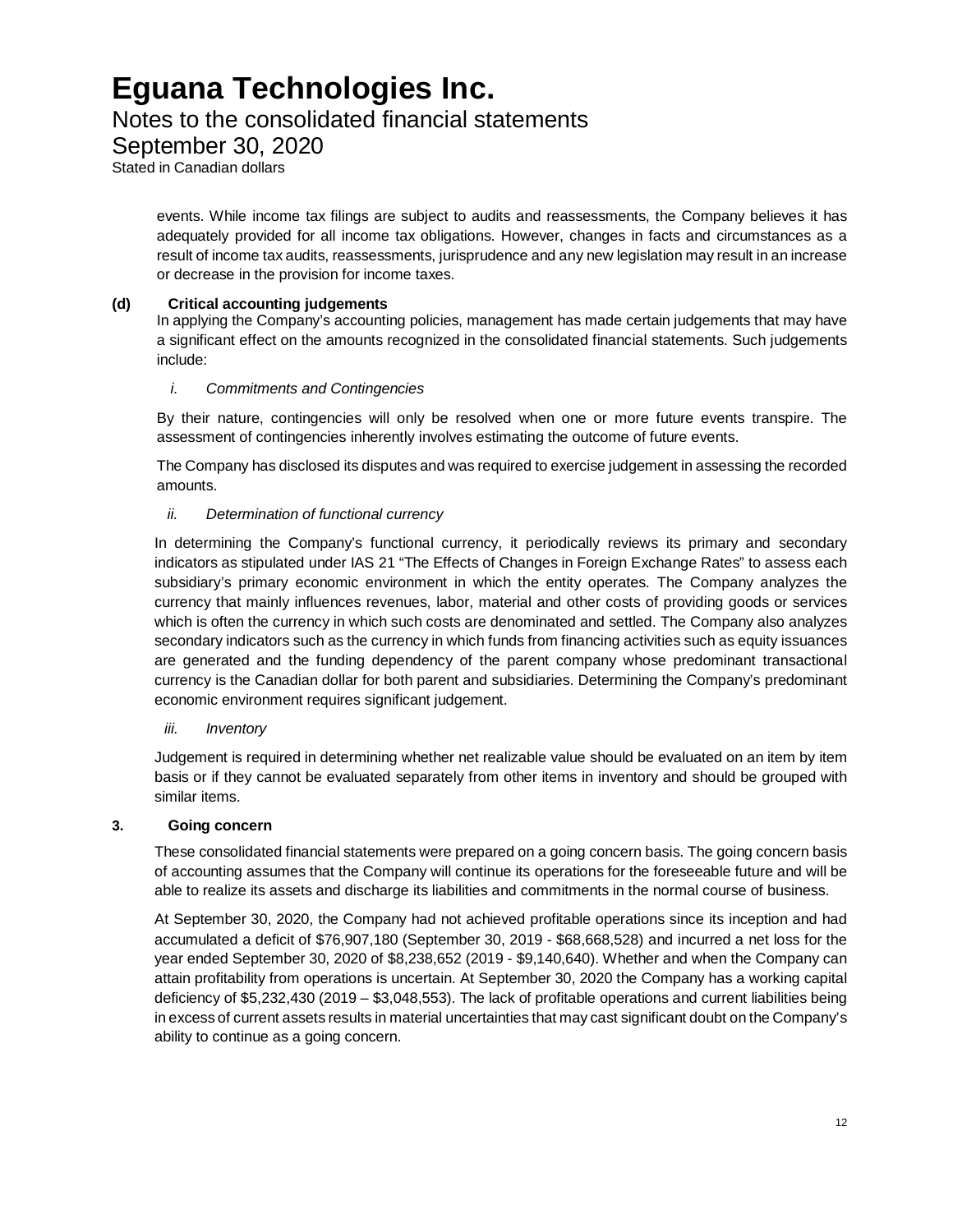### Notes to the consolidated financial statements

September 30, 2020

Stated in Canadian dollars

The ability to continue as a going concern is dependent on completing equity or debt financings and generating profitable operations in the future in order to meet liabilities as they come due and enable the Company to continue operations. The ability to continue as a going concern may be adversely impacted by the loss of customers and falling sales per customer. To address its financing requirements, the Company may seek financing through the issuance of common shares, first preferred shares, units of EGT Markets Limited Partnership and debentures. The outcome of these matters cannot be predicted at this time.

In March 2020, the World Health Organization declared coronavirus COVID-19 a global pandemic. This contagious disease outbreak, which has continued to spread, and any related adverse public health developments, has adversely affected workforces, economies, and financial markets globally, potentially leading to an economic downturn. It is not possible for the Company to predict the duration or magnitude of the adverse results of the outbreak and its effects on the Company's business or ability to raise funds.

These consolidated financial statements do not include any adjustments which could be significant to the amounts and classification of assets and liabilities that may be necessary should the Company be unable to obtain equity or debt financings or generate profitable operations in the future. Failure to continue as a going concern would require the restatement of assets, liabilities and shareholders' deficiency on a liquidation basis, which could differ materially from the going concern basis.

#### **4. Significant accounting policies**

The significant accounting policies are set out below. All dollar amounts are expressed in Canadian dollars unless otherwise noted.

#### **(a) Financial instruments**

All financial assets are initially measured at fair value. Financial assets are subsequently measured at either amortized cost, fair value through other comprehensive income or fair value through profit or loss, depending on the Company's business model for managing the financial assets, and the contractual cash flow characteristics of the financial assets. Financial assets are not reclassified subsequent to their initial recognition, except if the Company changes its business model for managing financial assets.

A financial asset is subsequently measured at amortized cost if it meets both of the following conditions: (i) The asset is held within a business model whose objective is to hold assets to collect contractual cash flows; and (ii) The contractual terms of the financial asset give rise on specified dates to cash flows that are solely payments of principal and interest on the principal amount outstanding.

Financial assets that meet condition (ii) above that are held within a business model whose objective is achieved by both collecting contractual cash flows and selling financial assets is subsequently measured at fair value through other comprehensive income ("FVOCI"). All other financial assets are subsequently measured at their fair values, with changes in fair value recognized in profit or loss ("FVTPL").

The Company's financial instruments include cash, accounts receivable, accounts payable and accrued liabilities, derivative liability, long-term debt, debentures, preferred shares and other liabilities. Embedded derivatives in the long-term debt are measured at fair value, consistent with the "fair value through profit or loss" classification. Cash, accounts receivable, long term debt, debentures, preferred shares and other liabilities are recognized at amortized cost. Net gains and losses arising from changes in fair value are recognized in net loss and upon de-recognition or impairment. Accounts payable and accrued liabilities, other liabilities, long-term debt, debentures and the preferred shares are measured at amortized cost using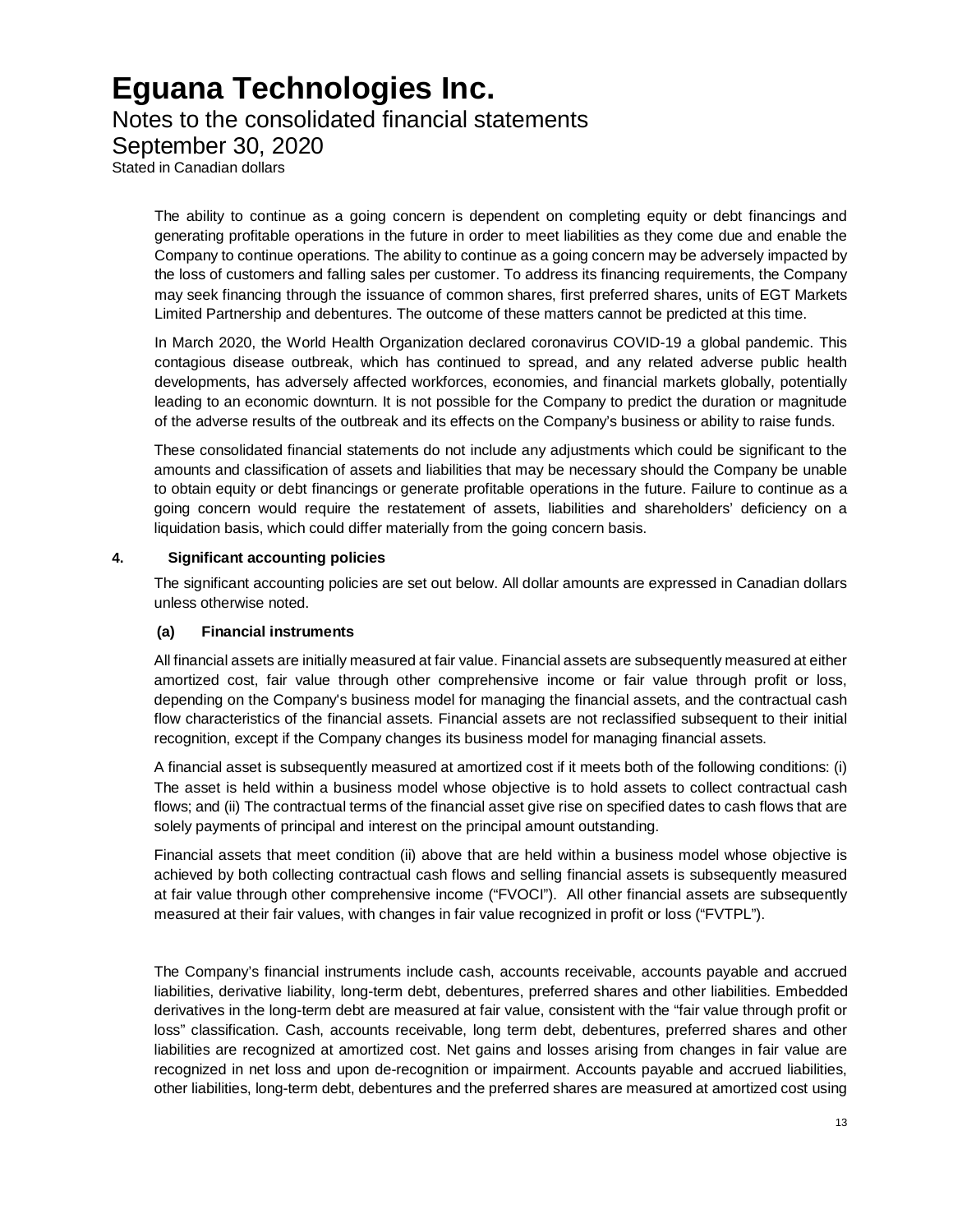### Notes to the consolidated financial statements

September 30, 2020

Stated in Canadian dollars

the effective interest method, consistent with the "other financial liabilities" classification. Equity instruments are recorded at the proceeds received with direct issue costs deducted.

For trade receivables, the Company applies a simplified approach in calculating expected credit losses (ECLs). Therefore, the Company does not track changes in credit risk, but instead recognizes a loss allowance based on lifetime ECLs at each reporting date

Embedded derivatives are separated from the host contract and accounted for separately when all three of the following conditions are met: 1) the economic characteristics and risks of the host contract and the embedded derivative are not closely related; 2) a separate instrument with the same terms as the embedded derivative would meet the definition of a derivative; and 3) the hybrid instrument is not measured at fair value with changes in fair value recognized in profit or loss. Changes in the fair value of the embedded derivative are recognized immediately in the statement of loss and comprehensive loss.

The Company has an embedded derivative with respect to the Company's long-term debt (Note 10) as a result of long-term debt issued in the prior year. The embedded derivative in the long-term debt is recognized at fair value with changes in fair value recorded in the consolidated statement of loss and comprehensive loss every period.

On initial recognition, the financial instruments were classified into debt (embedded derivatives) based upon fair value with the equity components being the residual amounts.

Subsequent to the initial recognition, the liability component is measured at amortized cost using the effective interest rate method. The equity component is not re-measured subsequent to initial recognition.

The effective interest method is a method of calculating the amortized cost of a financial asset/liability and of allocating interest income/expense over the relevant period. The effective interest rate is the rate that discounts estimated future cash flows (including all fees paid that form an integral part of the effective interest rate, transaction costs and other premiums or discounts) through the expected life of the financial asset/liability, or, where appropriate, a shorter period. Transaction costs are comprised primarily of legal, accounting, underwriters' fees and other costs directly attributable to the issuance of the financial instruments*.*

#### **(b) Foreign currencies**

#### *i. Foreign currency transactions*

The consolidated financial statements are prepared in Canadian dollars. Transactions in foreign currencies are initially recorded at the functional currency spot rate at the date of the transaction. Monetary assets and liabilities denominated in foreign currencies are translated at the functional currency prevailing rate of exchange at the reporting date. Non-monetary items that are measured in terms of historical cost in foreign currency are translated using the prevailing exchange rates as at the dates of the initial transactions. Nonmonetary items measured at fair value in a foreign currency are translated using the exchange rates at the date when the fair value was determined.

#### *ii. Foreign operations translation*

The assets and liabilities of foreign operations are translated to Canadian dollars at exchange rates at the reporting date. Foreign currency differences are recognized and presented in other comprehensive income (loss) and in the foreign currency translation reserve in equity.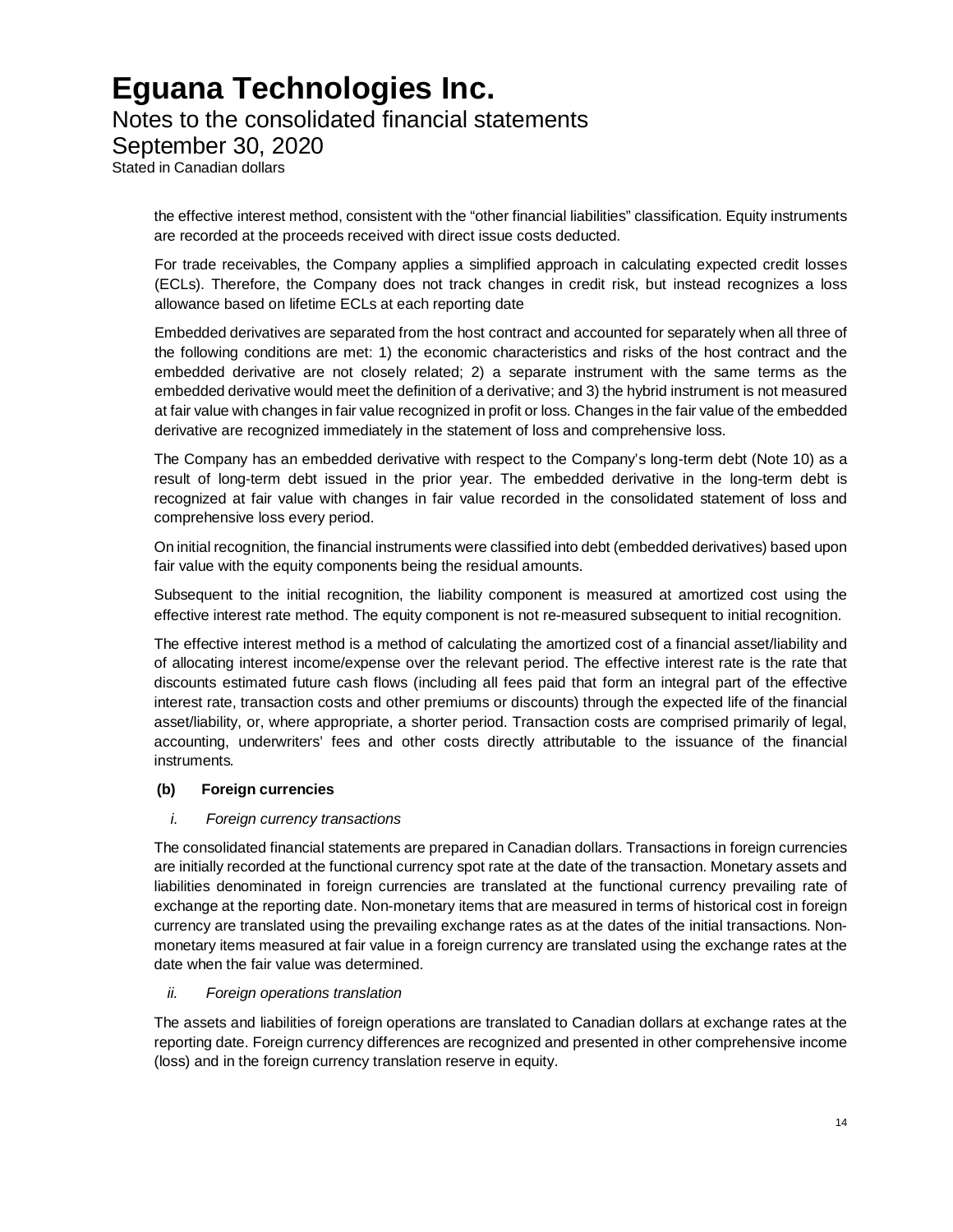### Notes to the consolidated financial statements

September 30, 2020

Stated in Canadian dollars

When the settlement of a monetary item receivable from or payable to a foreign operation is neither planned nor likely in the foreseeable future, foreign exchange gains and losses, net of tax, arising from those items are considered to form part of a net investment in a foreign operation and are recognized in other comprehensive loss and presented in the translation reserve in equity.

On disposal of a foreign operation, any cumulative exchange differences held in equity and arising after the date of transition to IFRS are transferred to the consolidated statement of comprehensive loss as part of the profit or loss on sale.

#### **(c) Inventory**

Inventories are stated at the lower of cost or net realizable value. Inventory is valued on a weighted average cost basis. Net realizable value represents the estimated selling price for inventories less all estimated costs necessary to make the sale. The reversal of previous net realizable value write-downs is recorded when there is a subsequent increase in the value of inventory.

#### **(d) Property and equipment**

Property and equipment are stated in the consolidated statements of financial position at cost less accumulated amortization, impairment losses and government grants. Amortization is charged so as to write off the cost of assets, other than land, over their estimated useful lives, using the straight-line method. Amortization is charged once an asset is determined to be available for use. The estimated useful lives, residual values and amortization method are reviewed at each reporting period, with the effect of any changes in estimates accounted for on a prospective basis.

Amortization is charged over the estimated useful life of the asset at the following rates:

| Furniture and equipment and leasehold improvements | 5 years straight-line      |
|----------------------------------------------------|----------------------------|
| Computer equipment                                 | 3 years straight-line      |
| Computer software                                  | 1 year straight-line       |
| Lab equipment                                      | 3 to 5 years straight-line |
| Dies and molds                                     | 1 year straight-line       |

The gain or loss arising on the disposal of Property and equipment is determined as the difference between the sales proceeds and the carrying amount of the asset and is recognized in profit or loss.

#### **(e) Research costs**

Expenditures on research activities are recognized as an expense in the period in which they are incurred.

#### **(f) Impairment of property and equipment**

At each consolidated statement of financial position date, the Company reviews the carrying amounts of its property and equipment to determine whether there is any indication that those assets have suffered an impairment loss. If any such indication exists, the recoverable amount of the asset is estimated in order to determine the extent of the impairment loss (if any). Where it is not possible to estimate the recoverable amount of an individual asset, the Company estimates the recoverable amount of the cash-generating unit ("CGU") to which the asset belongs. The recoverable amount is the higher of the fair value less costs to sell the asset or the asset's value in use using estimates. The value in use is determined by estimating the future cash flows projected to be generated by these assets on a pre-tax basis. These cash flows are discounted at a rate reflecting the estimated time value of money and risk associated with the asset or CGU. If the recoverable amount of an asset or CGU is estimated to be less than its carrying amount, the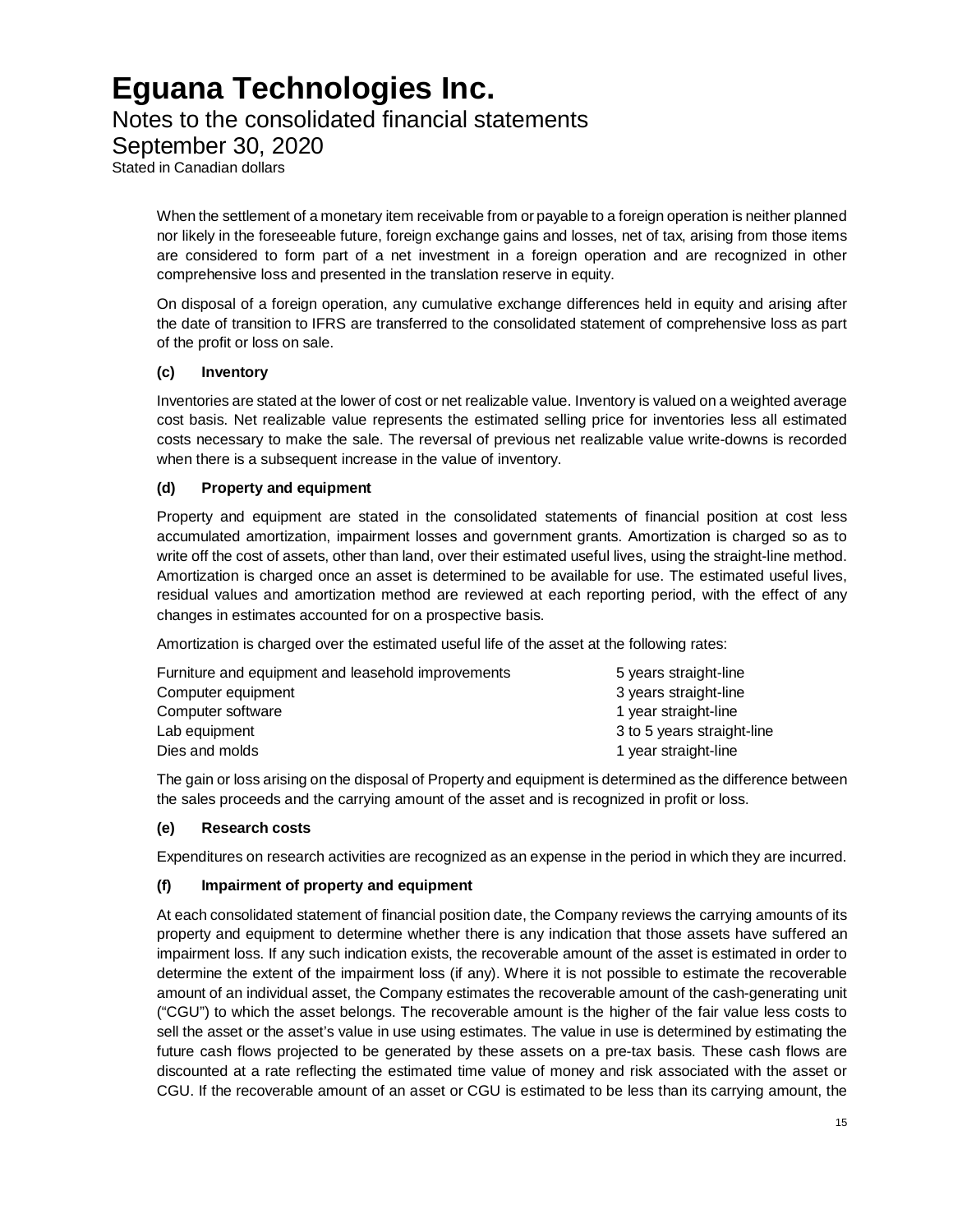### Notes to the consolidated financial statements

September 30, 2020

Stated in Canadian dollars

carrying amount of the asset or CGU is reduced to its recoverable amount. An impairment loss is recognized immediately in profit or loss, unless the relevant asset is carried at a revalued amount, in which case the impairment loss is treated as a revaluation decrease.

Where an impairment loss subsequently reverses, the carrying amount of the asset or CGU is increased to the revised estimate of its recoverable amount, but the increased carrying amount cannot exceed the carrying amount that would have been determined had no impairment loss been recognized for the asset or CGU in prior years. A reversal of an impairment loss is recognized immediately in profit or loss, unless the relevant asset is carried at a revalued amount, in which case the reversal of the impairment loss is treated as a revaluation increase.

#### **(g) Government subsidies**

Government subsidies are recognized when there is reasonable assurance that the subsidy will be received, and all the attached conditions will be complied with. Subsidies are recognized as income in the statement of loss and comprehensive loss on a systematic basis over the periods in which the expenses are recognized for the related costs for which the subsidies are intended to compensate, which in the case of subsidies related to assets requires setting it up as deferred income or deducting it from the carrying amount of the asset.

The Company participated in government programs which are non-repayable government subsidies (Note 24). Assistance related to non-repayable government programs is recorded when there is reasonable assurance that the contribution will be received and all conditions will be complied with. Assistance is presented as a reduction of the related expense or research costs. For repayable government programs, the obligation is treated as a financial liability.

#### **(h) Provisions and contingencies**

*i. Provisions*

Provisions are recognized when the Company has a present obligation (legal or constructive) as a result of a past event, it is probable that the Company will be required to settle the obligation, and a reliable estimate can be made of the amount of the obligation. The amount recognized as a provision is the best estimate of the consideration required to settle the present obligation at the date of the statement of financial position, taking into account the risks and uncertainties surrounding the obligation. Where a provision is measured using the cash flows estimated to settle the present obligation, its carrying amount is the present value of those cash flows. When some or all of the economic benefits required to settle a provision are expected to be recovered from a third party, the receivable is recognized as an asset if it is virtually certain that reimbursement will be received and the amount of the receivable can be measured reliably.

A provision for warranties is recognized when the underlying products are sold. The provision is based on historical experience. The initial estimate of warranty-related costs is revised annually.

#### *ii. Contingencies*

When a contingency is substantiated by confirming events, can be reliably measured and will likely result in an economic outflow, a liability is recognized in the consolidated financial statements as the best estimate available to settle the obligation. A contingent liability is disclosed where the existence of an obligation will only be confirmed by a future event, or where the amount of a present obligation cannot be measured reliably or will likely not result in an economic outflow. Contingent assets are only disclosed when the inflow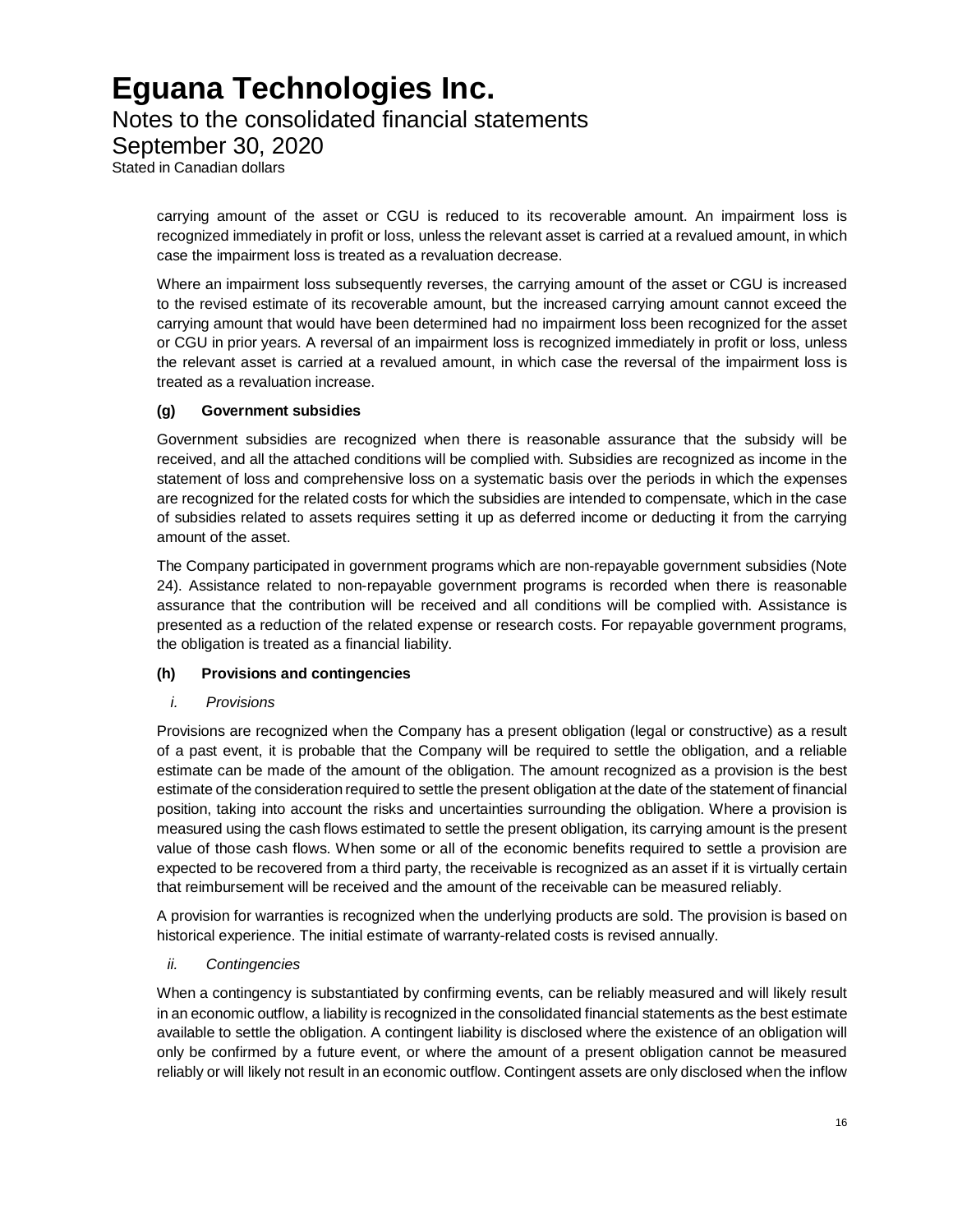### Notes to the consolidated financial statements

September 30, 2020

Stated in Canadian dollars

of economic benefits is probable. When the economic benefit becomes virtually certain, the asset is no longer contingent and is recognized in the consolidated financial statements.

#### **(i) Share-based payments**

Share-based payments are comprised of stock option awards granted to directors, officers, employees and consultants which are equity-settled share-based payments.

These equity-settled share-based payments are measured at the fair value of the equity instruments and are recognized as an employee expense with the offsetting credit as an increase to contributed surplus*.* Where equity instruments are granted to non-employees they are recorded at the fair value of the goods or services received. Where the fair value of goods or services received cannot be reliably measured it is measured based on the fair value of the equity instrument granted.

The fair value is measured at the grant date using the Black-Scholes option pricing model based on terms and conditions upon which the options were granted. Each tranche is recognized on a graded vesting basis over the period during which the options vest. At each consolidated statement of financial position date, the Company revises its estimate of the number of equity instruments expected to vest as a result of the effect of non-market based vesting conditions. The impact of the revision of the original estimates, if any, is recognized in profit or loss such that the cumulative expense reflects the revised estimate, with a corresponding adjustment to the contributed surplus.

Upon exercise of the stock option, the Company issues new shares. The associated fair value amount is reclassified from the contributed surplus to share capital. The proceeds received net of any directly attributable transaction costs are credited to share capital when the options are exercised.

#### **(j) Revenue recognition**

The Company uses IFRS 15 to determine revenue recognition for the entity. The Company performs the following five steps: (i) identifies the contract(s) with a customer, (ii) identifies the performance obligations in the contract, (iii) determines the transaction price, (iv) allocate the transaction price to the performance obligations in the contract, and (v) recognizes revenue when (or as) the entity satisfies a performance obligation. The Company applies the five-step model to arrangements that meet the definition of a contract under IFRS 15, including when it is probable that the entity will collect the consideration it is entitled to in exchange for the goods or services it provides to the customer.

#### *Product revenue*

The Company satisfies its performance obligations and recognizes revenue during the reporting period based on delivery of its products, based on the prices stated on purchase orders, net of discounts. Revenue transactions do not contain significant financing components or variable considerations. Payment terms with customers are generally 30 days from invoice date; however, industry practice can reduce or extend these terms.

#### *Engineering revenue*

The Company satisfies its performance obligations and recognizes engineering revenue over time, depicting the pattern of service delivery based on the consulting contract milestones. The related costs are recognized in profit or loss when they are incurred.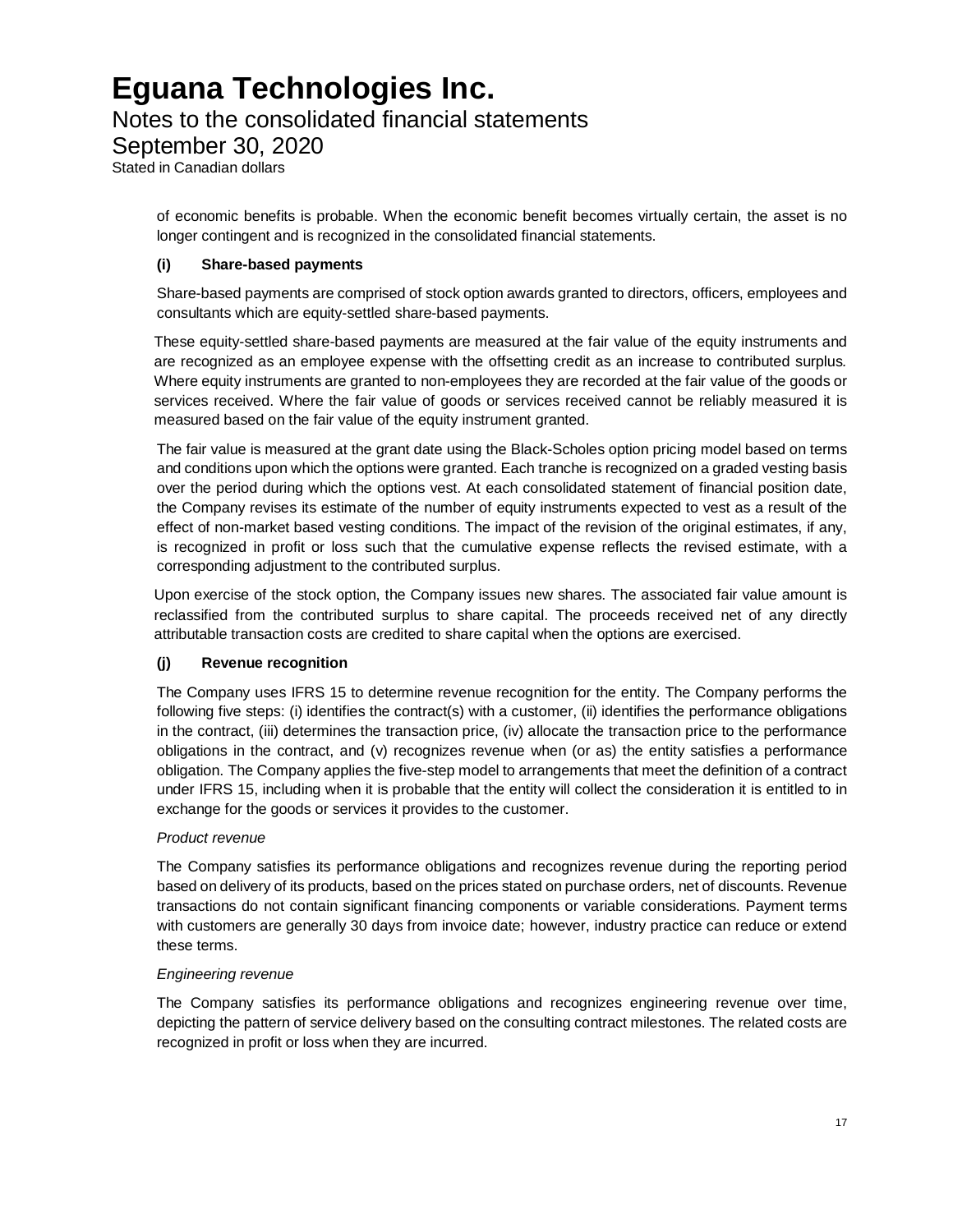Notes to the consolidated financial statements

September 30, 2020

Stated in Canadian dollars

#### **(k) Income taxes**

Income taxes are recognized in the consolidated statement of loss and comprehensive loss, except where they relate to items recognized in other comprehensive loss or directly in equity, in which case the related taxes are recognized in other comprehensive loss or equity. Taxes are recorded using the tax rate that has been enacted or substantively enacted by the consolidated statement of financial position date.

Deferred tax assets and liabilities are recognized based on unused tax losses and tax credits and the difference between the tax and accounting values of assets and liabilities and are calculated using enacted or substantively enacted tax rates for the periods in which the unused tax losses and tax credits and differences are expected to reverse. The effect of tax rate changes is recognized in earnings or equity, as the case may be, in the period of substantive enactment.

Deferred tax assets are recognized only to the extent that it is probable that future taxable profits will be available against which the assets can be utilized.

The Company is subject to assessments by various taxation authorities that may interpret tax legislation differently. The final amount of taxes to be paid depends on a number of factors including the outcomes of audits, appeals, or negotiated settlements. The Company accounts for such differences based on its best estimate of the probable outcome of these matters.

#### **(l) Loss per share**

The Company computes basic loss per share using net loss attributable to the Company's shareholders divided by the weighted-average number of common shares outstanding. The Company does not compute diluted loss per share as this calculation would be anti-dilutive.

#### **(m) Leases**

The Company adopted IFRS 16, Leases ("IFRS 16") with an effective date of October 1, 2019 using the modified retrospective basis with no restatement of comparative periods. IFRS 16 replaces IAS 17, Leases, and sets out the principles for the recognition, measurement, presentation and disclosure of leases for both parties to a contract, i.e. the customer ("lessee") and the supplier ("lessor"). Under IFRS 16, a lessee records all leases on the consolidated statement of financial position, except for those leases that meet a limited exception criterion. Upon adoption of IFRS 16, a right-of-use asset ("ROU Asset") is recognized at the date of the initial application at an amount equal to the lease liability, using the Company's incremental borrowing rate. On the date of adoption, the Company recognized a ROU Asset of \$551,796 with respect to a land lease on buildings and leases on vehicles, with a corresponding increase to the lease liability for the same amount. The ROU asset was offset with a previously recorded lease inducement of \$41,210. The ROU Assets were included as a non-current asset on the Company's statement of financial position with a corresponding lease liability of \$551,796

The Company has elected not to apply this standard to short-term leases and leases for which the underlying asset is of low value. The Company recognizes these lease payments as an expense on a straight-line basis over the lease term.

#### **(n) Uncertainty Over Income Tax Treatments**

The Company adopted IFRIC 23, Uncertainty over Income Tax Treatments ("IFRIC 23") with an effective date of October 1, 2019 using the modified retrospective basis with no restatement of comparative periods. IFRIC 23 provides clarification on the application of various recognition and measurement requirements under IAS 12, Income Taxes when there is uncertainty over income tax treatments. This interpretation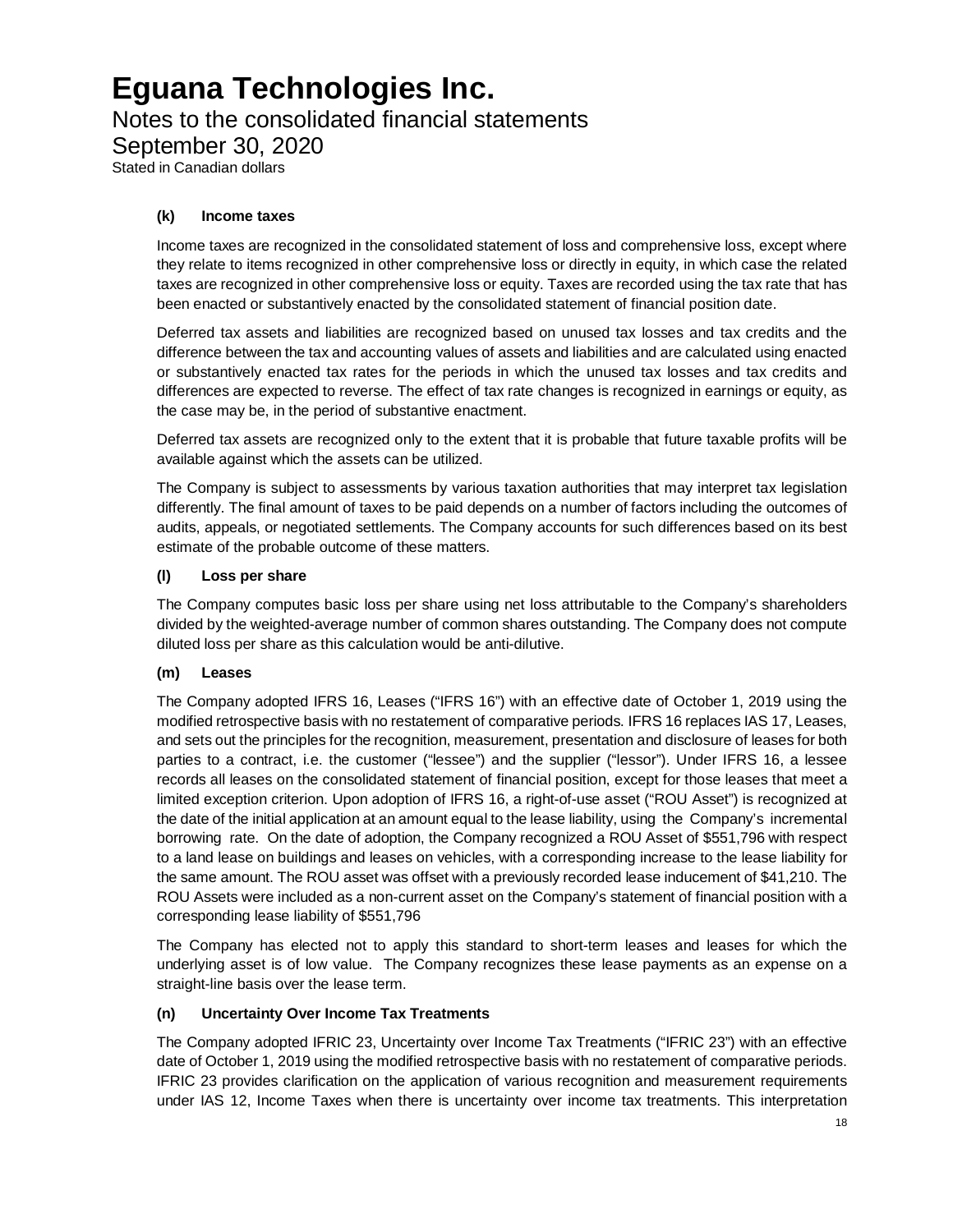### Notes to the consolidated financial statements

September 30, 2020

Stated in Canadian dollars

addresses whether uncertain tax treatments should be considered separately; assumptions made about the examination of tax treatments by taxation authorities; the determination of taxable profit (tax loss), tax bases, unused tax losses, unused tax credits, and tax rates; and, the impact of changes in facts and circumstances. The adoption of IFRIC 23 did not have a material impact on the Company's consolidated financial statements.

#### **5. New accounting standards issued but not yet effective**

New accounting standards and interpretations have been published that are not mandatory for the current period and have not been early adopted. The Company is currently evaluating the impact of adopting these standards.

#### **(a) IAS 1, Presentation of Financial Statements ("IAS 1")**

An amendment to IAS 1 was issued in January 2020 and applies to annual reporting periods beginning on or after January 1, 2023. The amendment clarifies the criterion for classifying a liability as non-current relating to the right to defer settlement of a liability for at least 12 months after the reporting period. The Company is assessing the impact of this standard.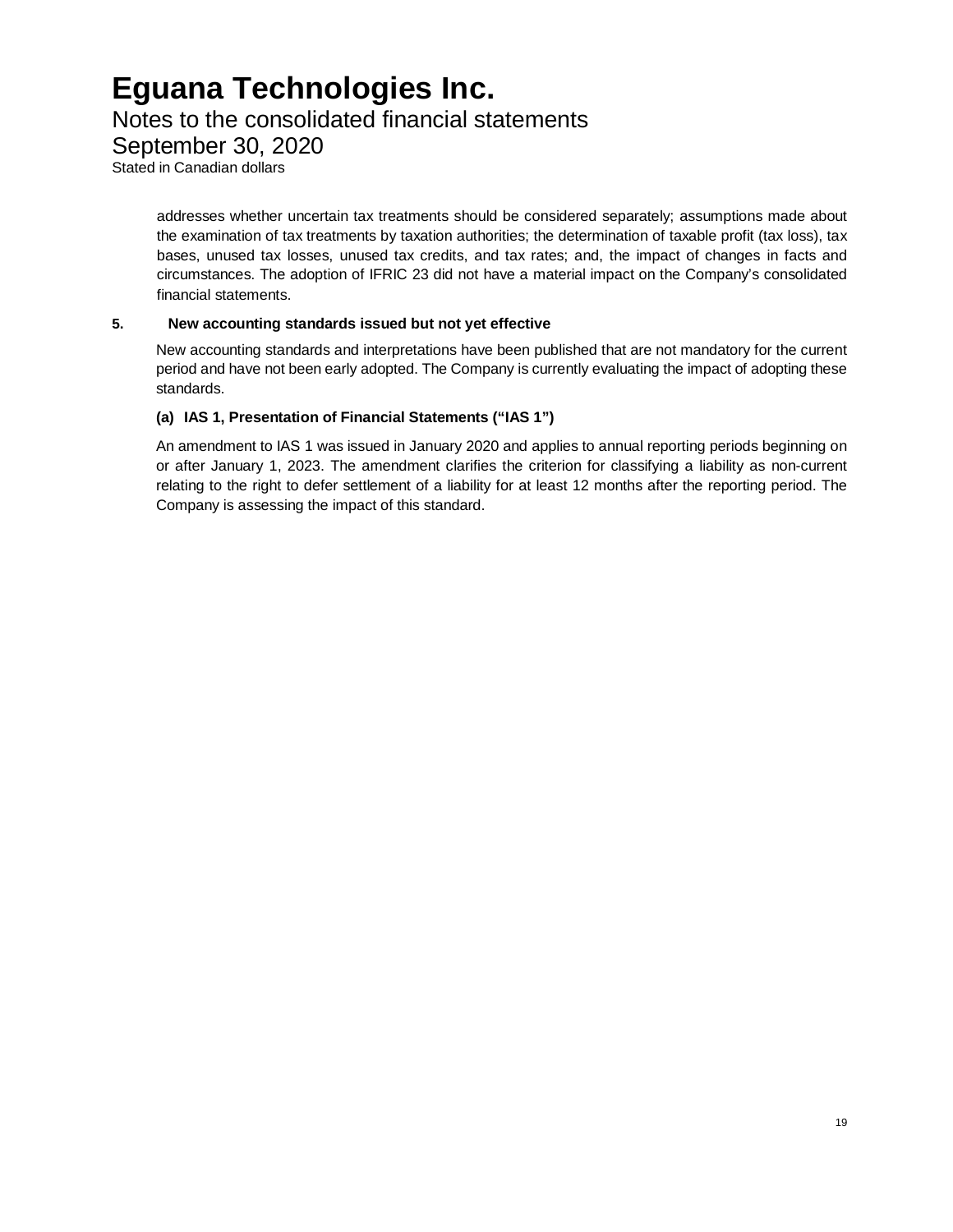Notes to the consolidated financial statements

September 30, 2020

Stated in Canadian dollars

#### **6. Inventory**

|                | 2020      | 2019      |
|----------------|-----------|-----------|
|                |           |           |
| Finished goods | 574,136   | 1,579,193 |
| Components     | 969,969   | 786,798   |
|                | 1,544,105 | 2,365,991 |

As at September 30, 2020, \$1,370,244 (2019 - \$2,331,246) of inventory was carried at cost and \$173,861 (2019 - \$34,745) was carried at net realizable value. \$150,000 of inventory was written-up in 2020, there was \$65,000 of inventory written-up in 2019.

#### **7. Property and equipment**

|                                            | Computer<br>equipment<br>and<br>software | Lab<br>equipment | Furniture,<br>equipment and<br>leasehold<br>improvements | <b>Dies</b><br>and<br>molds | Total     |
|--------------------------------------------|------------------------------------------|------------------|----------------------------------------------------------|-----------------------------|-----------|
| Cost                                       |                                          |                  |                                                          |                             |           |
| Balance October 1, 2019                    | 539,300                                  | 1,127,170        | 399,270                                                  | 100,911                     | 2,166,651 |
| Additions                                  | 13,045                                   | 145,311          | 37,117                                                   |                             | 195,473   |
| <b>Disposals</b>                           |                                          |                  |                                                          |                             |           |
| <b>Balance September 30, 2020</b>          | 552,345                                  | 1,272,481        | 436,387                                                  | 100,911                     | 2,362,124 |
| Accumulated amortization and<br>impairment |                                          |                  |                                                          |                             |           |
| Balance October 1, 2019                    | 497,188                                  | 897,248          | 286,464                                                  | 80,652                      | 1,761,552 |
| Amortization                               | 13,895                                   | 85,711           | 45,498                                                   | 20,259                      | 165,363   |
| <b>Disposals</b>                           |                                          |                  |                                                          |                             |           |
| Balance September 30, 2020                 | 511,083                                  | 982,959          | 331,962                                                  | 100,911                     | 1,926,915 |
| Carrying Value September 30, 2020          | 41,262                                   | 289,522          | 104,425                                                  |                             | 435,209   |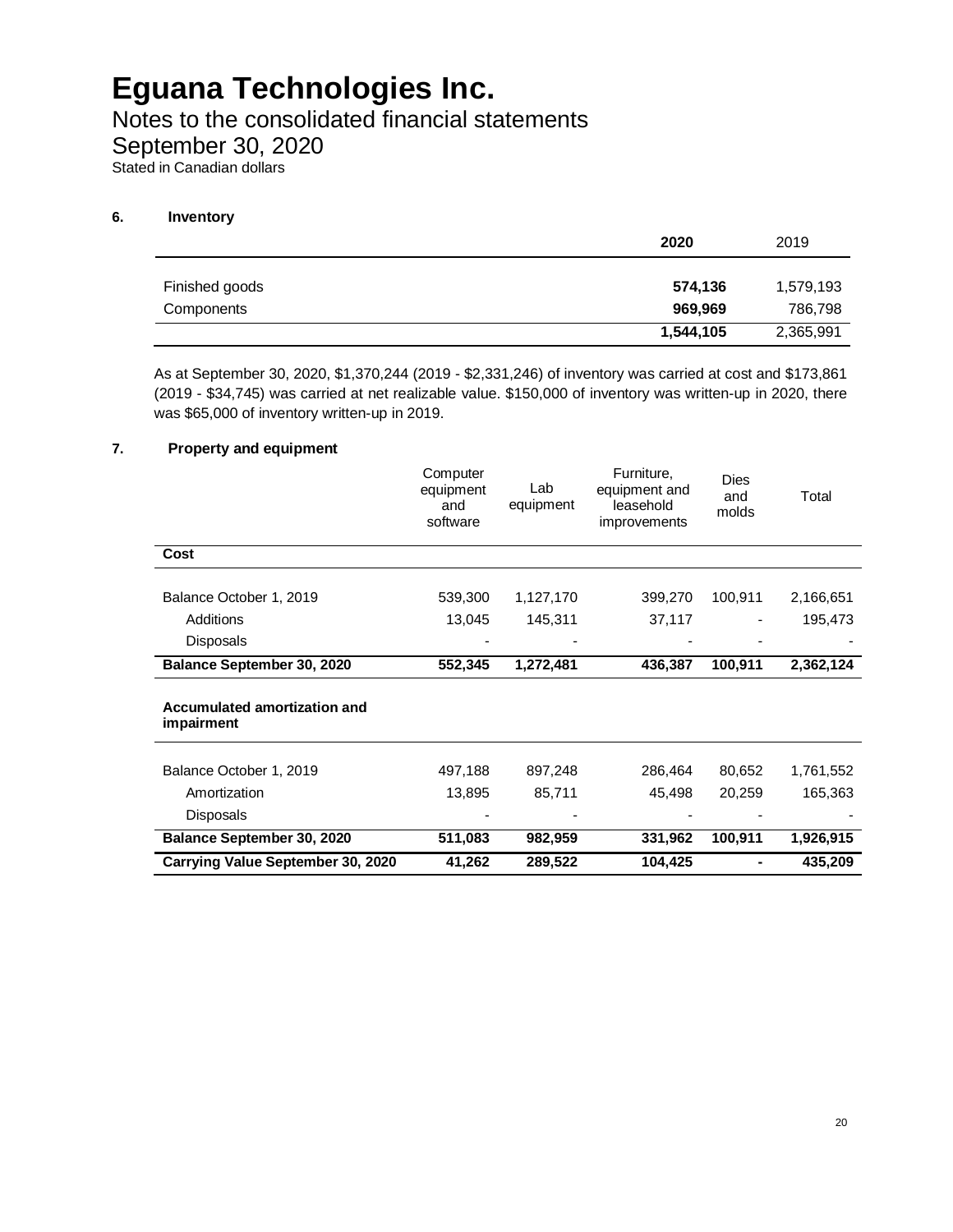Notes to the consolidated financial statements

September 30, 2020

Stated in Canadian dollars

|                                            | Computer<br>equipment<br>and<br>software | Lab<br>equipment | Furniture,<br>equipment and<br>leasehold<br>improvements | <b>Dies</b><br>and<br>molds | Total     |
|--------------------------------------------|------------------------------------------|------------------|----------------------------------------------------------|-----------------------------|-----------|
| Cost                                       |                                          |                  |                                                          |                             |           |
| Balance October 1, 2018                    | 496,459                                  | 1,075,630        | 362,247                                                  | 42,714                      | 1,977,050 |
| Additions                                  | 42,841                                   | 51,540           | 37,023                                                   | 58,197                      | 189,601   |
| <b>Disposals</b>                           |                                          |                  |                                                          |                             |           |
| Balance September 30, 2019                 | 539,300                                  | 1,127,170        | 399,270                                                  | 100,911                     | 2,166,651 |
| Accumulated amortization and<br>impairment |                                          |                  |                                                          |                             |           |
| Balance October 1, 2018                    | 484,174                                  | 817,248          | 244,303                                                  | 42,714                      | 1,588,439 |
| Amortization                               | 13,014                                   | 80,000           | 42,161                                                   | 37,938                      | 173,113   |
| Disposals                                  |                                          |                  |                                                          |                             |           |
| <b>Balance September 30, 2019</b>          | 497,188                                  | 897,248          | 286,464                                                  | 80,652                      | 1,761,552 |
| Carrying Value September 30, 2019          | 42,112                                   | 229,922          | 112,806                                                  | 20,259                      | 405,099   |

Amortization of the property and equipment is included in the consolidated statement of loss and comprehensive loss under the line item "general and administrative".

#### **8. Warranty provision**

|                                   | Total   |
|-----------------------------------|---------|
|                                   |         |
| Balance October 1, 2018           | 246,601 |
| Increase in provision             | 102,313 |
| Balance September 30, 2019        | 348.914 |
| Increase in provision             | 159.015 |
| <b>Balance September 30, 2020</b> | 507,929 |

The provision for warranty claims represents the present value of the Company's best estimate of the future outflow that will be required for the Company's obligations for warranties. The estimate has been made on the basis of historical warranty trends and may vary as a result of new material, altered manufacturing processes or other events affecting product quality.

The Company reviews the assumptions used in the determination of the warranty provision on an annual basis.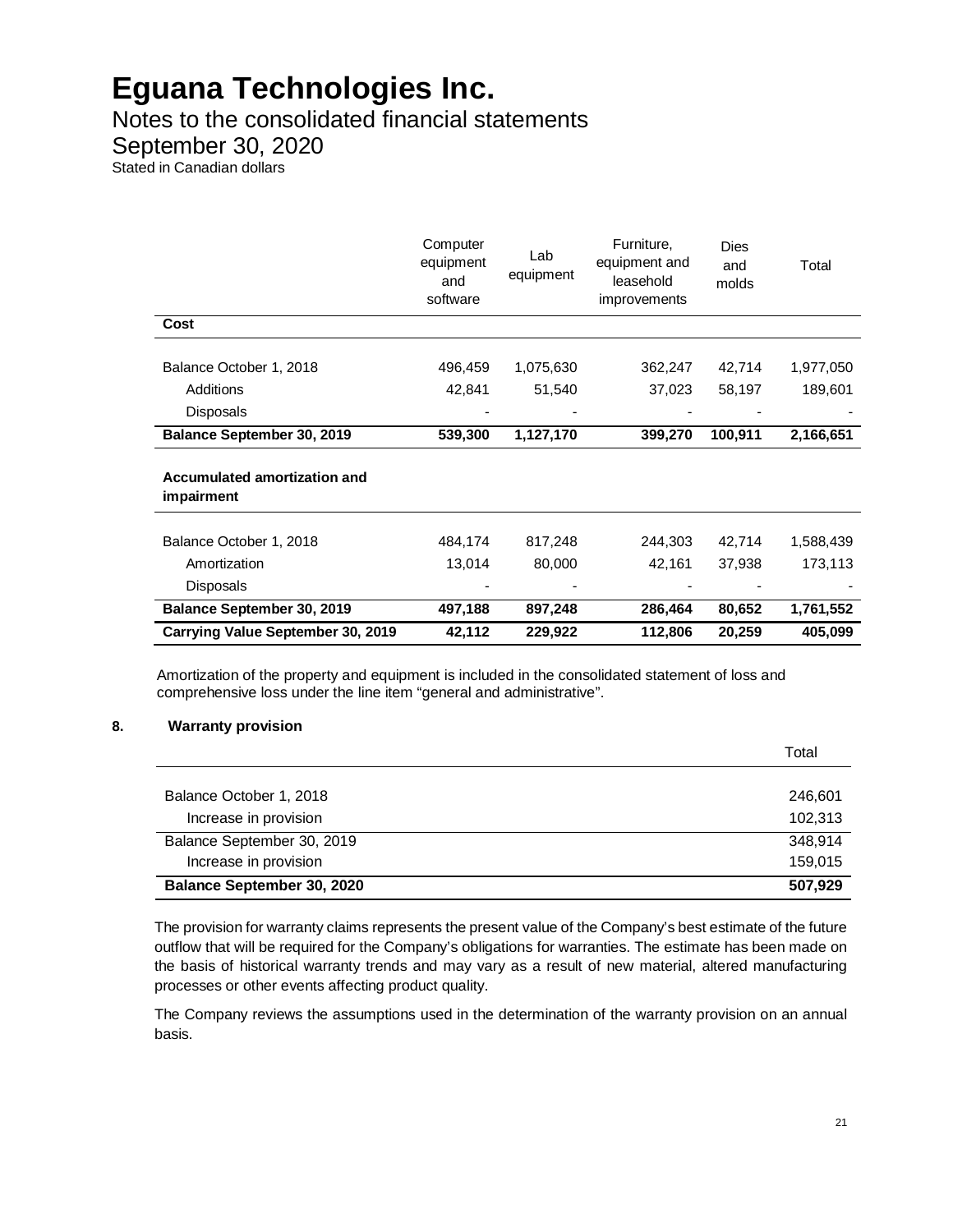Notes to the consolidated financial statements

September 30, 2020

Stated in Canadian dollars

#### **9. Bridge Loan**

On November 29, 2019, the Company entered into a short-term bridge financing transaction ("Bridge Loan") in the amount of \$280,000, with certain accredited investors, including the Company's Chief Executive Officer. The principal amount of the Bridge Loan bore an interest rate of 12.0% per annum for the initial three-month period, and 24.0% per annum each month thereafter and held a maturity date of May 29, 2020. The Company had the right to prepay at any time a partial or the entire balance of the Bridge Loan outstanding together with accrued interest, without notice, penalty, or bonus. An administrative fee of 10% on the initial principal amount is due and payable on the earlier of payment or maturity date. On April 7, 2020, the Company repaid the full amount outstanding on the Bridge Loan.

#### **10. Long-term debt and derivative liability**

|                                               | <b>Derivative</b><br>liability | Long-term debt        |                          |              |
|-----------------------------------------------|--------------------------------|-----------------------|--------------------------|--------------|
|                                               | <b>Senior</b><br>Loan          | <b>Senior</b><br>Loan | <b>DHCT</b>              | <b>Total</b> |
| Balance October 1, 2018                       | 607,313                        | 2,373,316             | 808,711                  | 3,789,340    |
| Proceeds from issuance of long-term debt      |                                | 975,040               |                          | 975,040      |
| Fair value allocation to warrant exchange     | 95,000                         | (95,000)              |                          |              |
| Accretion and accrued interest                |                                | 661,487               | 75,472                   | 736,959      |
| Repayment                                     |                                | (1,490,910)           |                          | (1,490,910)  |
| Debt conversion to preferred shares (note 12) |                                |                       | (884, 183)               | (884, 183)   |
| Loss on derivative liability                  | 172,314                        |                       |                          | 172,314      |
| Loss on foreign exchange                      |                                | 71,682                |                          | 71,682       |
| Balance September 30, 2019                    | 874,627                        | 2,495,615             | $\overline{\phantom{0}}$ | 3,370,242    |
| Loss on extinguishment of debt                |                                | 491,692               |                          | 491,692      |
| Fair value allocation to warrant exchange     |                                | (410, 898)            |                          | (410, 898)   |
| Accretion and accrued interest                |                                | 360,381               |                          | 360,381      |
| Repayment                                     |                                | (1,371,871)           |                          | (1,371,871)  |
| Fair value loss on derivative liability       | 277,373                        |                       |                          | 277,373      |
| Loss on foreign exchange                      |                                | 47,903                |                          | 47,903       |
| <b>Balance September 30, 2020</b>             | 1,152,000                      | 1,612,822             |                          | 2,764,822    |
| Less: current portion                         | (1, 152, 000)                  | (1, 314, 756)         |                          | (2,466,756)  |
|                                               |                                | 298,066               |                          | 298,066      |

#### **(a) Long-term debt – Senior Loan**

In December 2017, the Company issued \$1,500,000 of debt in USD bearing an interest rate of 12.5% per annum which will be repaid in equal instalments starting in June 2018 for 30 months (the "Senior Loan").

In August 2018, the Company drew an additional \$750,000 USD from the Senior Lender, bearing interest at 12.5% per annum, which will be repaid in equal instalments starting in March 2019 for 30 months.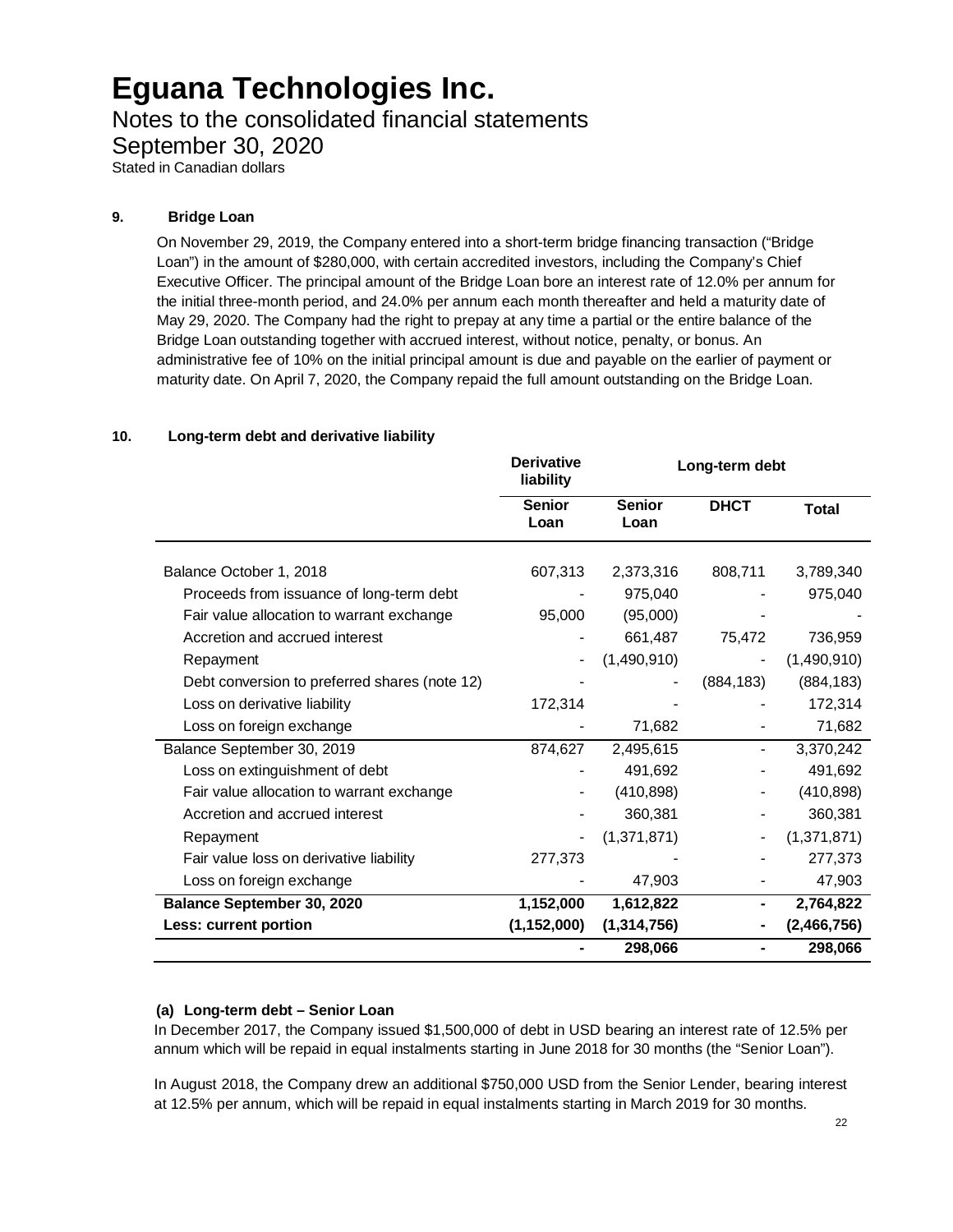### Notes to the consolidated financial statements

September 30, 2020

Stated in Canadian dollars

In October 2018, the Company drew the remaining \$750,000 USD from the Senior Lender, bearing interest at 12.5% per annum, which will be repaid in equal instalments starting in May 2019 for 30 months.

The loan has first priority over all assets of the Company. The Company may prepay the loan by paying all scheduled but unpaid payments. If prepayment occurs after 12 months, the Company will receive a 15% discount off future interest owed. If prepayment occurs after 15 months, the Company will receive a 25% discount off future interest owed. If prepayment occurs after 21 months, the Company will receive a 35% discount off future interest owed.

As part of the original Senior Loan, the Company issued 2,951,733 warrants which convert into an equal number of shares with an exercise price of \$0.17 CAD and an expiry date of December 20, 2022. As at September 30, 2020, 2,951,733 warrants were exercisable (2019 – 2,951,733). The vested unexercised warrants are exchangeable at the option of the holder for \$1,000,000 USD after the earlier of a liquidity event or September 30, 2021. These warrants are recorded as a warrant derivative liability at fair value through profit or loss.

The Company has measured the fair value of the warrant derivative liability associated with the original Senior Loan with the residual assigned to the loan. The warrant derivative liability was estimated using the higher of the present value of the warrant exchange payment and the option pricing model. Financing fees of \$53,136 were allocated between the long-term loan and the derivative liability. The long-term loan is a financial liability and will be accreted to its face value over the term of the loans using an effective interest rate of 27%, 18% and 18%, respectively.

The derivative liability is carried at fair value through profit and loss and re-measured at each reporting date. The higher fair value was the present value of the warrant exchange payment using a discount rate of 16% and the value was determined to be \$1,152,000 at September 30, 2020.

On December 31, 2019, the Company entered an amendment with the Senior Lender to the original loan agreement, wherein the monthly payments were reduced and comprised of interest only for four months commencing November 1, 2019 through February 1, 2020. The Senior Loan will continue to bear interest at a rate of 12.5% per annum and will now be repaid February 1, 2022. In consideration, 4,161,333 common share purchase warrants were issued on January 22, 2020, at a price of \$0.06 per warrant for a period of five years, with an expiry date of January 22, 2025. The fair value of the amended loan was determined by applying a risk-adjusted rate of 18.1% to discount the contractual cash over the remaining life of the loan. The book value of the loan prior to amendment was then deducted from the new fair value, resulting in a loss on extinguishment of debt of \$80,794.

The fair value of the warrant component was determined by using the Black-Scholes option pricing model using a nil dividend yield, a 1.46% interest rate and a volatility of 77.10%. The fair market value at issuance was \$410,898, also recognized as part of the loss of extinguishment.

#### **(b) Long-term debt – DHCT**

In August, 2018, the Company entered into a loan agreement for general working capital for \$1,300,000 with its largest shareholder, DHCT II Luxembourg SARL ("DHCT"), with the loan being due for repayment one month after the final loan payment to the Senior Lender is made, including the interest payment at a fixed annual rate of 8%.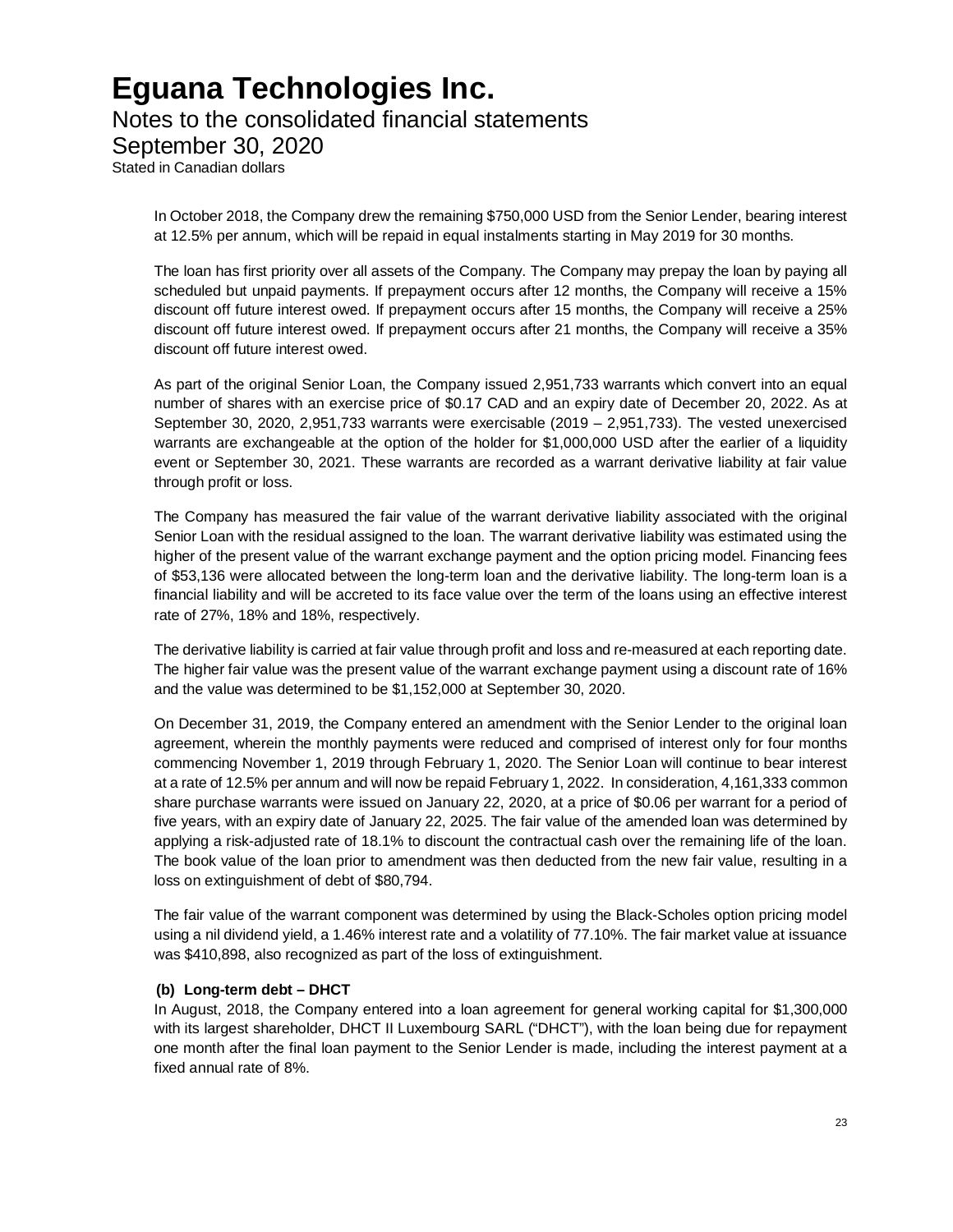### Notes to the consolidated financial statements

September 30, 2020

Stated in Canadian dollars

As consideration for the advance of the loan from DHCT, which had a second priority lien on all the assets of Eguana and its material subsidiaries, the Company had issued common shares purchase warrants, entitling DHCT to purchase an aggregate of up to 1,238,095 common shares at a price of \$0.21 per common share for a period of three (3) years from the date of the loan. The Black-Scholes option pricing model was used to calculate the fair value of the warrants using a nil dividend yield, a 2.13% interest rate and a volatility of 100.75%. The fair market value at issuance was \$163,601, with \$12,585 of financing fees allocated, resulting in an adjusted book value of \$151,016.

A portion of the proceeds were allocated to contributed surplus, representing a capital contribution on the residual of the fair value of the warrants and the loan.

Financing fees of \$100,000 were paid with respect the DHCT long-term debt, allocated between the debt, warranty, and capital contribution. The long-term loan was accreted to its face value over the term of the loan using an effective interest rate of 26%.

In February, 2019, the Company entered into a loan settlement and conversion agreement whereby 134,860 Series A Preferred Shares were issued to DHCT, to replace the existing \$1,300,000 secured loan facility, including \$48,606 of accrued interest (notes 12 and 15).

#### **11. Debentures**

|                                       | Debt component<br>of convertible<br>debenture | Warrant<br>component of<br>convertible<br>debenture | Total      |
|---------------------------------------|-----------------------------------------------|-----------------------------------------------------|------------|
| Balance October 1, 2018               |                                               |                                                     |            |
| Convertible debenture                 | 3,364,000                                     | 863,000                                             | 4,227,000  |
| Fair value of broker warrants         |                                               | 142,600                                             | 142,600    |
| <b>Transaction costs</b>              | (419,836)                                     | (110, 416)                                          | (530, 252) |
| Interest                              | (102, 146)                                    |                                                     | (102, 146) |
| Accretion                             | 176,542                                       |                                                     | 176,542    |
| Balance September 30, 2019            | 3,018,560                                     | 895,184                                             | 3,913,744  |
| Convertible debenture                 | 4,000,000                                     | 1,000,000                                           | 5,000,000  |
| <b>Transaction costs</b>              | (83, 465)                                     | (20, 866)                                           | (104, 331) |
| Interest                              | (695, 551)                                    |                                                     | (695, 551) |
| Accretion                             | 1,199,841                                     |                                                     | 1,199,841  |
| Conversion to common shares (Note 14) | (150, 635)                                    |                                                     | (150,635)  |
| <b>Balance September 30, 2020</b>     | 7,288,750                                     | 1,874,318                                           | 9,163,068  |

24 On June 21, 2019, the Company issued 3,012 unsecured convertible debentures ("Debentures") by way of a private placement, at a price of \$1,000 per debenture, for total gross proceeds of \$3,012,000. Each Debenture is convertible into 6,666.67 common shares and issued with 3,333.33 warrants (note 17). The Debentures bear interest at 10% per annum, paid semi-annually, and mature on June 21, 2022. Beginning on the date that is four months plus one day following the closing date, the Company can require the holders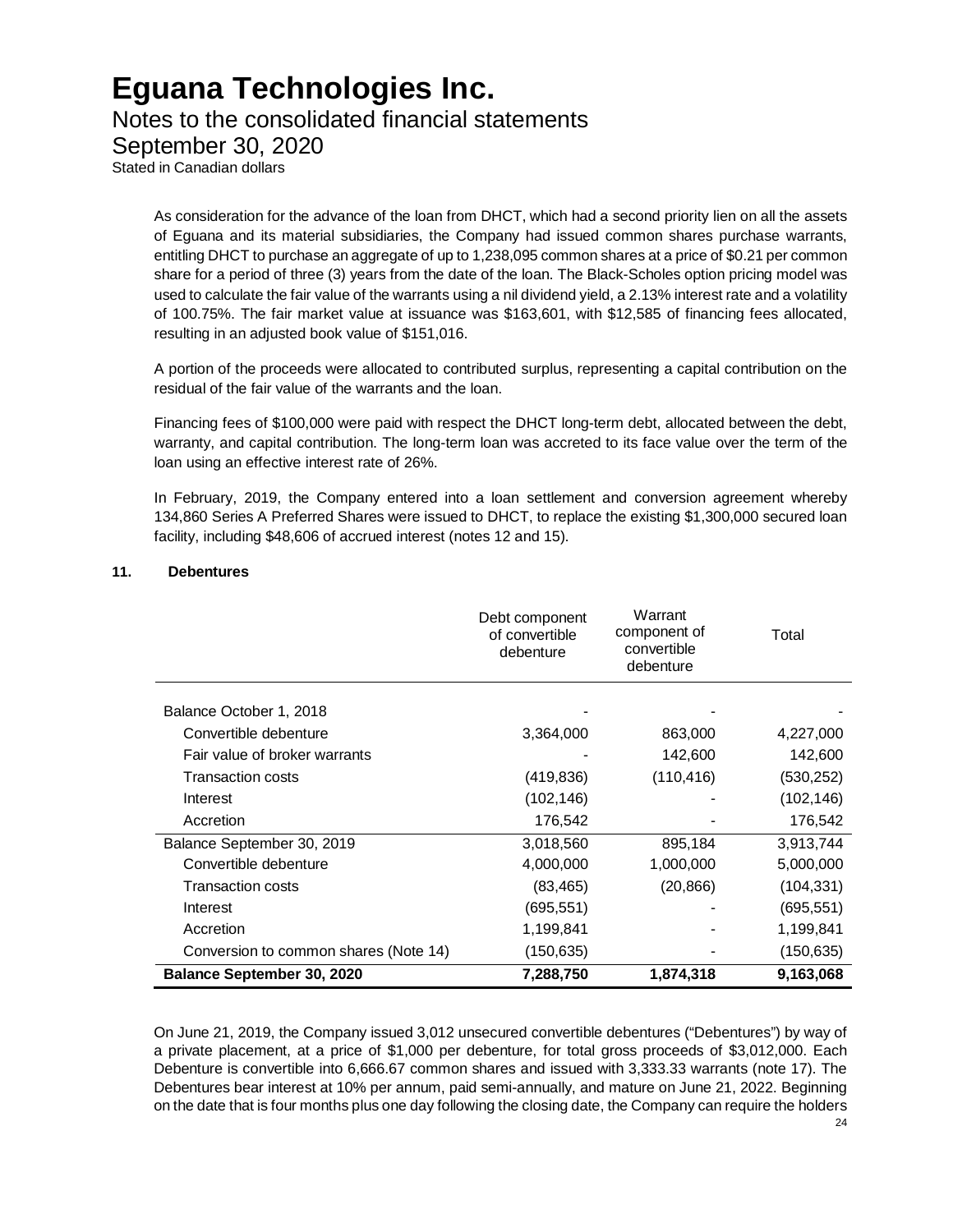Notes to the consolidated financial statements September 30, 2020 Stated in Canadian dollars

of Debentures to convert Debentures into Units on not less than 30 days' notice in the event that the daily volume weighted average trading price of the Common Shares on the TSXV is greater than \$0.30 for any 20 consecutive trading days. The debt component was measured at the issue date at the present value of the cash interest and principal payments using a discount rate of 18% and a three-year term. The difference between the debt component and the face value of the debentures is classified as warrants.

In connection with the issuance of the June 21, 2019 debentures, the Company granted 1,405,610 broker warrants and also incurred transaction costs of \$344,743. Each broker warrant entitles the holder to acquire one unit of the Company ("Unit") at a price of \$0.15 per Unit. Each Unit consist of one Common Share and one-half of one Warrant. Each whole Warrant shall enable the holder thereof to acquire an additional Common Share at a price of \$0.20 per share for a period of three years following the closing date of the issuance. The Black-Scholes option pricing model was used to calculate the fair value of the broker warrants using a nil dividend yield, a 1.40% interest rate and a volatility of 80.3%. The fair market value at issuance was \$142,600. Transaction costs, including broker warrants, were allocated on a pro rate basis to the carrying values.

On August 8, 2019, the Company closed the second tranche of the upsized debenture private placement. The Company issued 1,215 non-brokered unsecured convertible debentures at a price of \$1,000 per debenture, for total gross proceeds of \$1,215,000. Each Debenture is convertible into 6,666.67 common shares and issued with 3,333.33 warrants (note 17). The Company's largest shareholder, DHCT II Luxembourg SARL, subscribed for 1,200 of the total debentures issued. The second tranche of the debentures mature on August 8, 2022, with all other terms remaining identical to the first tranche. The debt component was measured at the issue date at the present value of the cash interest and principal payments using a discount rate of 18% and a three-year term. The difference between the debt component and the face value of the debentures is classified as warrants. In connection with issuing the second tranche of the debentures, the Company incurred transaction costs of \$42,909 that were allocated on a pro rate basis to the carrying values.

On February 18, 2020 the Company entered into a shares for debt agreement with DHCT, wherein the Company amended the interest payment schedule of the convertible debenture certificate dated August 8, 2019, held by DHCT. The agreement settled \$60,000 of interest due through the issuance 545,454 common shares at a price of \$0.11 per share (note 14). The Company incurred transaction costs of \$1,651.

On March 13, 2020 the Company closed a strategic investment with ITOCHU Corporation ("ITOCHU") and issued 5,000 unsecured convertible debentures at a price of \$1,000 per debenture ("ITOCHU Debentures"), for total gross proceeds of \$5,000,000. Each ITOCHU debenture is convertible into Units of the Company, at a price of \$0.15 per unit. Each Unit consists of one Common Share and one-half of one Warrant. Each whole Warrant shall enable the holder thereof to acquire an additional Common Share at a price of \$0.20 per share for a period of three years following the closing date of the issuance of the ITOCHU Debentures. The ITOCHU Debentures bear interest at 10% per annum, paid semi-annually in cash or additional common shares, and mature on March 13, 2023. The debt component was measured at the issue date at the present value of the cash interest and principal payments using a discount rate of 20% and a three-year term. The difference between the amount recorded for the debt component and the face value of the debentures is recorded in the statement of changes in equity (deficiency) as warrants. In connection with issuing the ITOCHU debentures, the Company incurred transaction costs of \$104,331 that were allocated on a pro rate basis to the carrying values.

On August 10, 2020 the Company entered into a shares for debt agreement with DHCT, following prior practices with its largest shareholder. The agreement settled \$60,000 of interest due through the issuance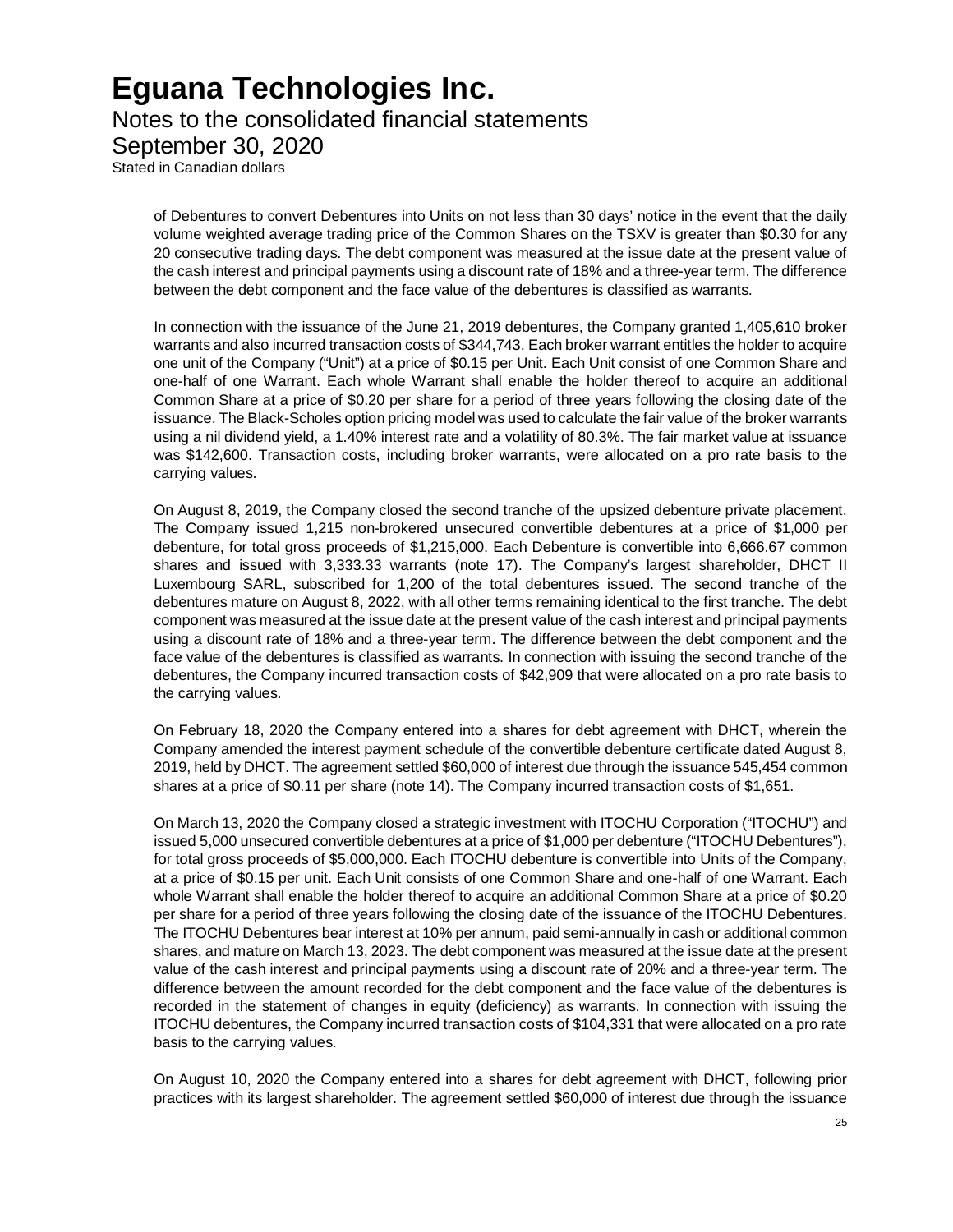### Notes to the consolidated financial statements

September 30, 2020

Stated in Canadian dollars

461,538 common shares at a price of \$0.13 per share (note 14). The Company incurred transaction costs of \$2,338.

#### **12. Series A preferred shares**

|                                   | Debt component of<br>preferred shares | Equity component of<br>preferred shares<br>(note 15) | Total      |
|-----------------------------------|---------------------------------------|------------------------------------------------------|------------|
| Balance October 1, 2018           |                                       |                                                      |            |
| <b>Preferred Shares</b>           | 3,300,000                             | 584,183                                              | 3,884,183  |
| Transaction costs                 | (96,194)                              | (17, 029)                                            | (113, 223) |
| Accretion                         | 417,963                               |                                                      | 417,963    |
| Balance September 30, 2019        | 3,621,769                             | 567,154                                              | 4,188,923  |
| Accretion                         | 700,717                               |                                                      | 700,717    |
| <b>Balance September 30, 2020</b> | 4,322,486                             | 567,154                                              | 4,889,640  |

On February 7, 2019, the Company issued newly created Series A Preferred Shares for gross proceeds of \$3,000,000 with its largest shareholder, DHCT, at a price of \$10 per Series A Share. The Company and DHCT also entered into a loan settlement and conversion agreement whereby 134,860 additional Series A shares were issued to replace the existing \$1,300,000 secured loan facility (note 10) and accrued interest of \$48,606. The 434,860 Series A Preferred Shares are convertible at a price of \$0.24 per common share. The Company may force conversion of the Series A Preferred Shares once its TSX-V listed share price is equal to or greater than \$0.60 for at least 60 consecutive days. The shares have an 8% annual dividend, accruing automatically, and will be automatically redeemed three years after closing.

Holders of the Series A Preferred Shares may convert, at any time, the Series A Preferred Shares into that number of fully paid and non-assessable common shares equal to the then applicable Series A Redemption Price divided by the conversion price of \$0.24 per share. Series A Preferred Shares are automatically converted into common shares if (i) approved by a majority of the Series A Preferred Shares holders or (ii) the Company undertakes an underwritten public offering pursuant to a prospectus or similar document for aggregate proceeds of \$20 million. Each holder of Series A First Preferred Shares will be entitled to one vote equal to the number of Common Shares into which his or her Series A First Preferred Shares are convertible at any special or general meeting of the shareholder of the Company.

The debt component was measured at the issue date at the present value of the cash payment of dividends and principal under the terms of the preferred shares using a discount rate of 20% and a three-year term. The difference between the debt component and the face value of the preferred shares is classified as equity (note 15). Transaction costs of \$113,223 were allocated on a pro rata basis to the carrying values.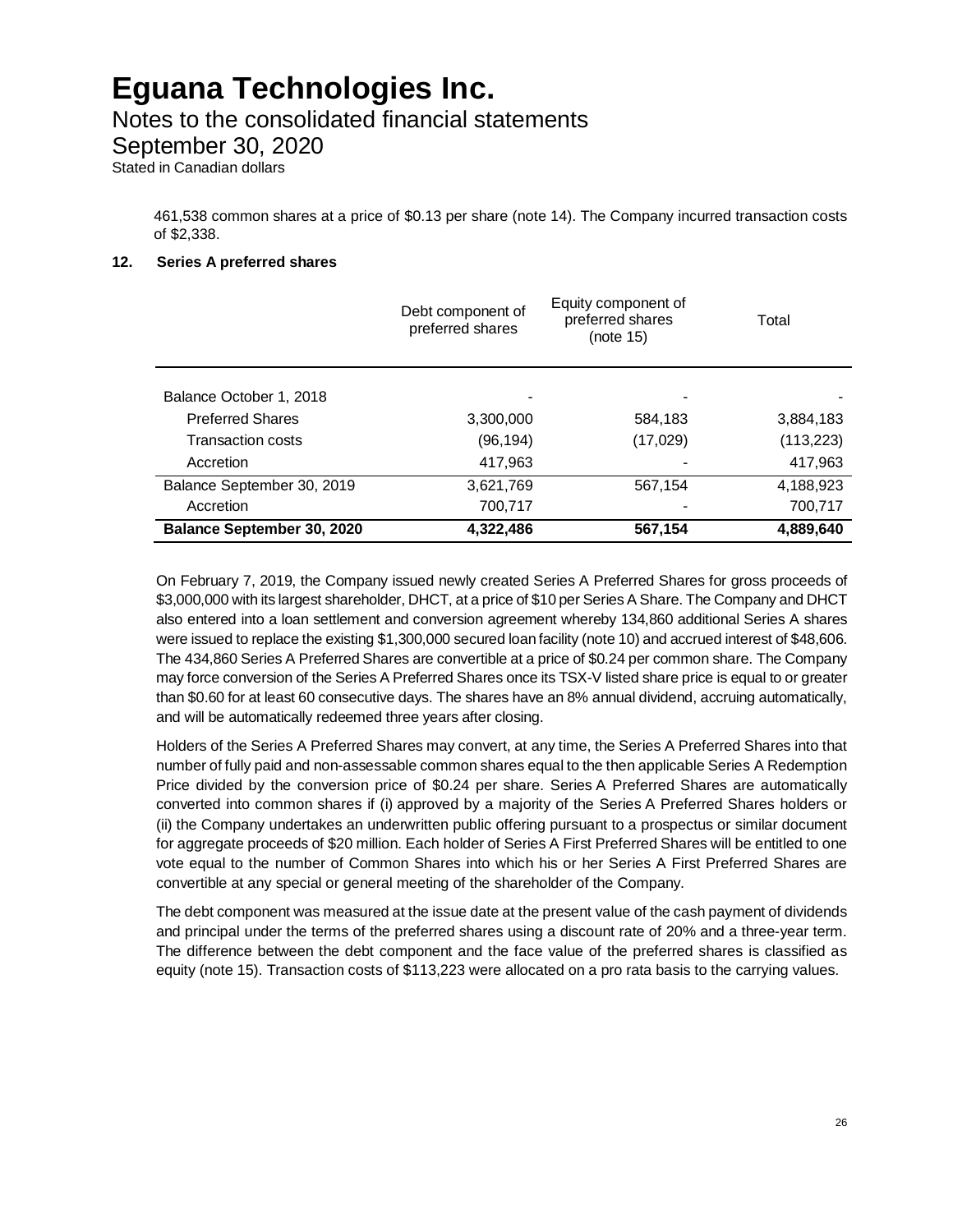Notes to the consolidated financial statements

September 30, 2020

Stated in Canadian dollars

#### **13. Other liabilities**

|                                   | Settlement<br>Agreement | Contingent<br>liability<br>settlement | Legal<br>settlement | Total      |
|-----------------------------------|-------------------------|---------------------------------------|---------------------|------------|
| Balance October 1, 2018           | 392,118                 | 134,017                               |                     | 526,135    |
| Accretion                         | 79,843                  | 33,390                                |                     | 113,233    |
| Repayments                        | (157, 380)              | (38,531)                              |                     | (195, 911) |
| Loss on foreign exchange          |                         | 2,939                                 |                     | 2,939      |
| Balance September 30, 2019        | 314,581                 | 131,815                               |                     | 446.396    |
| Legal settlement liability        |                         |                                       | 905,182             | 905,182    |
| Accretion                         | 60,460                  | 31,827                                | 45,183              | 137,470    |
| Repayments                        | (157,380)               | (39,993)                              |                     | (197, 373) |
| Loss on foreign exchange          |                         | 685                                   | 286                 | 971        |
| <b>Balance September 30, 2020</b> | 217,661                 | 124,334                               | 950,651             | 1,292,646  |
| Less: current portion             | (121, 151)              | (12, 659)                             | (316, 566)          | (450, 376) |
|                                   | 96,510                  | 111,675                               | 634,085             | 842,270    |

In August 2015, the Company entered into a settlement agreement with its former Chief Executive Officer ("CEO"), who is a director of the Company, under which the Company agreed to pay deferred compensation earned by the CEO since 2010 in equal monthly payments of \$13,115, without interest, over a period of 82 months beginning on October 1, 2015. The Company's liability was valued at inception at \$563,572 using Level 2 valuation techniques with a discount rate of 25%.

The unpaid balance becomes immediately payable in certain circumstances, including the Company realizing an average of \$1,000,000 in earnings before interest, taxes, depreciation and amortization for any two consecutive fiscal quarters or in the event of a change of control of the Company. The Company's obligation is secured by a security interest in the Company's assets, which security is subordinate to the Company's existing debt as of September 1, 2015, and which will be subordinate, under certain circumstances, to security granted to secure certain future indebtedness incurred to fund corporate activities, provided that all such secured indebtedness (including existing indebtedness as of September 1, 2015) shall not exceed \$12 million, plus an amount up to \$1.5 million for an operating line.

Any outstanding stock options granted to the former CEO pursuant to the Company's incentive stock option plan (the "Stock Option Plan") were amended to allow the former CEO to exercise all outstanding options to acquire common shares of the Company in accordance with their terms until the end of the maximum permissible date under the Stock Option Plan and option agreements.

During the year ended September 30, 2016, the Company settled a contingent liability totaling approximately US\$696,294 with a third party who provided consulting services in fiscal 1998 to a subsidiary of the Company. Pursuant to the settlement, the Company agreed to pay US\$31,658 per year (payable semi-annually) for a period of 10 years. The obligation is unsecured and was fair valued at inception at US\$111,879 using Level 2 valuation techniques with a discount rate of 27%.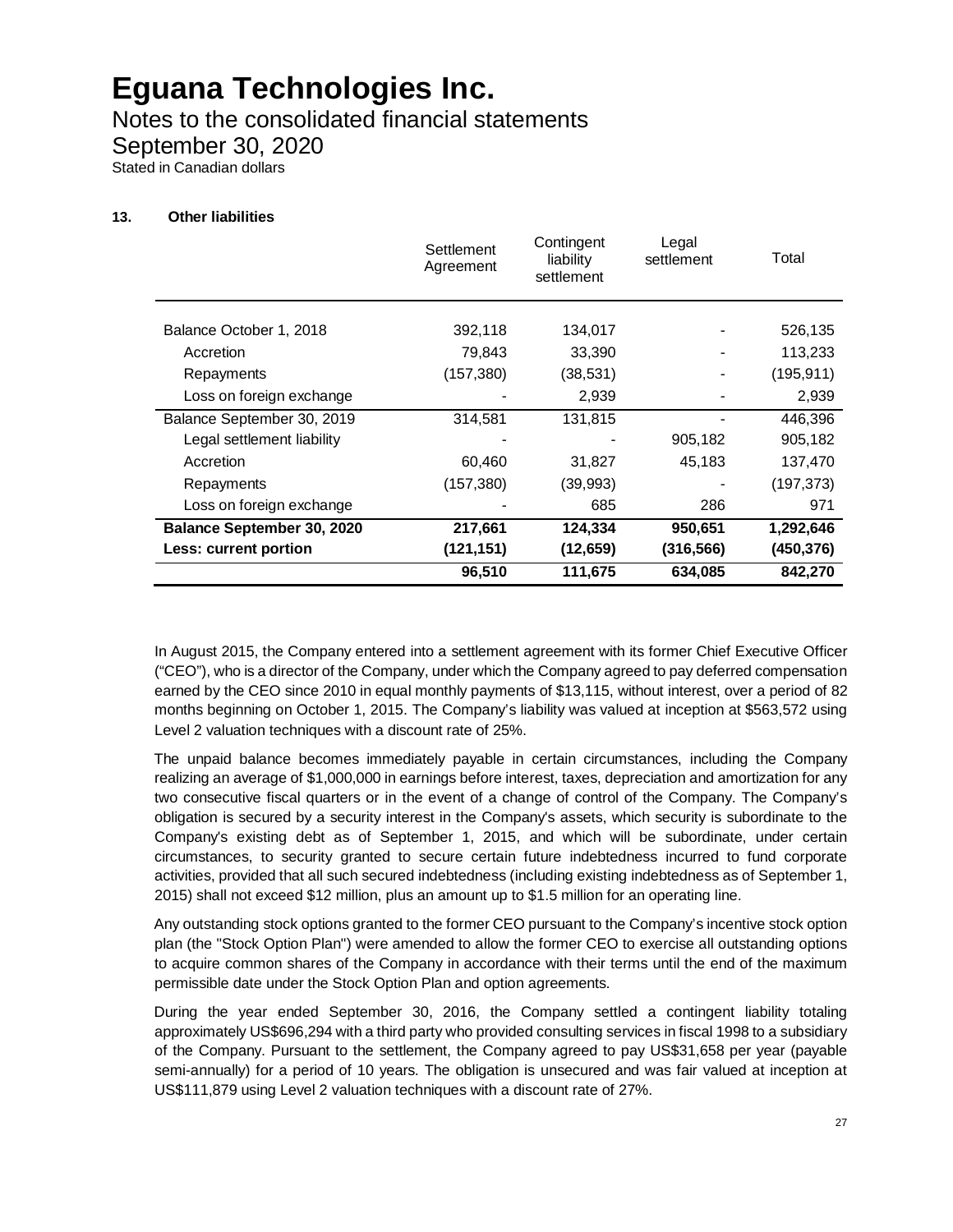Notes to the consolidated financial statements

September 30, 2020

Stated in Canadian dollars

During the year ended September 30, 2020, the Company entered into a settlement agreement for a legal dispute with a former contract manufacturer who submitted a claim against the Company for 1,534,000 Euros (\$2,295,028 CAD) in an Alberta court. The Company disputed 799,000 Euros (\$1,195,389 CAD) of and had recorded the undisputed amount in accounts payable. Pursuant to the settlement, the Company has agreed to pay: (i) 650,000 Euros, to be paid over a period of 24 months commencing on October 1, 2020; and (ii) 100,000 Euros, to be paid upon the occurrence of certain events, but in any case, no later than June 30, 2022. The obligation was fair valued at 577,771 Euros (\$905,182 CAD) using Level 2 valuation techniques with a discount rate of 20%, and resulted in a gain from legal settlement of \$270,686 CAD.

#### **14. Common shares**

*Authorized,* unlimited number

*Issued*

|                                     | Number of<br>shares | Amount<br>(\$) |
|-------------------------------------|---------------------|----------------|
|                                     |                     |                |
| Balance October 1, 2018             | 222,711,235         | 44,522,984     |
| Issuance of common shares           | 3,575,000           | 715,000        |
| Partnership unit costs (Note 16)    |                     | (16, 355)      |
| Exercise of warrants (note 17)      | 657,518             | 144,854        |
| Balance September 30, 2019          | 226,943,753         | 45,366,483     |
| Issuance of common shares (note 11) | 1,006,992           | 120,000        |
| Issuance costs                      |                     | (3,989)        |
| Exercise of debentures (note 11)    | 1,333,332           | 150,635        |
| Exercise of warrants (note 17)      | 7,333               | 1,565          |
| Balance September 30, 2020          | 229.291.410         | 45.634.694     |

In February 2019, Eguana exercised its right to convert 715 EGT Markets Limited Partnership units to common shares of Eguana and issued 3,575,000 shares. The cost to issue and convert the Limited Partnership units totaled \$16,355 (Note 16).

#### *Weighted average number of common shares*

The weighted average number of shares as at September 30, 2020 and September 30, 2019 were determined by excluding preferred shares, stock options and warrants as the Company was in a loss position.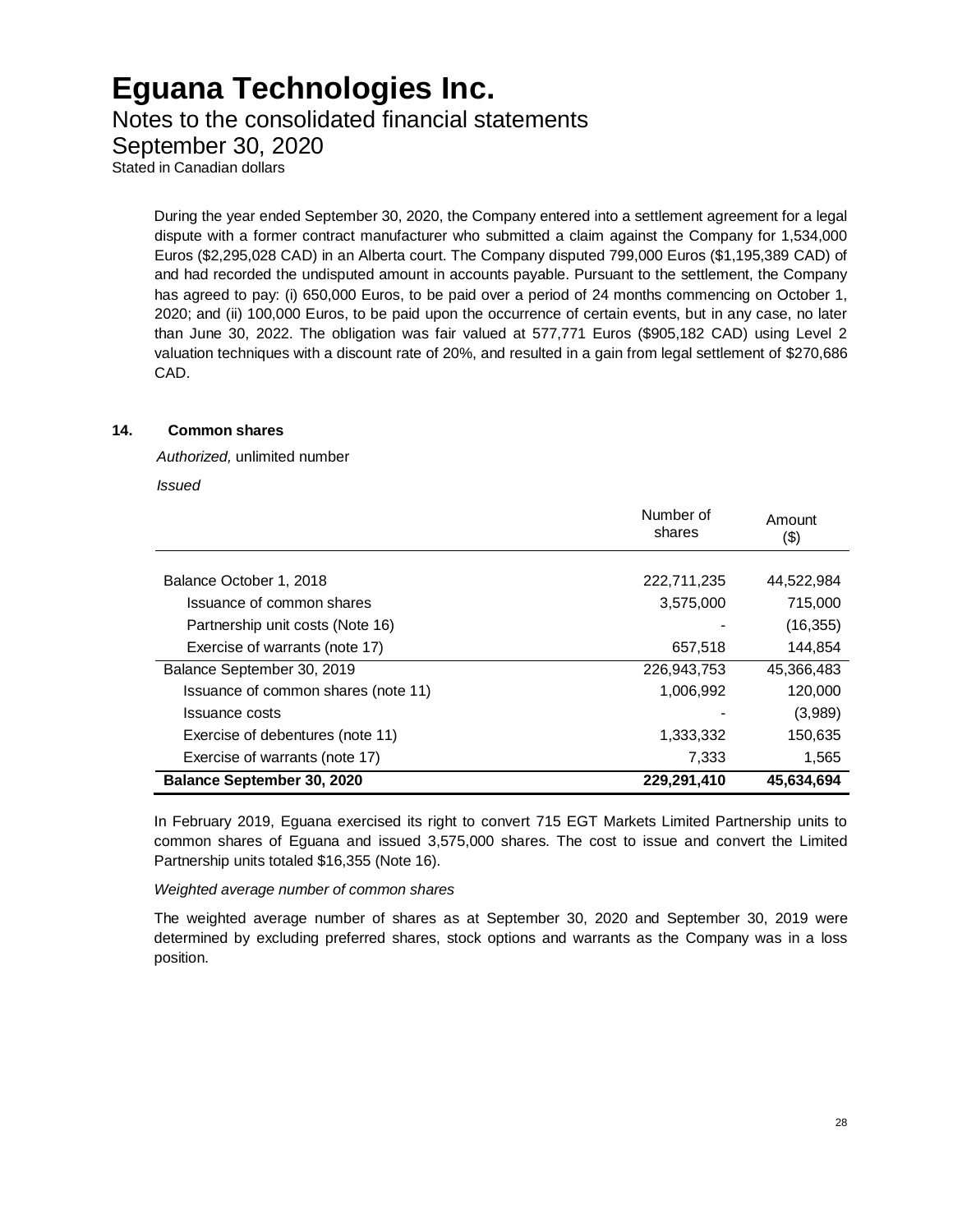### Notes to the consolidated financial statements

September 30, 2020

Stated in Canadian dollars

#### **15. Preferred shares**

#### *Authorized*

The Company is authorized to issue an unlimited number of convertible \$10, 8% redeemable First Preferred shares, issuable in series.

Holders of the preferred shares may convert, at any time, into that number of fully paid and non-assessable common shares equal to the then applicable Series Redemption Price divided by the conversion price. The conversion for the preferred shares includes a fixed conversion price on the initial subscription plus the conversion of accreted dividends to common shares. The accreted dividend conversion price is based on the closing price of the common shares on the day prior to the conversion.

The fixed conversion price for each of the issued series outstanding as at September 30, 2019 and 2020 is as follows:

- · Series 8 \$1.00
- Series A \$0.24

*Issued*

|                                                      | Number of<br>shares | Amount<br>(\$) |  |
|------------------------------------------------------|---------------------|----------------|--|
| Series 8                                             |                     |                |  |
| Balance October 1, 2018, September 30, 2019 and 2020 | 1                   |                |  |
| Series A (note 12)                                   |                     |                |  |
| Balance October 1, 2018                              |                     |                |  |
| Equity component of preferred shares issued          | 434,860             | 584,183        |  |
| Transaction costs                                    |                     | (17,029)       |  |
| Conversion to common shares                          |                     |                |  |
| Balance September 30, 2019                           | 434.860             | 567,154        |  |
| Conversion to common shares                          |                     |                |  |
| <b>Balance September 30, 2020</b>                    | 434.860             | 567,154        |  |
| Total preferred shares September 30, 2020            | 434,861             | 567,155        |  |
| Total preferred shares September 30, 2019            | 434,861             | 567,155        |  |

#### **16. EGT Markets Limited Partnership**

EGT Markets Limited Partnership ("EGTLP"), is an Alberta limited partnership, which carries on the business of commercializing, manufacturing and marketing inverters under license from Eguana and certain of Eguana's subsidiaries. The general partner of EGTLP is Sustainable Energy Systems Inc. ("SES") which exercises control over EGTLP's operations. The limited partners of EGTLP are Eguana, and from time to time, private investors who have provided capital to EGTLP by purchasing LP Units at a price of \$1,000 per LP Unit.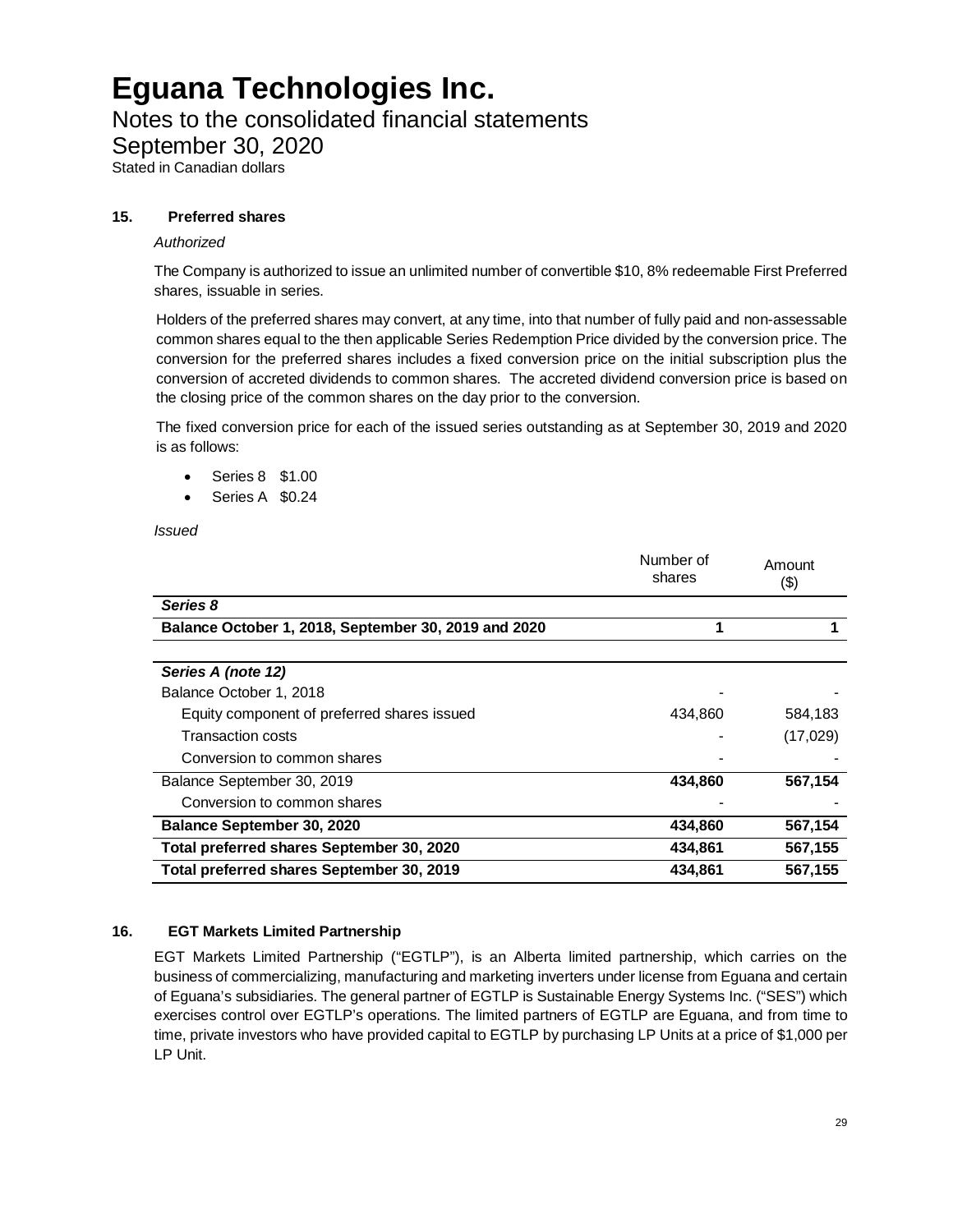### Notes to the consolidated financial statements

September 30, 2020

Stated in Canadian dollars

As limited partners of EGTLP, on December 31 of each year the LP Unit Holders are entitled to deduct their share of non-capital losses of EGTLP for the year to a maximum of \$1,000 per LP Unit. As a result, 99.99% of non-capital losses are not available to Eguana to offset future taxable income realized by the Company.

The financial results of EGTLP have been consolidated with the financial results of Eguana since inception as SES has full control over the operations of EGTLP and Eguana has at all times the right to acquire all the LP Units not held by it directly.

In December 2018, EGTLP issued 715 EGT Markets Limited Partnership units at a price of \$1,000 per unit resulting in gross proceeds of \$715,000. Legal and other costs of \$16,355 related to the issue of the partnership units were incurred. There were no commissions paid on the issuance.

In February 2019, Eguana exercised its right to convert the LP Units into common shares of Eguana and issued 3,575,000 shares, at an exchange ratio of \$0.20 per share (note 14).

#### **17. Warrants**

Changes in the Company's purchase warrants are as follows:

|                                   | Issued with<br>common<br>shares and<br>debt<br>(#) | <b>Broker</b><br>warrants<br>$^{(#)}$ | Total<br>purchase<br>warrants<br>(#) | Allocated<br>fair market<br>value |
|-----------------------------------|----------------------------------------------------|---------------------------------------|--------------------------------------|-----------------------------------|
|                                   |                                                    |                                       |                                      |                                   |
| Balance October 1, 2018           | 19,791,774                                         | 1,996,489                             | 21,788,263                           | 484,663                           |
| Warrants issued                   | 14,089,988                                         | 1,405,610                             | 15,495,598                           | 895,184                           |
| Warrants exercised                |                                                    | (657, 518)                            | (657, 518)                           | (65, 951)                         |
| Warrants expired                  | (7,500,000)                                        | (1,067,138)                           | (8, 567, 138)                        | (126, 463)                        |
| Balance September 30, 2019        | 26,381,762                                         | 1,677,443                             | 28,059,205                           | 1,187,433                         |
| Warrants issued                   | 4, 161, 333                                        | 3,333                                 | 4,164,666                            | 411,176                           |
| Warrants exercised                |                                                    | (7, 333)                              | (7, 333)                             | (744)                             |
| Warrants expired                  | (8,101,946)                                        | (271, 833)                            | (8,373,779)                          | (88,634)                          |
| <b>Balance September 30, 2020</b> | 22,441,149                                         | 1,401,610                             | 23,842,759                           | 1,509,231                         |

As part of the issuance of long-term debt to DHCT in August 2018, the Company issued 1,238,095 common share purchase warrants which convert into an equal number of shares with an exercise price of \$0.21 per common share for a period of three (3) years from the date of the loan (note 10(b)).

As part of the issuance of the two tranches of convertible debentures (note 11) in June 2019, the Company issued 14,089,988 common share purchase warrants which convert into an equal number of shares with an exercise price of \$0.20 per common share for a period of three years from the date of the debenture. As partial consideration for services associated with the first tranche of the debenture, 1,405,610 broker warrants were issued with an exercise price of \$0.15 and consist of one common share and one-half warrant each. No broker warrants were issued on the second tranche of debentures. Each whole warrant will convert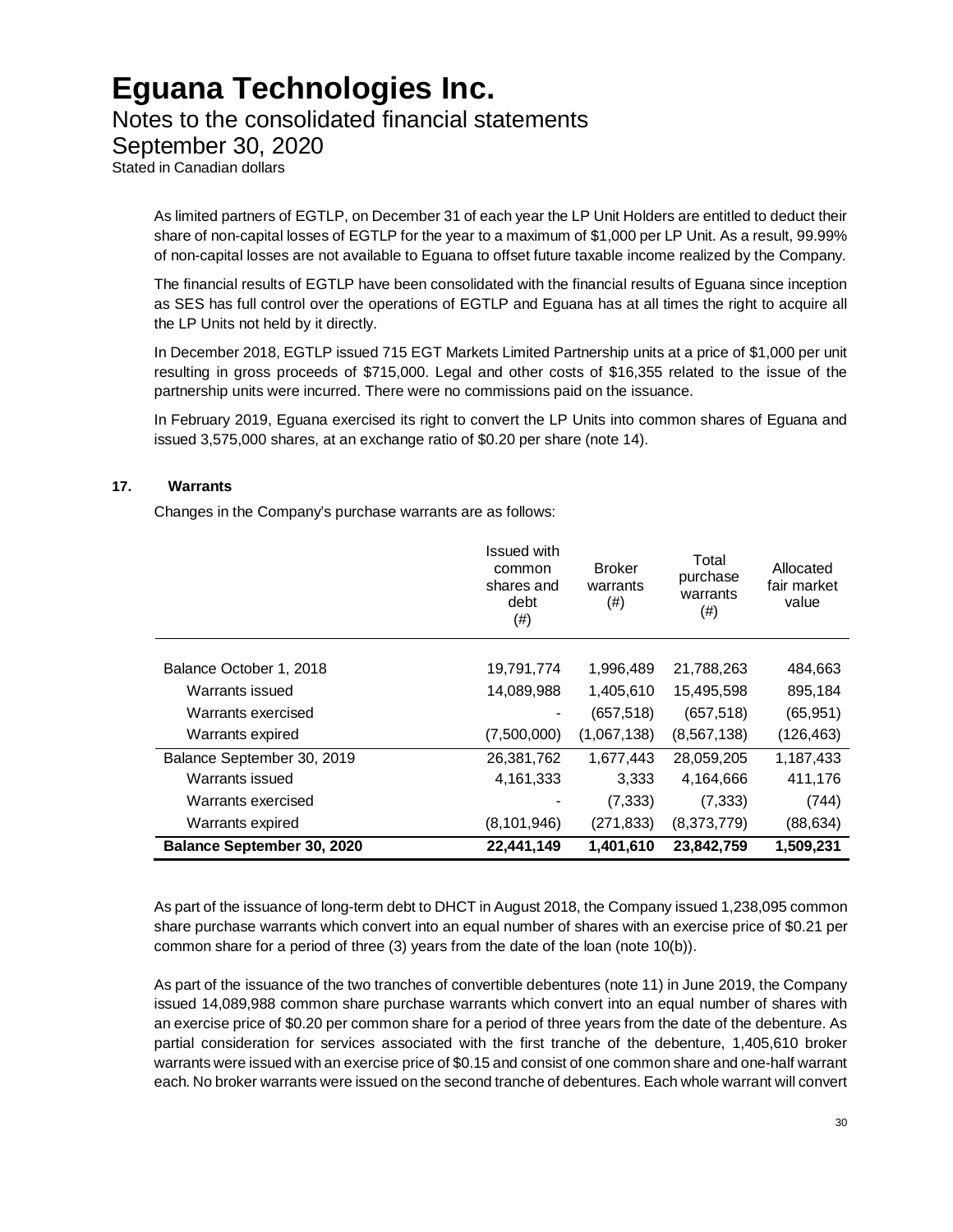### Notes to the consolidated financial statements

September 30, 2020

Stated in Canadian dollars

into an equal number of shares with an exercise price of \$0.20 per share for a period three years from the date of the debenture.

As consideration for the Senior Loan debt amendment (note 10), the Company issued 4,161,333 warrants to its Senior Lender. The warrants convert into an equal number of shares with an exercise price of \$0.06 per common share for a period of five years from the date of the debenture.

The ITOCHU Debentures (note 11) are convertible into Units of the Company, at a price of \$0.15 per unit. Each Unit consists of one Common Share and one-half of one Warrant. Each whole Warrant shall enable the holder thereof to acquire an additional Common Share at a price of \$0.20 per share for a period of three years following the closing date of the issuance of the ITOCHU Debentures. In the event the ITOCHU Debentures are converted into Units, 16,666,666 common share purchase warrants which convert into an equal number of shares with an exercise price of \$0.20 per common share for a period of three years from the date of the ITOCHU Debenture will be issued. The Company measured the fair value of the ITOCHU Debenture conversion option at \$979,134, net of \$17,029 in transaction costs.

Outstanding and exercisable warrants at September 30, 2020 were as follows:

| Range of exercise prices           | Warrants                | Weighted<br>average<br>exercise<br>prices $($ \$) | Weighted<br>average<br>years to<br>expiry |
|------------------------------------|-------------------------|---------------------------------------------------|-------------------------------------------|
| $$0.01 - $0.20$<br>$$0.21 - $0.40$ | 22,604,664<br>1,238,095 | 0.17<br>0.21                                      | 2.26<br>0.89                              |
| <b>Balance September 30, 2020</b>  | 23,842,759              | 0.17                                              | 2.22                                      |

In the event the ITOCHU Debenture is converted into Units, the following warrants will be issued:

| Exercise price | Warrants   | Weighted<br>average<br>exercise<br>prices $($ \$) | Weighted<br>average<br>years to<br>expiry |
|----------------|------------|---------------------------------------------------|-------------------------------------------|
| \$0.20         | 16,666,666 | 0.20                                              | 2.45                                      |

#### **18. Contributed surplus**

The Company established the Stock Option Plan, which is accounted for in contributed surplus, whereby the Company may grant options to purchase common shares to directors, officers, employees and consultants. The Stock Option Plan allows for a maximum term on any options of ten years. The Company, at the discretion of the board of directors, may issue up to a maximum of 12,421,303 options. The shareholders approved the Stock Option Plan on July 22, 2016. The minimum price at which the options may be granted is the closing price of the common shares on the TSX-V on the date immediately prior to the date of issue.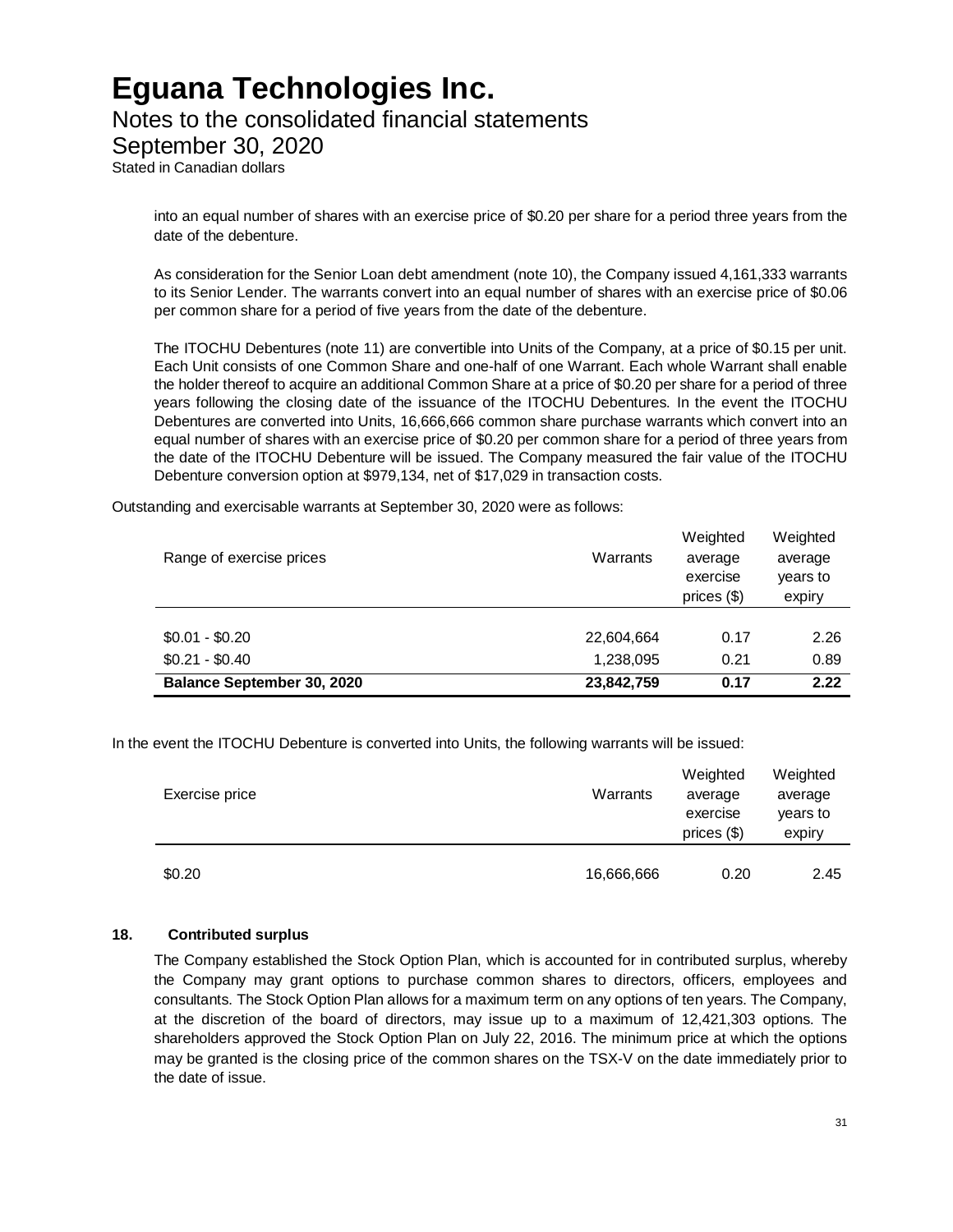### Notes to the consolidated financial statements

September 30, 2020

Stated in Canadian dollars

Subsequent to year end the shareholders approved a new Stock Option Plan, dated October 8, 2020, wherein the plan was increased to a maximum of 22,861,000 options.

|                                   | Number of<br>options to<br>employees | Weighted<br>average<br>price to<br>employees | Number of<br>options to<br>non-<br>employees | Weighted<br>average<br>price to<br>non-<br>employees |
|-----------------------------------|--------------------------------------|----------------------------------------------|----------------------------------------------|------------------------------------------------------|
|                                   |                                      |                                              |                                              |                                                      |
| Balance October 1, 2018           | 5,864,319                            | 0.29                                         | 2,755,264                                    | 0.27                                                 |
| Granted                           | 1,990,000                            | 0.20                                         | 250,000                                      | 0.20                                                 |
| Forfeited                         | (1,317,267)                          | (0.26)                                       | (740,000)                                    | (0.26)                                               |
| Balance September 30, 2019        | 6.537.052                            | 0.27                                         | 2,265,264                                    | 0.27                                                 |
| Granted                           | 2,305,000                            | 0.15                                         | 500,000                                      | 0.09                                                 |
| Forfeited                         | (385,000)                            | (0.21)                                       | (50,000)                                     | (0.30)                                               |
| <b>Balance September 30, 2020</b> | 8,457,052                            | 0.24                                         | 2,715,264                                    | 0.24                                                 |

The following summarizes information about stock options outstanding as at September 30, 2020:

|                                   | Outstanding options |                                     | Exercisable options                       |                |                                  |
|-----------------------------------|---------------------|-------------------------------------|-------------------------------------------|----------------|----------------------------------|
|                                   | Options             | Weighted<br>average<br>price $(\$)$ | Weighted<br>average<br>years to<br>expiry | <b>Options</b> | Weighted<br>average<br>price $($ |
| $$0.01 - $0.30$                   | 7,615,000           | 0.18                                | 6.54                                      | 5,225,013      | 0.19                             |
| $$0.31 - $0.40$                   | 3,522,316           | 0.36                                | 3.36                                      | 3,522,316      | 0.36                             |
| $$0.41 - $0.50$                   | 35,000              | 0.44                                | 3.44                                      | 35,000         | 0.44                             |
| <b>Balance September 30, 2020</b> | 11,172,316          | 0.24                                | 5.53                                      | 8,782,329      | 0.26                             |

The total share-based compensation calculated for the year ended September 30, 2020, was \$221,833 (2019 – \$335,444).

In October 2018, the Company granted incentive stock options to acquire up to an aggregate of 300,000 common shares at a strike price of \$0.19 per share, with an expiry of October 11, 2028 to two employees. 100,000 of the 300,000 options vest immediately and the remaining two third vesting annually over the next two years.

In December 2018, the Company granted incentive stock options to acquire up to an aggregate of 1,590,000 common shares at a strike price of \$0.20 per share, with an expiry of December 14, 2028. Of the options granted, 880,000 have been granted to directors and officers of the Company and the remainder to employees. The incentive stock options represent the 2018 annual grant. 530,000 of the 1,590,000 options vest immediately and the remaining two third vesting annually over the next two years.

In January 2019, the Company entered into an agreement with a capital market company for a commitment of \$14,000 a month for six months and granted the capital market company incentive stock options to acquire up to an aggregate of 250,000 common shares at a strike price of \$0.19 per share, with an expiry of November 26, 2023. The Company terminated the agreement in August of 2019.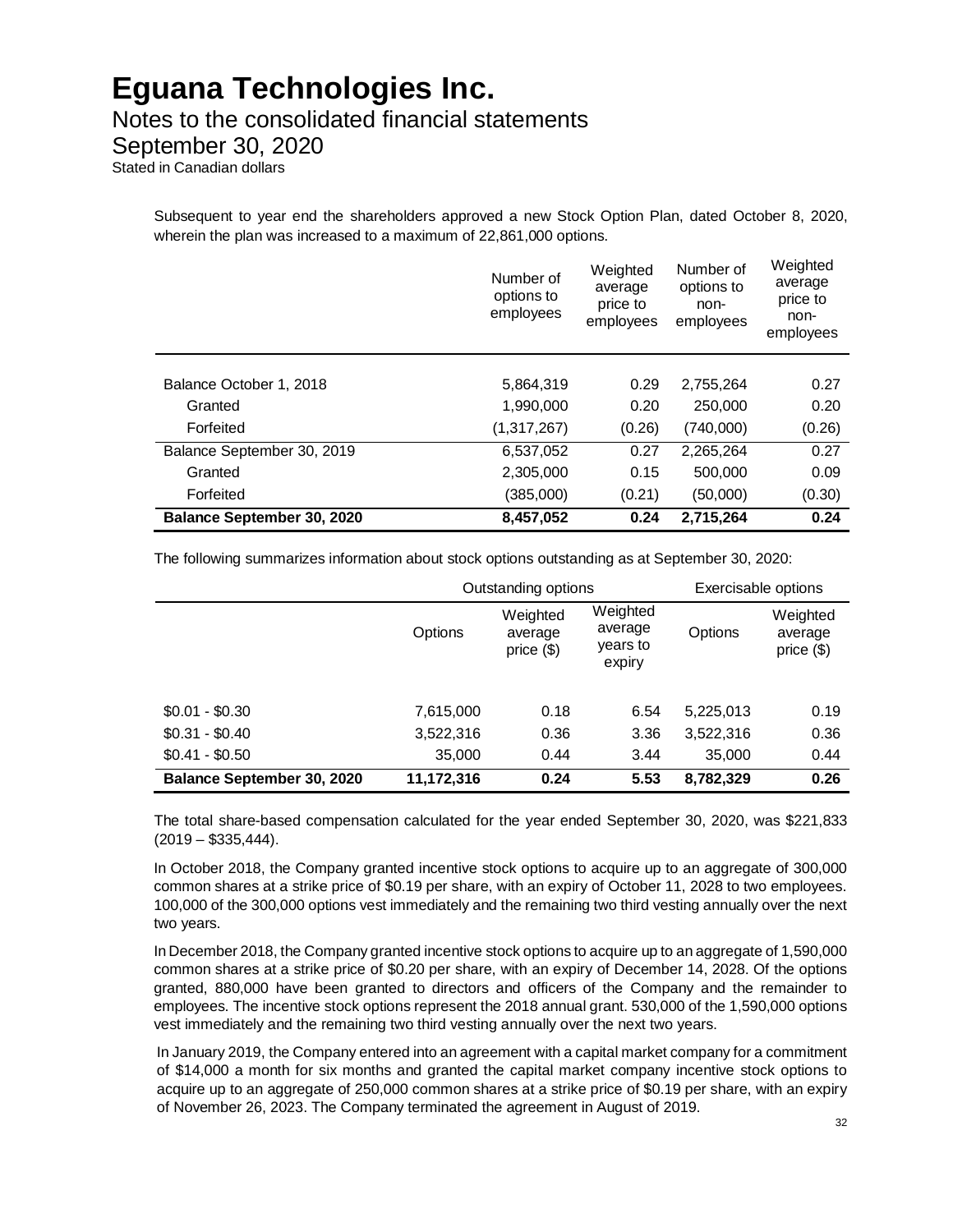### Notes to the consolidated financial statements

September 30, 2020

Stated in Canadian dollars

In March 2019, the Company granted incentive stock options to acquire up to an aggregate of 100,000 common shares at a strike price of \$0.205 to the Chief Financial Officer, with an expiry of March 4, 2029. 33,333 of the 100,000 options vest immediately and the remaining two third vesting annually over the next two years.

In June 2020, the Company granted incentive stock options to acquire 500,000 common shares at a strike price of \$0.09 per share, with an expiry of June 12, 2023. 166,667 of the 500,000 options vest immediately and the remaining two third vesting annually over the next two years.

In July 2020, the Company granted incentive stock options to acquire up to an aggregate of 2,305,000 common shares at a strike price of \$0.15 per share, with an expiry of July 15, 2030. Of the options granted, 1,175,000 have been granted to directors and officers of the Company and the remainder to employees. The incentive stock options represent the 2020 annual grant. 768,338 of the 2,305,000 options vest immediately and the remaining two third vesting annually over the next two years.

The fair values of Eguana stock options granted have been estimated on their respective grant dates using the Black-Scholes option pricing model and the following assumptions:

|                                                      | September 30<br>2020 | September 30<br>2019 |
|------------------------------------------------------|----------------------|----------------------|
| Risk free interest rate                              | $0.27\% - 0.36\%$    | $1.76 - 2.28%$       |
| Expected volatility <sup>(1)</sup><br>Dividend yield | $107\% - 114\%$<br>٠ | $99 - 104%$          |
| Expected life (years)                                | $3 - 10$             | $5 - 10$             |
| Weighted average fair value                          | 0.12                 | 0.18                 |

(1) Expected volatility is estimated by considering historic average share price volatility over 5 years

#### **19. Capital management**

The Company's objectives when managing capital is to safeguard the entity's ability to continue as a going concern, so that it can continue to provide returns for shareholders and benefits for other stakeholders. The Company sets the amount of capital in proportion to risk. The Company manages the capital structure and makes adjustments to it in light of changes in economic conditions and the risk characteristics of the underlying assets. The Company's objective is met by obtaining adequate equity funding to provide for the possibility that cash flows from operations will not be sufficient to meet future cash flow requirements. The Board of Directors does not establish quantitative return on capital criteria for management; but rather promotes year over year sustainable profitable growth.

The Company defines capital as the aggregate of its long-term debt, preferred shares and total shareholders' equity (deficiency) less cash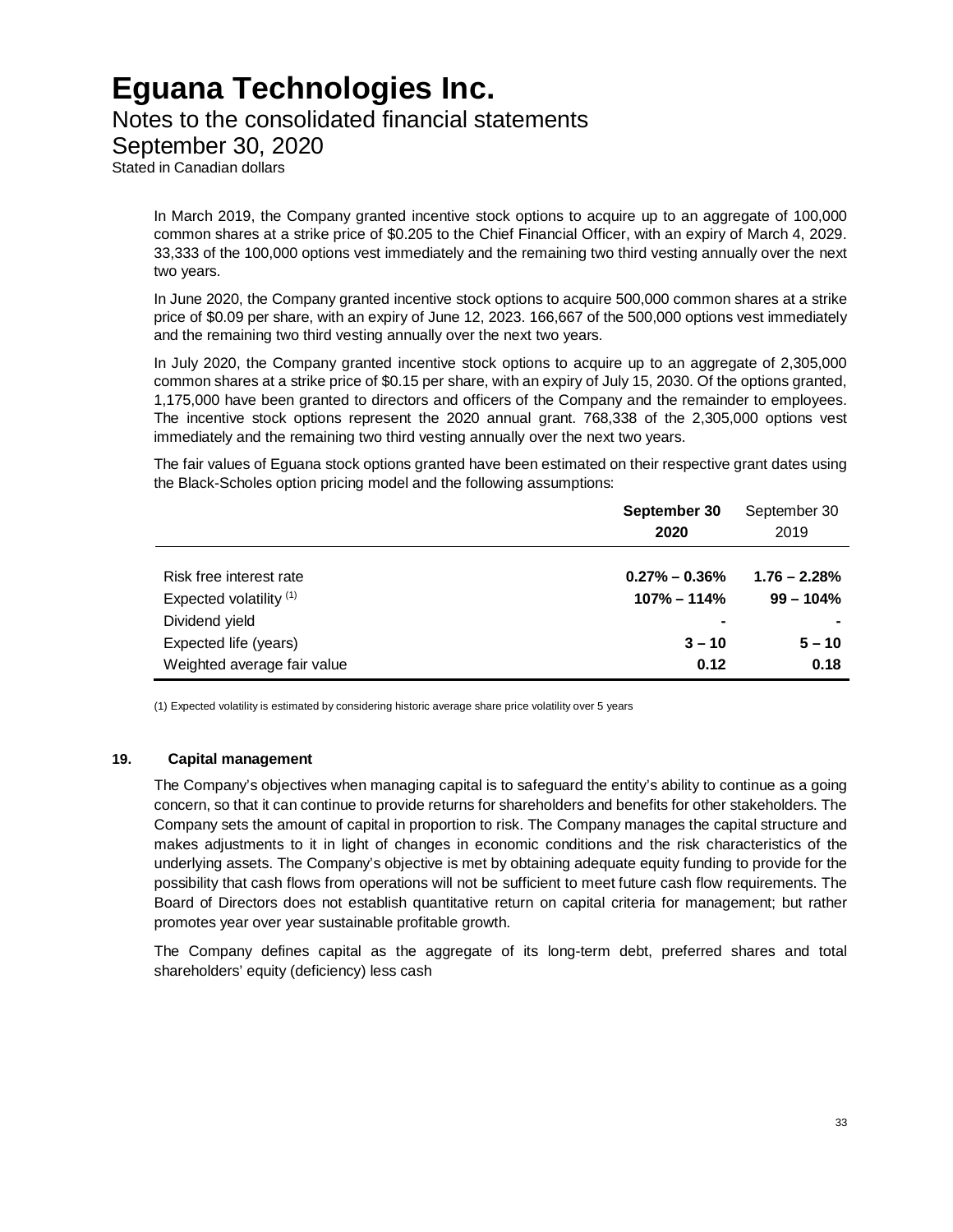### Notes to the consolidated financial statements

September 30, 2020

Stated in Canadian dollars

#### **20. Financial instruments and financial risk management**

#### *Credit risk*

The credit risk on cash is considered to be limited because the counterparties are financial institutions with high credit ratings assigned by international credit rating agencies.

The Company has credit risk exposure on accounts receivable with two counterparties at September 30, 2020. Approximately 52% of the total accounts receivable is due from those two customers (2019 – 79% two counterparties).

The following table illustrates the Company's receivables:

|                              | September 30<br>2020     | September 30<br>2019 |
|------------------------------|--------------------------|----------------------|
| Trade                        | 595,076                  | 737,787              |
| <b>Taxation authorities</b>  | 89,231                   | 72,156               |
|                              | 684,307                  | 809,943              |
| Less: expected credit losses | $\overline{\phantom{0}}$ |                      |
|                              | 684,307                  | 809,943              |

The Company assesses quarterly if there should be any impairment of the financial assets of the Company. During the year ended September 30, 2020, there was \$nil of bad debts expensed (2019 – \$397).

The maximum exposure to credit risk is represented by the carrying amount on the consolidated statement of financial position. As at September 30, 2020 there are \$150,706 of financial assets that the Company considers past due (2019 - \$196,153).

The following is a schedule of trade receivables:

|                                   | September 30 | September 30 |
|-----------------------------------|--------------|--------------|
|                                   | 2020         | 2019         |
| Neither impaired or past due      | 303,734      | 541,633      |
| Past due in the following periods |              |              |
| $31 - 60$ days                    | 140,636      | 1,033        |
| $61 - 90$ days                    |              |              |
| Over 90 days                      | 150,706      | 195,121      |
|                                   | 595,076      | 737,787      |

#### *Liquidity risk*

The Company's operating cash requirements, including amounts projected to complete the Company's existing capital expenditure program, are continuously monitored and adjusted as input variables change. These variables include, but are not limited to, future bank lines and government assistance. As these variables change, liquidity risks may necessitate the need for the Company to conduct equity issues or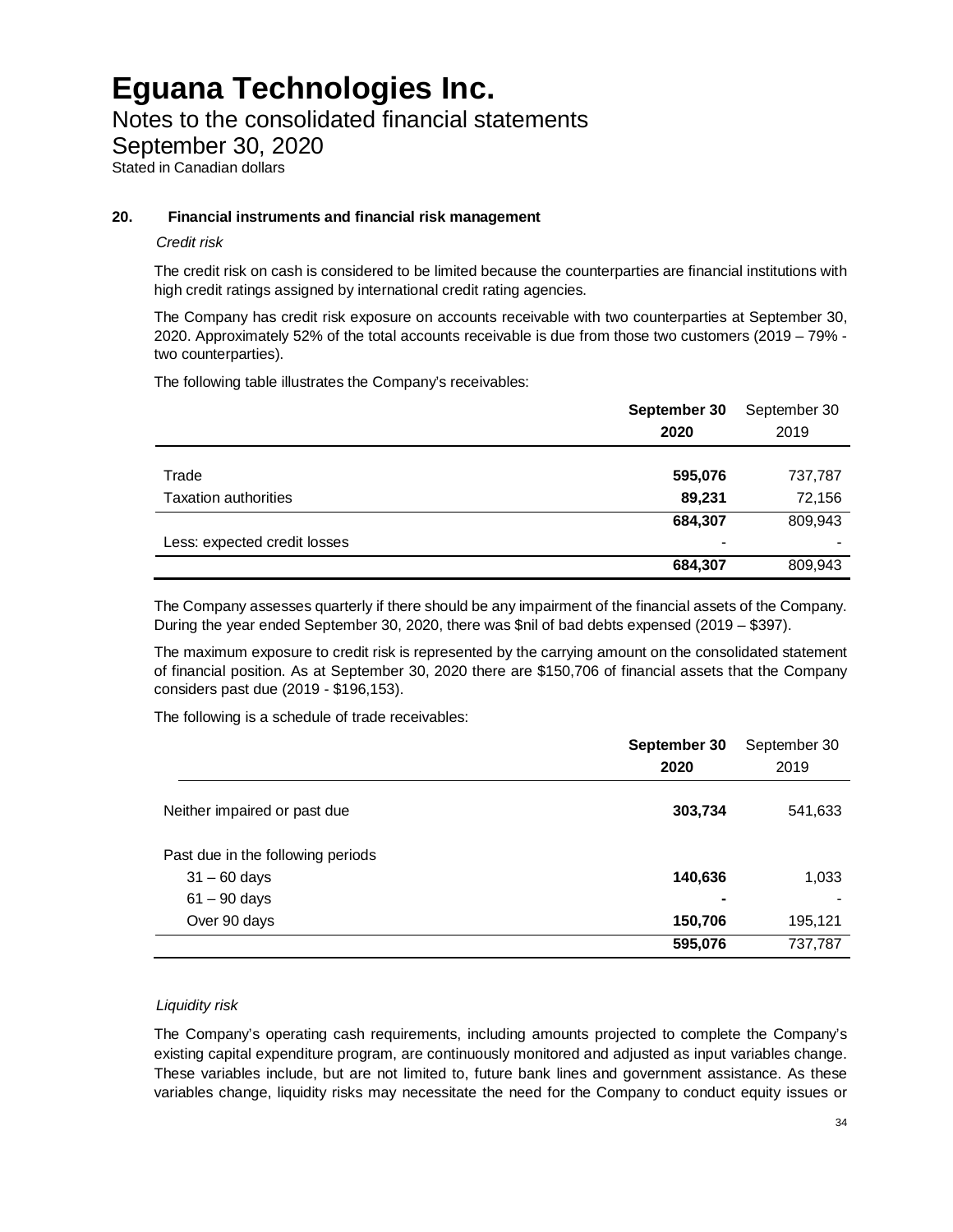### Notes to the consolidated financial statements

September 30, 2020

Stated in Canadian dollars

obtain debt financing. There is no assurance that adequate funds from equity or debt markets will be available to the Company in a timely manner. The Company also mitigates liquidity risk by maintaining an insurance program to minimize exposure to insurable losses.

|                                          | < 1 Year       | $1 - 3$ Years | <b>Thereafter</b>            | <b>Total</b> |
|------------------------------------------|----------------|---------------|------------------------------|--------------|
|                                          |                |               |                              |              |
| Accounts payable and accrued liabilities | 4,051,734      |               | $\blacksquare$               | 4,051,734    |
| Long-term debt                           | 1,468,381      | 309,139       | $\blacksquare$               | 1,777,520    |
| <b>Debentures</b>                        | 1,039,292      | 10,058,348    | $\blacksquare$               | 11,097,640   |
| Preferred shares                         | $\blacksquare$ | 5,394,170     | $\qquad \qquad \blacksquare$ | 5,394,170    |
| Lease liability                          | 200,238        | 246,184       | 51,291                       | 497,713      |
| Other liabilities                        | 716,789        | 897,274       | 47,726                       | 1,661,789    |
|                                          | 7.476.434      | 16,905,115    | 99.017                       | 24.480.566   |

The following are the contractual undiscounted maturities of financial liabilities at September 30, 2020:

#### *Foreign currency risk*

The Company's exposure to currency risk on financial instruments based on carrying amount in Canadian currency was as follows for as at September 30, 2020:

|                                          | <b>Euros</b> | <b>US Dollars</b> | <b>Total</b> |
|------------------------------------------|--------------|-------------------|--------------|
|                                          |              |                   |              |
|                                          |              |                   |              |
| Cash                                     | 88,729       | 347,060           | 435,789      |
| Accounts receivable                      | 507,795      | 684,643           | 1,192,438    |
| Prepaid expenses and deposits            | 17,952       | 325,664           | 343,616      |
| Accounts payable and accrued liabilities | (455, 880)   | (1,453,499)       | (1,909,379)  |
| Warranty provision                       | (175, 423)   |                   | (175,423)    |
| Deferred revenue                         | 1,862        | (548, 454)        | (546, 592)   |
| Long-term debt                           |              | (1,537,408)       | (1,537,408)  |
| Lease liability                          | (75, 380)    |                   | (75, 380)    |
| Other liabilities                        | (950, 651)   | (124, 334)        | (1,074,985)  |
|                                          | (1,040,996)  | (2,306,328)       | (3,347,324)  |

Assuming all other variables remain constant, a \$0.05 change in the Canadian/US exchange rate would increase the Company's net loss by approximately \$86,294, for the year ended September 30, 2020 (2019 - \$115,411). Assuming all other variables remain constant, a \$0.05 change in the Canadian/Euro exchange rate would increase the Company's net loss by approximately \$33,223for the year ended September 30, 2020 (2019 - \$45,768). An opposite change in the Canadian/US exchange rate and the Canadian/Euro exchange rate will result in an opposite impact on net loss. The Company had no forward exchange rate contracts in place as at or during the year ended September 30, 2020 and 2019.

The derivative liability allows the exercisable warrants to be exchanged at the option of the holder for \$1,000,000 USD after the earlier of a liquidity event or September 30, 2021.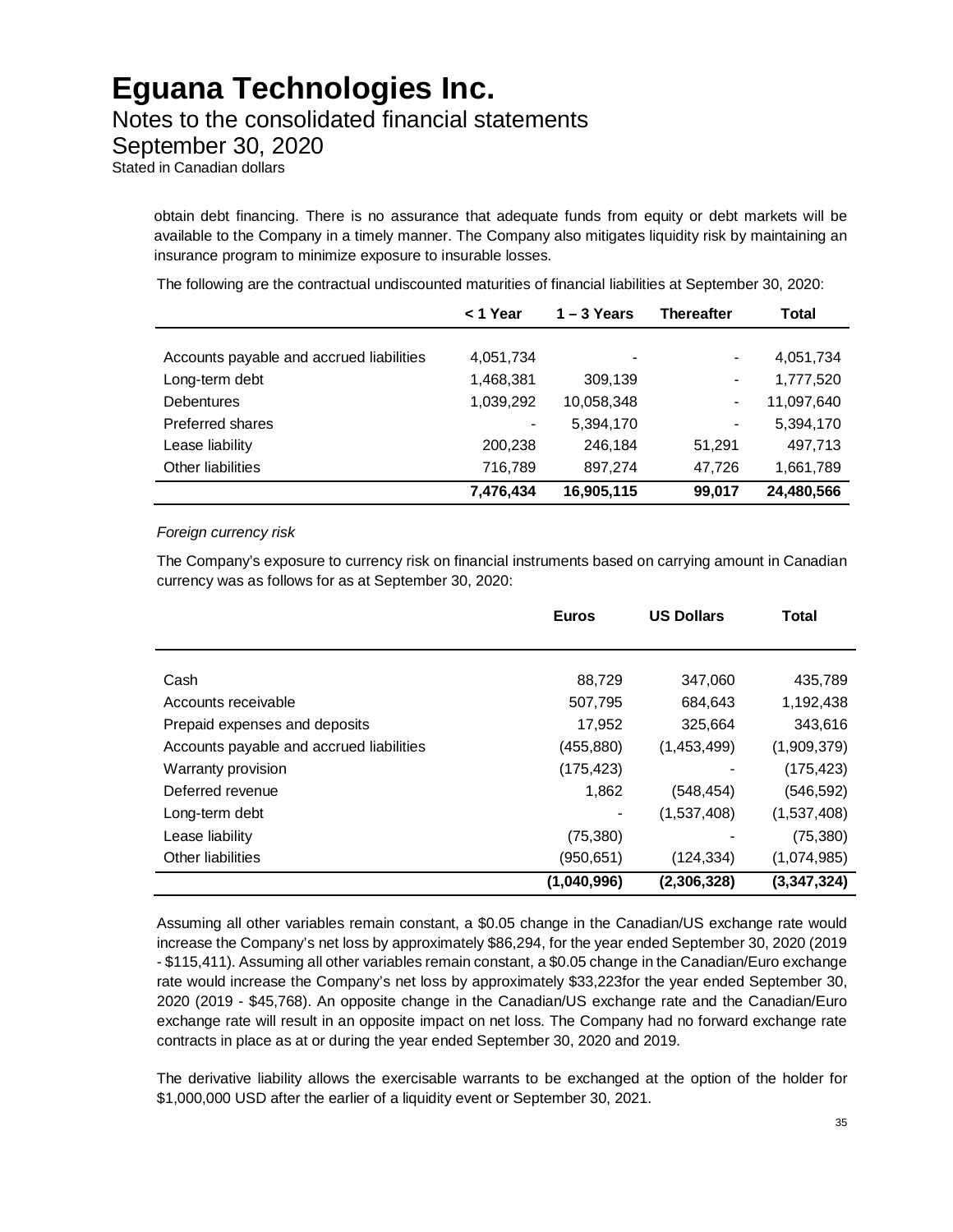### Notes to the consolidated financial statements

September 30, 2020

Stated in Canadian dollars

#### *Interest rate risk*

Interest rate risk refers to the risk that cash flows associated with the instrument will fluctuate due to changes in market interest rates. The Company's debenture issuances and other liabilities are on fixed rate borrowing terms, thereby, mitigating this risk. The Company currently does not use interest rate hedges, fixed interest rate contracts or variable rate debt to manage the Company's exposure to interest rate fluctuations.

#### *Fair value*

The carrying value and fair value of financial instruments at September 30, 2020, is disclosed below by financial instrument category:

|                                          | Carrying<br>value | <b>Fair value</b> |
|------------------------------------------|-------------------|-------------------|
| Accounts receivable                      | 684.307           | 684.307           |
| Accounts payable and accrued liabilities | 4,051,734         | 4.051.734         |
| Derivative liability                     | 1,086,439         | 1.086.439         |

The Company categorizes its financial instruments carried at fair value into one of three different levels depending on the observability of the inputs employed in the measurement. The Company valued cash using Level 1 input, the other liabilities, debentures, preferred shares, lease liability and long-term loan were measured at fair value on initial recognition using Level 2 inputs (notes 10-13,27) and the derivative liability was measured at fair value using level 2 inputs (notes 10).

- Level 1 Quoted prices are available in active markets for identical assets or liabilities as of the reporting date. Active markets are those in which transactions occur in sufficient frequency and volume to provide pricing information on an ongoing basis.
- · Level 2 Pricing inputs are other than quoted prices in active markets included in Level 1. Prices in Level 2 are either directly or indirectly observable as of the reporting date. Level 2 valuations are based on inputs, including quoted forward prices for commodities, time value and volatility factors, which can be substantially observed or corroborated in the marketplace.
- Level 3 Valuations in this level are those with inputs for the asset or liability that are not based on observable market data.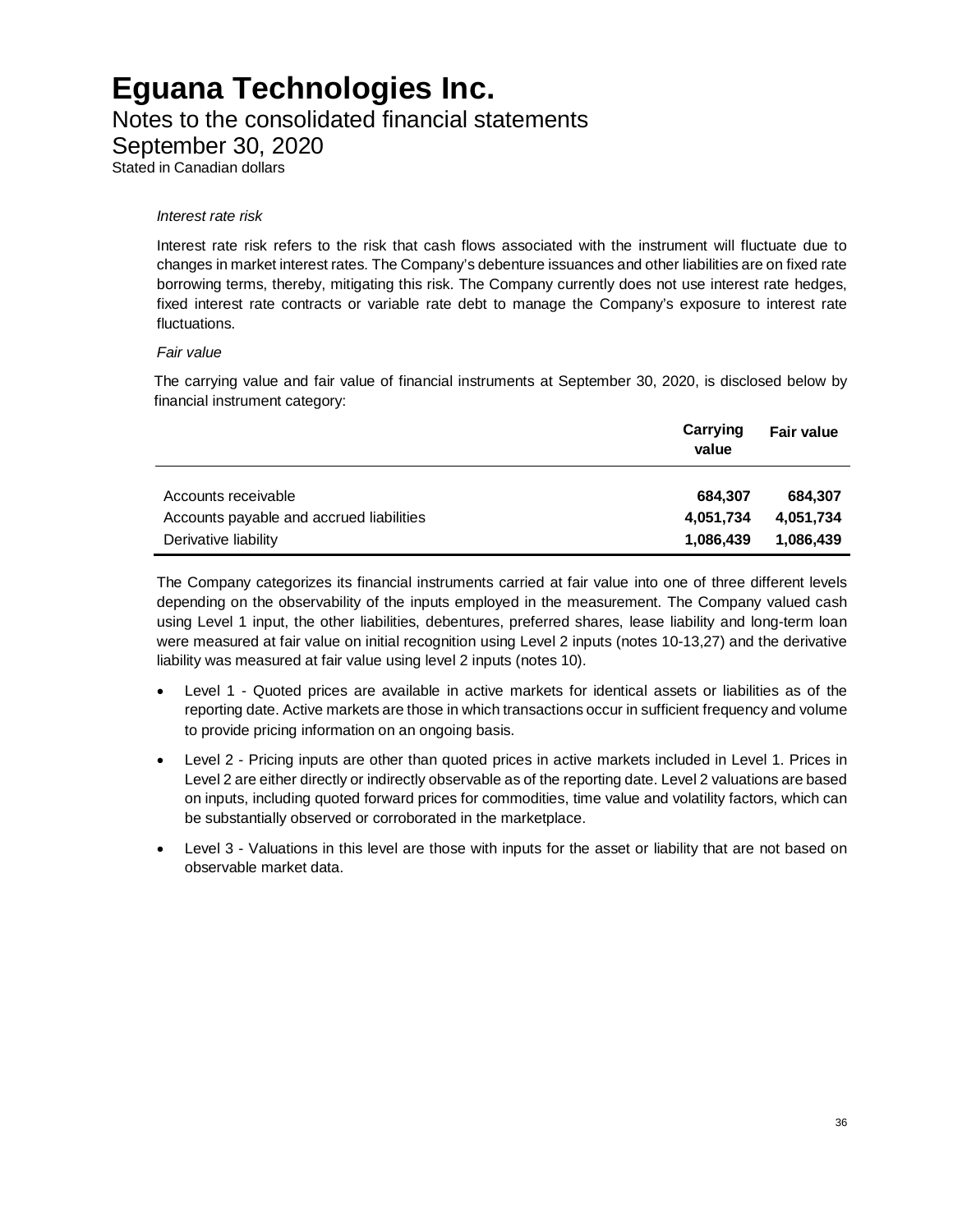### Notes to the consolidated financial statements

September 30, 2020

Stated in Canadian dollars

#### **21. Related party transactions**

Other than as disclosed elsewhere in these consolidated financial statements, the Company had the following related party transactions, with directors and key management personnel:

| Salaries and benefits            | 2020    | 2019    |
|----------------------------------|---------|---------|
|                                  |         |         |
| General and administrative       | 478,014 | 506.996 |
| Selling and marketing            | 289,779 | 315,290 |
| Product research and development | 66.946  | 69,620  |
|                                  | 834,739 | 891,906 |

Included in accounts payable and accrued liabilities is \$777,194 (2019 - \$448,135) due to directors and key management personnel.

Share based expenses to officers and a director was \$106,933 (note 18) during 2019 (2018 - \$187,992).

In June and August 2019, key management personnel and the significant shareholder of the Company purchased 1,321 Convertible Debenture Units at \$1,000 a Unit (note 11).

#### **22. Financing costs**

|                                              | 2020      | 2019      |
|----------------------------------------------|-----------|-----------|
| Accretion of debentures                      |           |           |
| Accretion of other liabilities               | 1,199,841 | 176,542   |
|                                              | 137,470   | 113,233   |
| Accretion of long-term debt                  | 360,381   | 736,959   |
| Accretion of bridge loan                     | 47,486    |           |
| Accretion of preferred shares                | 700,717   | 417,963   |
| Change in fair value on derivative liability | 277,373   | 172.314   |
| Accretion on lease liability (note 7)        | 63,992    |           |
|                                              | 2,787,260 | 1.617.011 |

#### **23. Personnel expenses**

|                 | 2020      | 2019      |
|-----------------|-----------|-----------|
|                 |           |           |
| Wages           | 2,056,749 | 2,583,685 |
| <b>Benefits</b> | 301,111   | 288,894   |
|                 | 2,357,860 | 2,872,579 |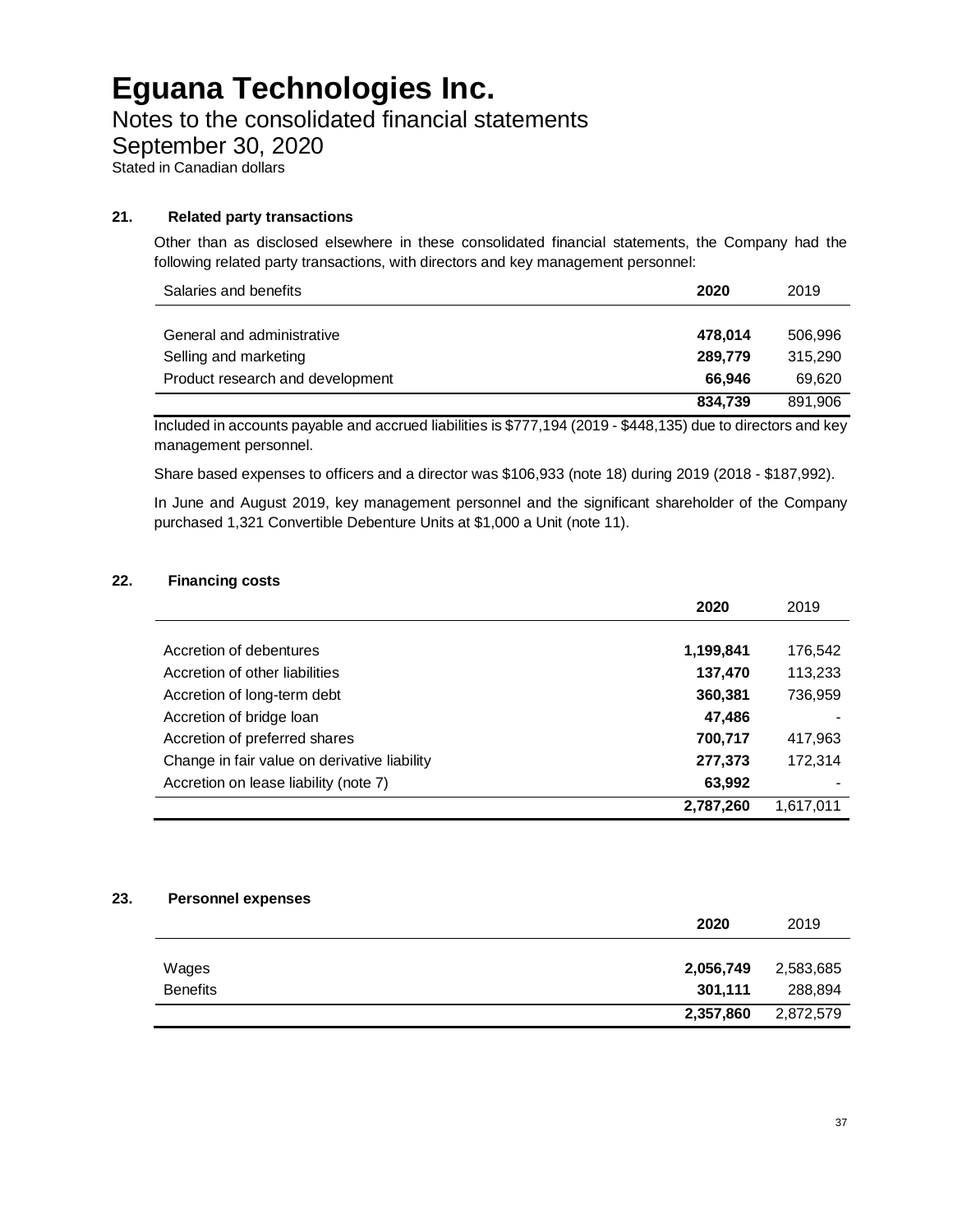Notes to the consolidated financial statements

September 30, 2020

Stated in Canadian dollars

#### **24. Government grants**

On April 1, 2020, Department of Finance Canada announced the Canadian Emergency Wage Subsidy ("CEWS"), which would subsidize 75% of employee wages, retroactive to March 15, 2020,to Canadian employers whose business had been affected by COVID-19 to enable them to re-hire workers previously laid off as a result the pandemic, help prevent further job losses, and to better position companies to resume normal operations following the crisis. Under this program, the Company applied for a wage subsidy of \$138,754 for the period March 15, 2020 to September 30, 2020, which has been accounted for as a reduction in wages (Note 23) included in personnel expenses.

#### **25. Income taxes**

Unrecognized deferred tax assets:

|                                      | 2020         | 2019           |
|--------------------------------------|--------------|----------------|
|                                      |              |                |
| Development costs and capital assets | 42,075       | 51,236         |
| Non-capital loss carry-forwards      | 12,075,053   | 11,091,830     |
| Other                                | 1,363,112    | 859,615        |
| Share issue costs                    | 140,868      | 198,595        |
|                                      | 13,621,108   | 12,201,276     |
| Assets not recognized                | (13,621,108) | (12, 201, 276) |
|                                      | ۰            |                |

Reconciliation of effective tax rate:

|                                            | 2020          | 2019        |
|--------------------------------------------|---------------|-------------|
| Loss for the year                          | (8, 238, 652) | (9,140,640) |
|                                            |               |             |
| Rate                                       | 24.89%        | 26.65%      |
| Expected income tax recovery               | (2,050,600)   | (2,436,084) |
|                                            |               |             |
| Differences resulting from:                |               |             |
| Non-deductible expense                     | 752,633       | 436,150     |
| Adjustment to opening balance              |               | 200,428     |
| Change in tax rates                        | 257,561       | 1,117,459   |
| Foreign exchange                           |               | (6, 290)    |
| Losses expired                             | 273,274       | 78,138      |
| Share-based payments                       | 55,214        | 89,400      |
| Share issue cost                           | (25,068)      | (149, 930)  |
| Change in unrecognized deferred tax assets | 736,986       | 670,729     |
| Total income tax recovery                  |               |             |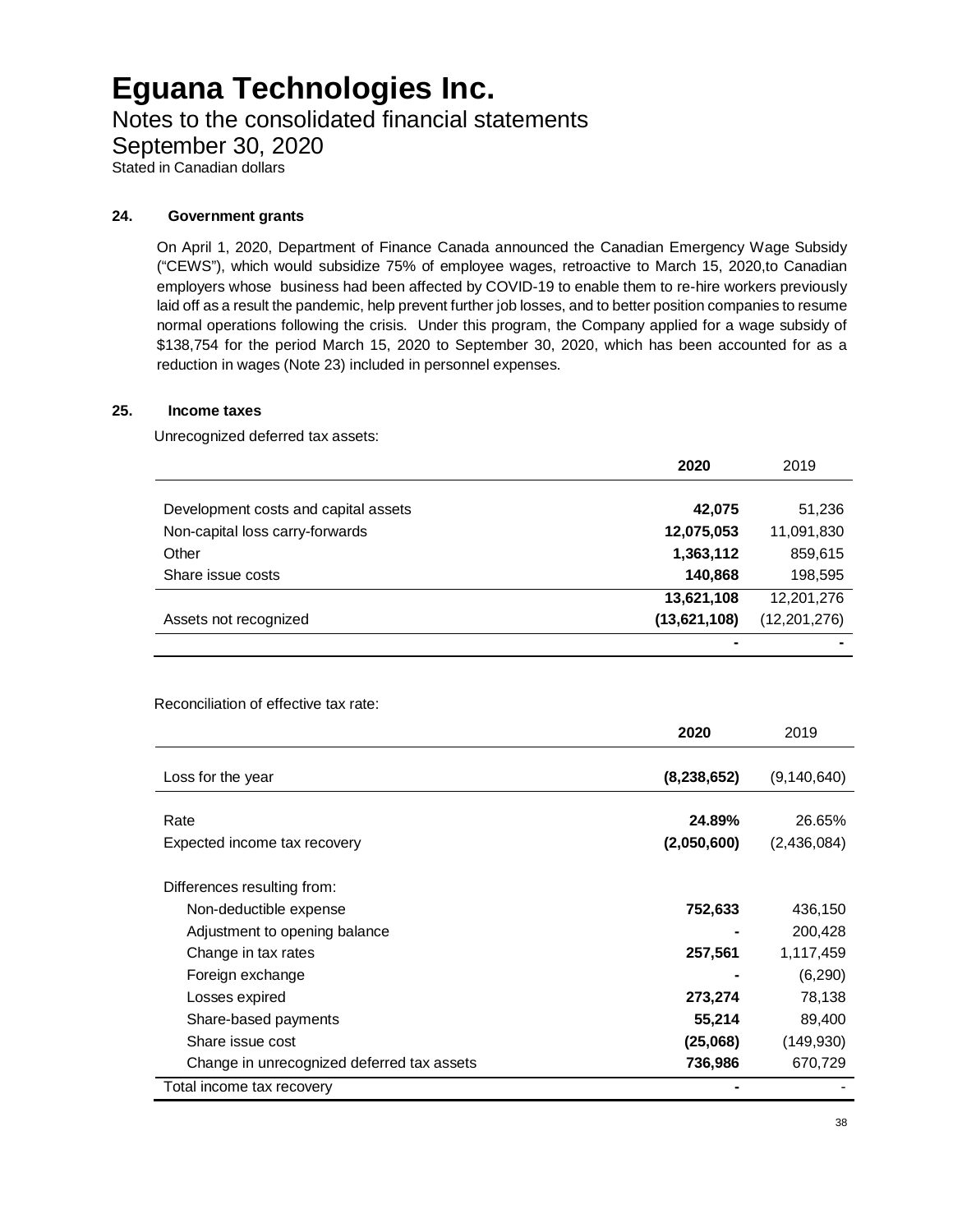Notes to the consolidated financial statements

September 30, 2020

Stated in Canadian dollars

Deferred tax assets have not been recognized in respect of these items because it is not probable that future taxable profit will be available against which the Company can utilize the benefits. At September 30, 2020, the Company has approximately \$43.5 million (2019 - \$42.3 million) in Canadian non-capital loss carry forwards available. The unused losses will expire between 2027 and 2039.

At September 30, 2020, the Company has approximately \$0.6 million (2019 - \$1.7 million) in United States non-capital loss carry forwards available. The unused losses will expire between 2021 and 2037. At September 30, 2020, the Company has approximately \$2.2 million (2019 - \$3.3 million) in Europe noncapital loss carry forward available. The unused losses will expire between 2023 and 2038.

#### **26. Supplemental information**

The changes in non-cash working capital for the years ended September 30, 2020 and 2019 is as follows:

|                                          | 2020       | 2019        |
|------------------------------------------|------------|-------------|
|                                          |            |             |
| Operating activities                     |            |             |
| Increase (decrease) in assets            |            |             |
| Accounts receivable and advances         | 49.759     | (692, 622)  |
| Inventory                                | 971,886    | (1,076,496) |
| Prepaid expenses and deposits            | 201,671    | 26,060      |
|                                          | 1,223,316  | (1,743,058) |
| (Decrease) increase in liabilities       |            |             |
| Accounts payable and accrued liabilities | 804,756    | 607,731     |
| Deferred revenue                         | (253, 579) | 679,433     |
|                                          | 1,774,493  | (455,894)   |

#### **27. Explanation of Transition to IFRS 16**

The impact on the Company's statement of financial position at October 1, 2019 as a result of applying IFRS 16 was as an increase in the right-of-use asset in the amount of \$551,796, with a corresponding increase to the lease liability in the same amount. In addition to these amounts the Company also reclassified \$41,210 in a lease inducement liability against the right-of-use asset.

For leases previously classified as operating leases, lease liabilities were measured at the present value of the remaining lease payments, discounted using the Company's weighted-average incremental borrowing rate at October 1, 2019 of 14.1%.

These policies apply to contracts entered into or modified on or after October 1, 2019.

A contract contains a lease if it conveys the right to control the use of a specified asset for a time period in exchange for consideration. To identify a lease, the Company determines whether it has the right to direct the use of the specified underlying asset and also obtains substantially all the economic benefits from its use. The Corporation does not apply the provisions of IFRS 16 to intangible assets.

When assessing the lease term, management considers all facts and circumstances that create an economic incentive to exercise an extension option or to not exercise a termination option. This judgement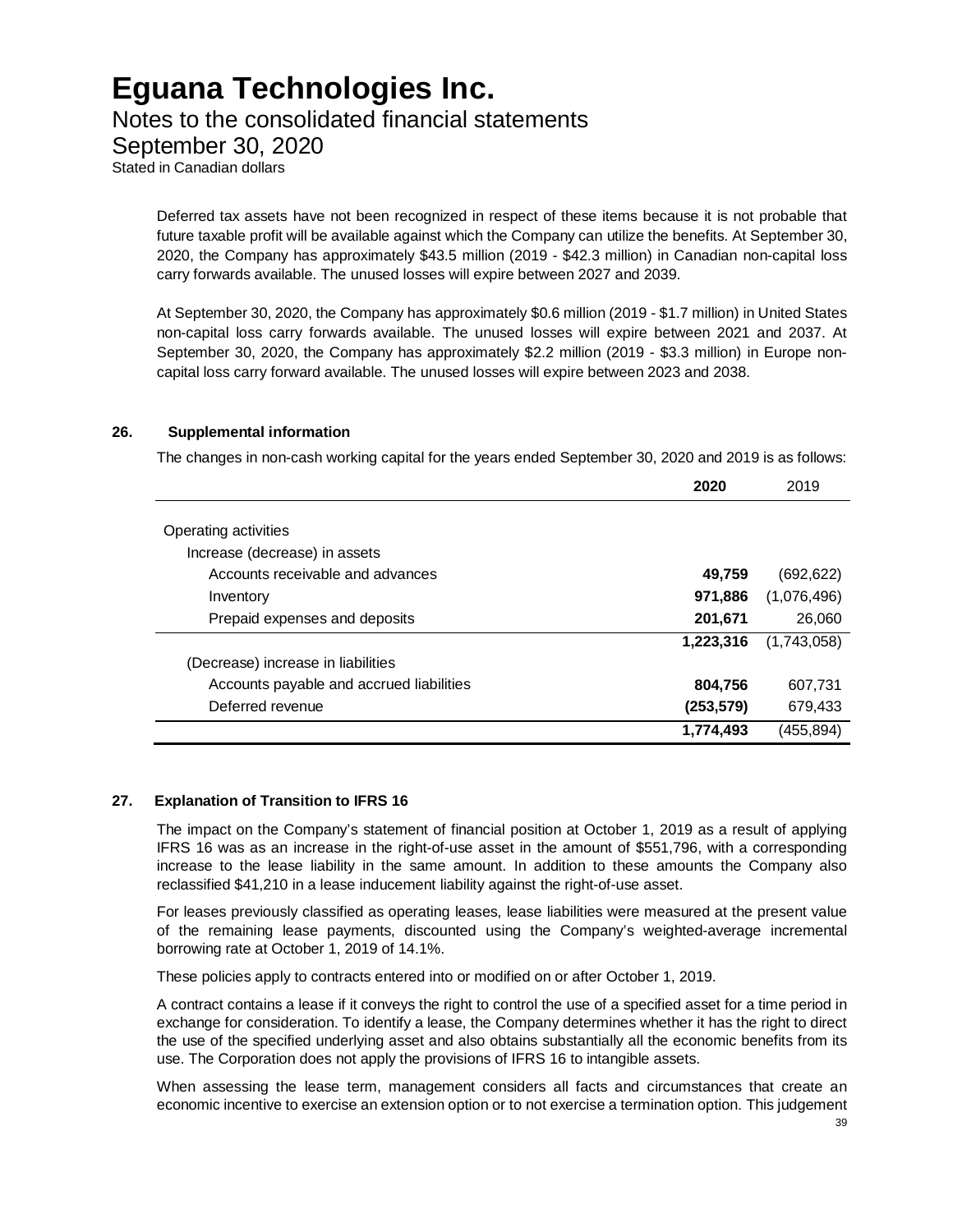### Notes to the consolidated financial statements

September 30, 2020

Stated in Canadian dollars

is based on factors such as contract rates compared to market rates, significance of other assets (such as leasehold improvements), termination and relocation costs, location characteristics, and any sublease term.

The Company has elected not to recognize lease assets and lease liabilities for low-value assets or shortterm leases with a term of 12 months or less. Fixed lease payments on such leases are recognized in Operating expenses on a straight-line basis over the lease term.

The lease liability is initially measured at the present value of the remaining lease payments. It is discounted using the interest rate implicit in the lease. The lease liability is subsequently measured at amortized cost using the effective interest method. The lease liability is remeasured when the expected lease payments change as a result of certain modifications, changes in payments based on an index or rate, or due to changes in lease term.

The lease asset is recognized at the present value of the liability at the commencement date of the lease, plus initial direct costs. Also included in the lease asset are payments made before the commencement date, incentives received from the lessor, and estimated restoration costs if applicable. The lease asset is subsequently depreciated on a straight-line basis from the commencement date to the end of the lease term. The lease asset is periodically reduced by impairment losses, if any, and adjusted for certain remeasurements of the lease liability.

The Company has leases for buildings and vehicles. Lease terms range from 1.5 to 4.5 years. The Company may include purchase, extension or termination options in its leases to accommodate potential changes in the business. After inception of the lease, the Company reassesses expectations about the exercise of renewal or termination options only when a significant event or change in circumstances occurs that is within the Corporation's control.

#### *Comparative period*

#### Operating leases:

When substantially all of the risks and rewards incidental to ownership are not transferred to the Company, the total rentals payable under the lease are charged to the consolidated statement of comprehensive income over the period of the lease and is calculated so that it represents a constant proportion of the lease liability.

Information about the leases for which the Company is a lessee is presented below:

#### *Right-of-use assets*

|                                 | <b>Buildings</b> | Vehicles  | Total      |  |
|---------------------------------|------------------|-----------|------------|--|
|                                 |                  |           |            |  |
| Carrying amount October 1, 2019 | 461,902          | 48,684    | 510,586    |  |
| Additions                       | 25,575           |           | 25,575     |  |
| Disposal                        |                  | (15, 364) | (15, 364)  |  |
| Amortization                    | (172, 387)       | (13,033)  | (185, 420) |  |
| Gain (loss) on foreign exchange | 17,041           | (5, 103)  | 11,938     |  |
| Balance September 30, 2020      | 332,131          | 15,184    | 347,315    |  |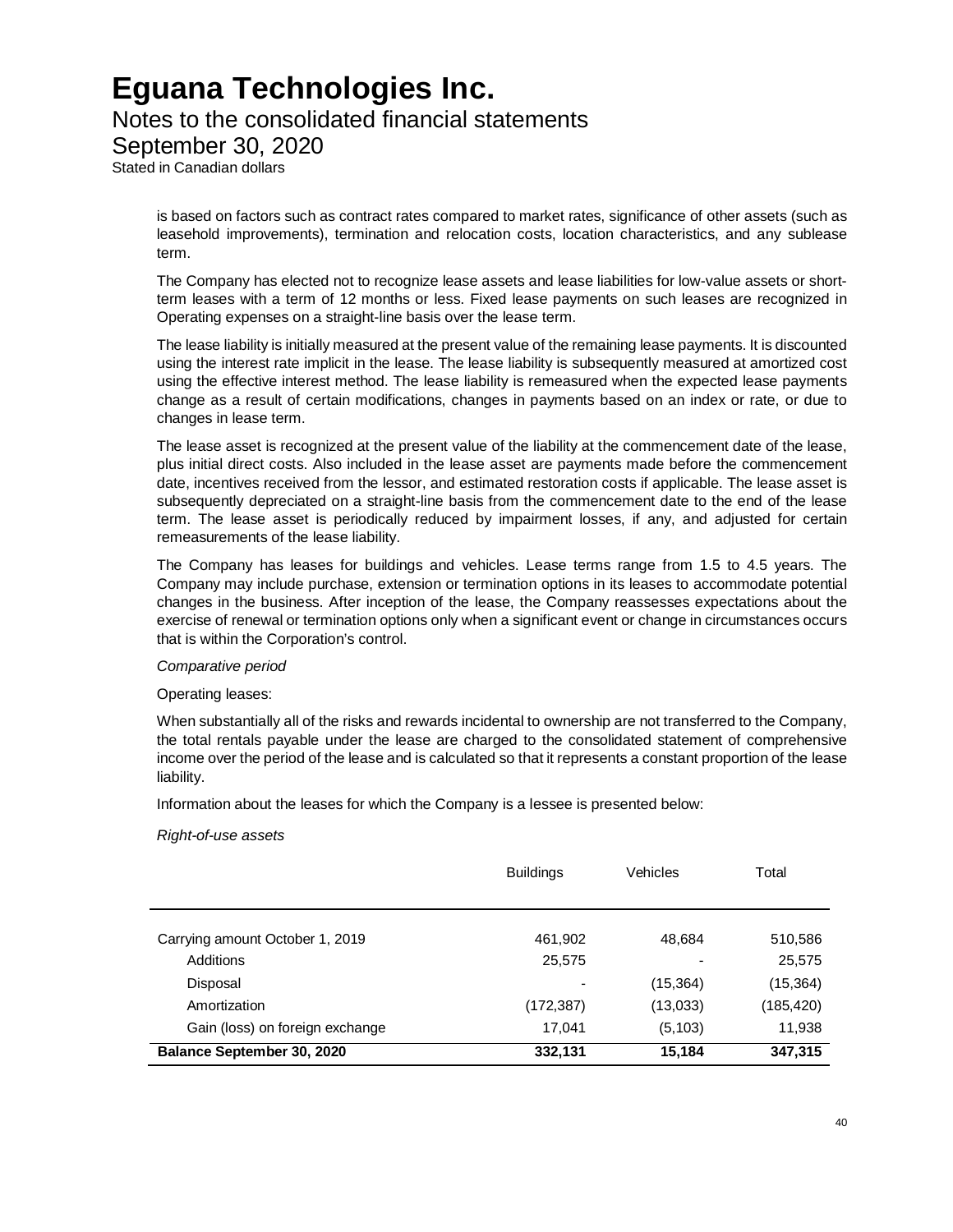Notes to the consolidated financial statements

September 30, 2020

Stated in Canadian dollars

*Lease liability*

| Balance October 1, 2019           | 551,796    |
|-----------------------------------|------------|
| Accretion                         | 63,992     |
| Repayments                        | (240, 205) |
| Loss on foreign exchange          | 33,975     |
| <b>Balance September 30, 2020</b> | 409,558    |
| Less: current portion             | (154, 199) |
|                                   | 255,359    |

The following table reconciles the Company's operating lease commitments as at September 30, 2019 as previously disclosed in the audited financial statements of the Company, to the lease liability recognized on initial application of IFRS 16 on October 1, 2019.

|                                                            | Total     |
|------------------------------------------------------------|-----------|
| Operating lease commitments as at September 30, 2019       | 681.580   |
| Effect of discounting using the incremental borrowing rate | (129,784) |
| Lease liability at October 1, 2019                         | 551.796   |

#### **28. Segmented information**

#### *Major customers*

The Company had three customers where sales were greater than 10% of total sales in the year ended September 30, 2020 (2019 - three). The customers had attributed sales of approximately \$7,172,336 (90% of revenue) for the year ended September 30, 2020 (2019 - \$1,725,669 and 50%).

#### *Revenue composition*

The Company generated \$6,903,263 of revenue from energy storage system sales with a cost of \$6,853,583 for the year ended September 30, 2020 (2019 - \$3,427,949 and \$3,353,432, respectively). For the year ended September 30, 2020, the Company generated \$1,048,415 of revenue from engineering services with a cost of \$214,995 (2019 - \$nil and \$nil, respectively).

Total